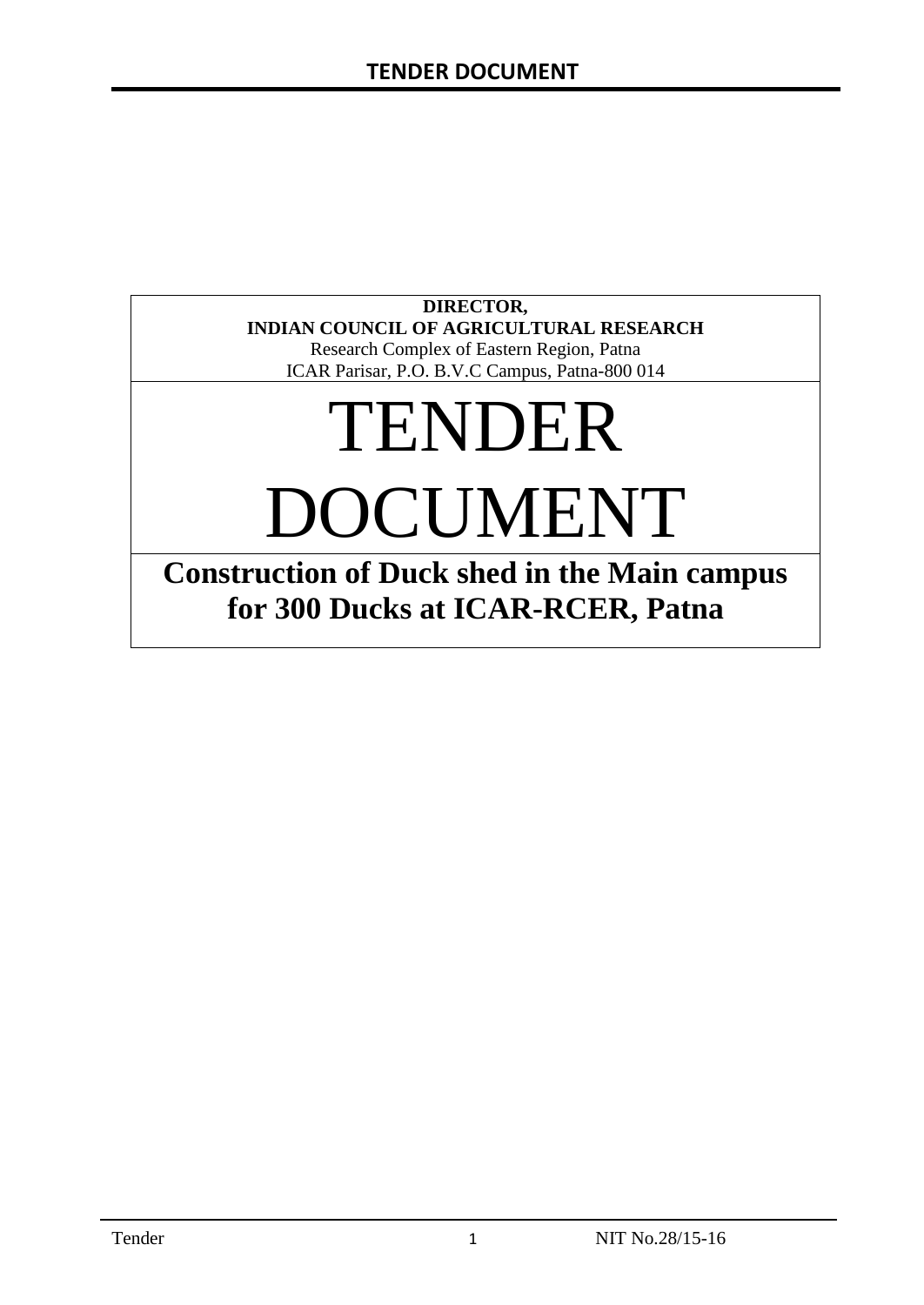# **INDIAN COUNCIL OF AGRICULTURAL RESEARCH RESEARCH COMPLEX OF EASTERN REGION PATNA**

# **TENDER DOCUMENT**

# **Construction of Duck shed in the Main campus for 300 Ducks at ICAR-RCER, Patna**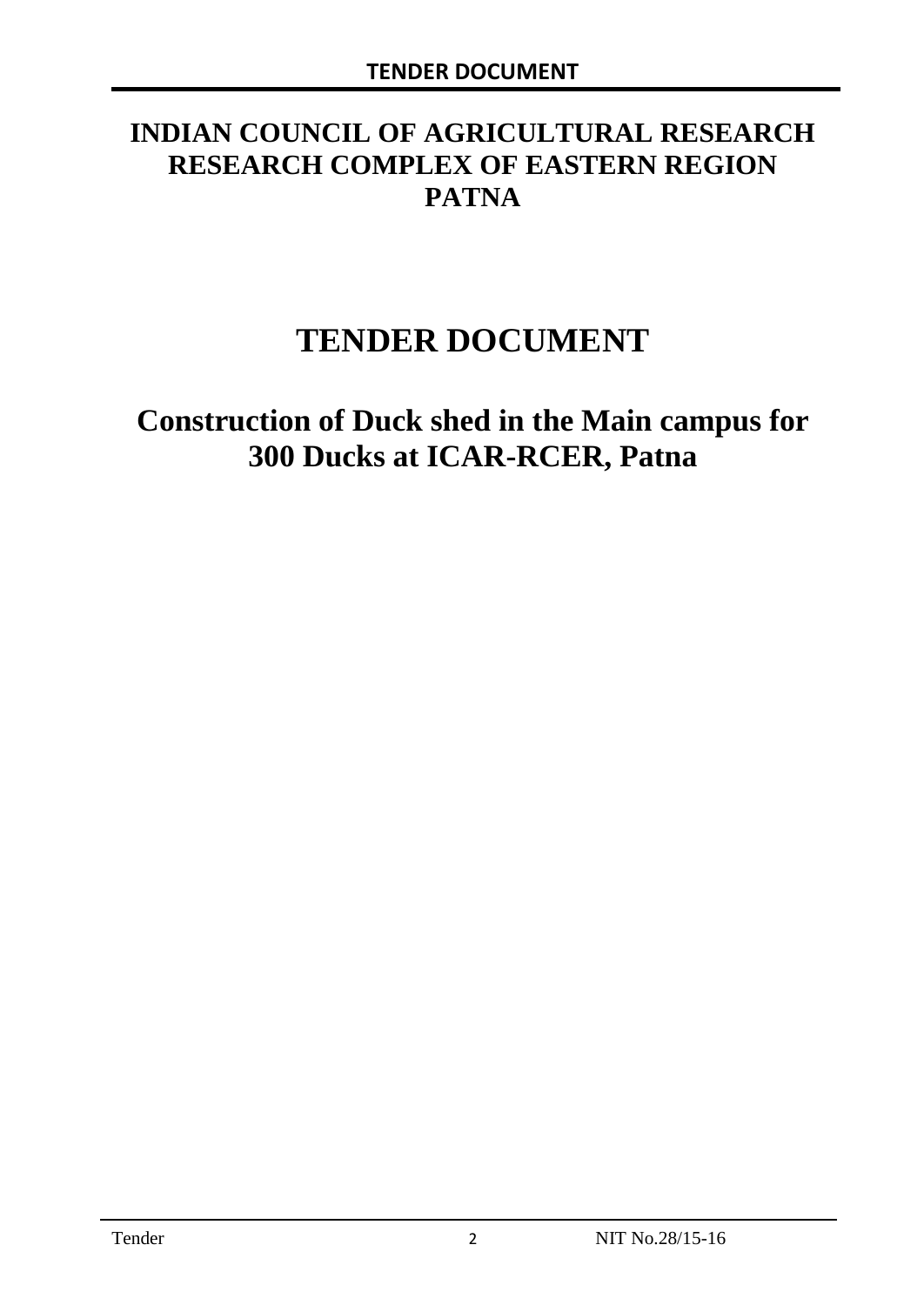# **INDEX**

| Sl. No.                 | <b>Details</b>                                    | Page no.       |
|-------------------------|---------------------------------------------------|----------------|
| 1.                      | <b>NOTICE INVITING TENDERS</b>                    | 5              |
| 2.                      | <b>INSTRUCTIONS TO TENDERERS</b>                  | 6              |
| A)                      | General                                           | 6              |
| B)                      | Tender document                                   | 7              |
| $\mathcal{C}$           | Preparation of tenders                            | $\overline{7}$ |
| D)                      | Submission of tenders                             | 9              |
| E)                      | Tender opening and evaluation                     | 10             |
| F)                      | Award of contract                                 | 11             |
| $\overline{\mathbf{3}}$ | <b>QUALIFICATION INFORMATION (ANNEXURE-I)</b>     | 12             |
|                         | <b>CHECKLIST TO ACOMPANY THE TENDER</b>           |                |
| 4                       | <b>CONDITIONS OF CONTRACT</b>                     | 13             |
|                         | <b>TENDER</b>                                     | 13             |
| $\overline{A}$          | General                                           | 16             |
| B                       | Time for completion                               | 19             |
| $\overline{C}$          | Quality control                                   | 21             |
| D                       | Cost control                                      | 22             |
| E                       | Finishing the contract                            | 25             |
| $\mathbf{F}$            | Special conditions                                | 26             |
| 5                       | <b>ADDITIONAL CONDITIONS TO TENDER NOTICE</b>     | 38             |
| 6                       | <b>GENERAL SPECIFICATIONS</b>                     | 39             |
| $\overline{7}$          | <b>DRAWINGS</b>                                   | 40             |
| 8                       | <b>BILL OF QUANTITIES</b>                         | 41             |
| 9                       | SCHEDULE - A: PRICE SCHEDULE & BILL OF QUANTITIES | 45             |
| A)                      | Price schedule of contract                        | 46             |
| B)                      | Price summary                                     | 48             |
| $\mathcal{C}$           | Price schedule and Plan/Layout                    | 49             |
| 10                      | <b>Contract Form</b>                              | 50             |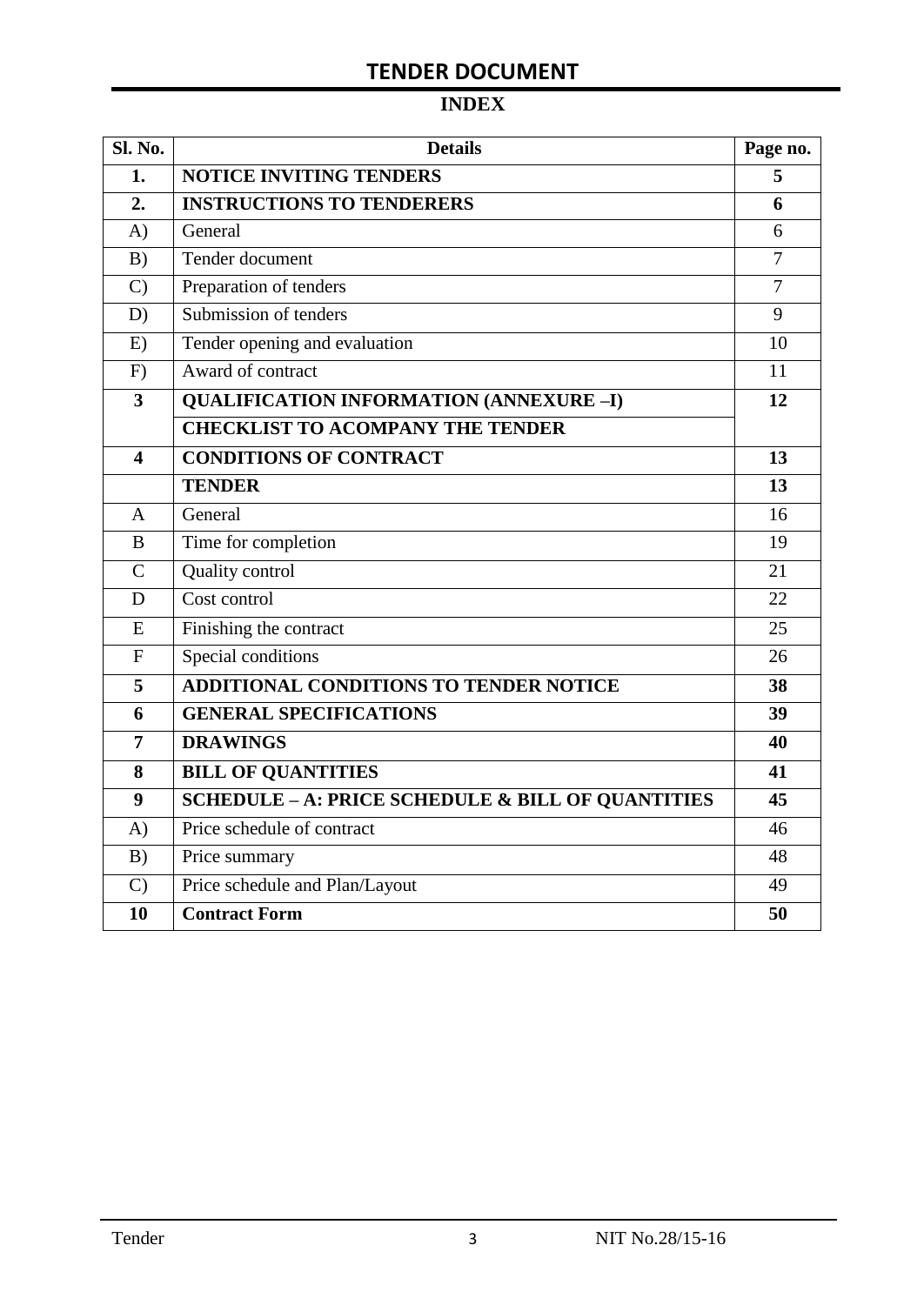# **NOTICE INVITING TENDERS**

# **No. 28/15-16**

# **INDIAN COUNCIL OF AGRICULTURAL RESEARCH RESEARCH COMPLEX OF EASTERN REGION PATNA**

**Name of Work: Construction of Duck shed in the Main campus for 300 Ducks at ICAR-RCER, Patna**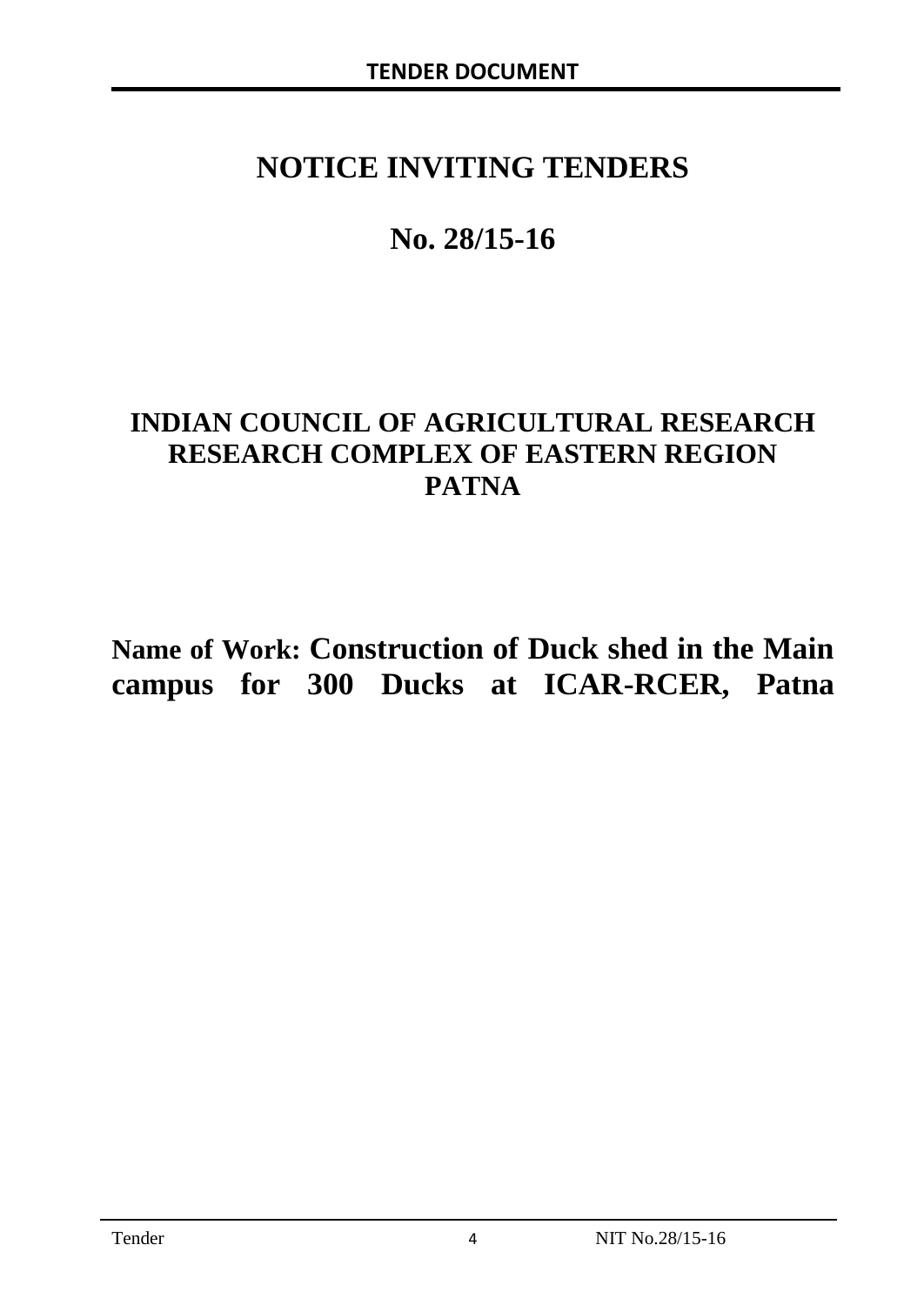# **Notice Inviting Tenders No. 28/15-16**

I) Tenders are invited from eligible Contractors for the work mentioned below:-

| 1. | <b>Name of the Work</b>                                | <b>Construction of Duck shed in the Main campus for</b> |  |  |  |
|----|--------------------------------------------------------|---------------------------------------------------------|--|--|--|
|    |                                                        | <b>300 Ducks at ICAR-RCER, Patna</b>                    |  |  |  |
| 2. | <b>Estimated cost of the work</b>                      | <b>Rs. 4.89 lakhs</b>                                   |  |  |  |
| 3. | Period of completion of work                           | 30 days from the award of the work                      |  |  |  |
| 4. | Form of contract / class of firms                      | PWD/<br>Registered<br>contractor<br>from<br>CCW/        |  |  |  |
|    | eligible.                                              | CPWD/RWD and similar govt. agencies undertaking         |  |  |  |
|    |                                                        | construction work of similar nature.                    |  |  |  |
| 5. | E.M.D to be paid in the shape of                       | Rs. 12225.00 (Rs. Twelve thousand two hundred           |  |  |  |
|    | Demand Draft obtained from                             | twenty five only)                                       |  |  |  |
|    | Nationalized Bank only.                                |                                                         |  |  |  |
| 6. | Issue of tender document                               | Tender documents can be purchased on payment of         |  |  |  |
|    |                                                        | Rs.500/- for the work which estimated cost is less than |  |  |  |
|    |                                                        | Rs.3.0 lakhs and Rs. 1000/- for the work which          |  |  |  |
|    |                                                        | estimated cost is higher than 3.0 lakhs) in shape of    |  |  |  |
|    |                                                        | demand draft towards cost of tender document or         |  |  |  |
|    |                                                        | down loaded from website: www.icarreer.in in which      |  |  |  |
|    |                                                        | case, a demand draft for Rs.500/- or Rs.1000/- per      |  |  |  |
|    |                                                        | work to be enclosed alongwith tender in favour of       |  |  |  |
|    |                                                        | "ICAR Unit-ICAR-RCER, Patna", payable at Patna.         |  |  |  |
| 7. | date<br>time<br>Last<br>and<br>for                     | 22.03.2016 up to 2.30 P.M.                              |  |  |  |
|    | submission of tender.                                  |                                                         |  |  |  |
| 8. | Date and time of opening of $ 22.03.2016$ at 3.00 P.M. |                                                         |  |  |  |
|    | tender.                                                |                                                         |  |  |  |

#### II) **Eligibility criteria for tenderer.**

- a) Registered contractor from CCW/CPWD/ PWD/ RWD and similar govt. agencies undertaking construction work of similar nature.
- b) Any type of single civil work of not less than Rs.3.50 lakhs in preceding three years.
- c) Should have a net worth of at least Rs.3.50 lakhs
- d) Certificates in support of existing Commitments.
- e) Valid Labour license and Income Tax Clearance certificate for last Financial Year must be submitted alongwith tender document.
- III) To purchase tender documents by paying an amount of Rs. 500/- or Rs. 1000/- (as applicable) towards cost of tender document including VAT etc. Those not able to purchase tender document can down load the application from web site www.icarrcer.in and submit the D.D for Rs.500/- or Rs. 1000/- (as applicable) along with EMD in the shape of Demand Draft @ 2.5% on Tender Value issued by any Nationalized Bank/Scheduled Commercial bank in favour of "**ICAR Unit: ICAR-RCER, Patna**" to be valid for 3 months from the date of NIT along with bid. The tenderer shall invariably furnish original DD towards EMD to the tender inviting authority along with the Tender Document.
- IV) The tenders will be opened by the Tender Cum Works committee, ICAR-RCER, Patna in the presence of tenderers/or their authorized representatives on the date mentioned above.
- V) If the office happens to be closed on the dates specified above, the respective activity will be performed at the designated time on the next working day without any notification.
- VI) Any other details can be obtained from the Office of the **AAO, ICAR-RCER, Patna or www.icarrcer.in**.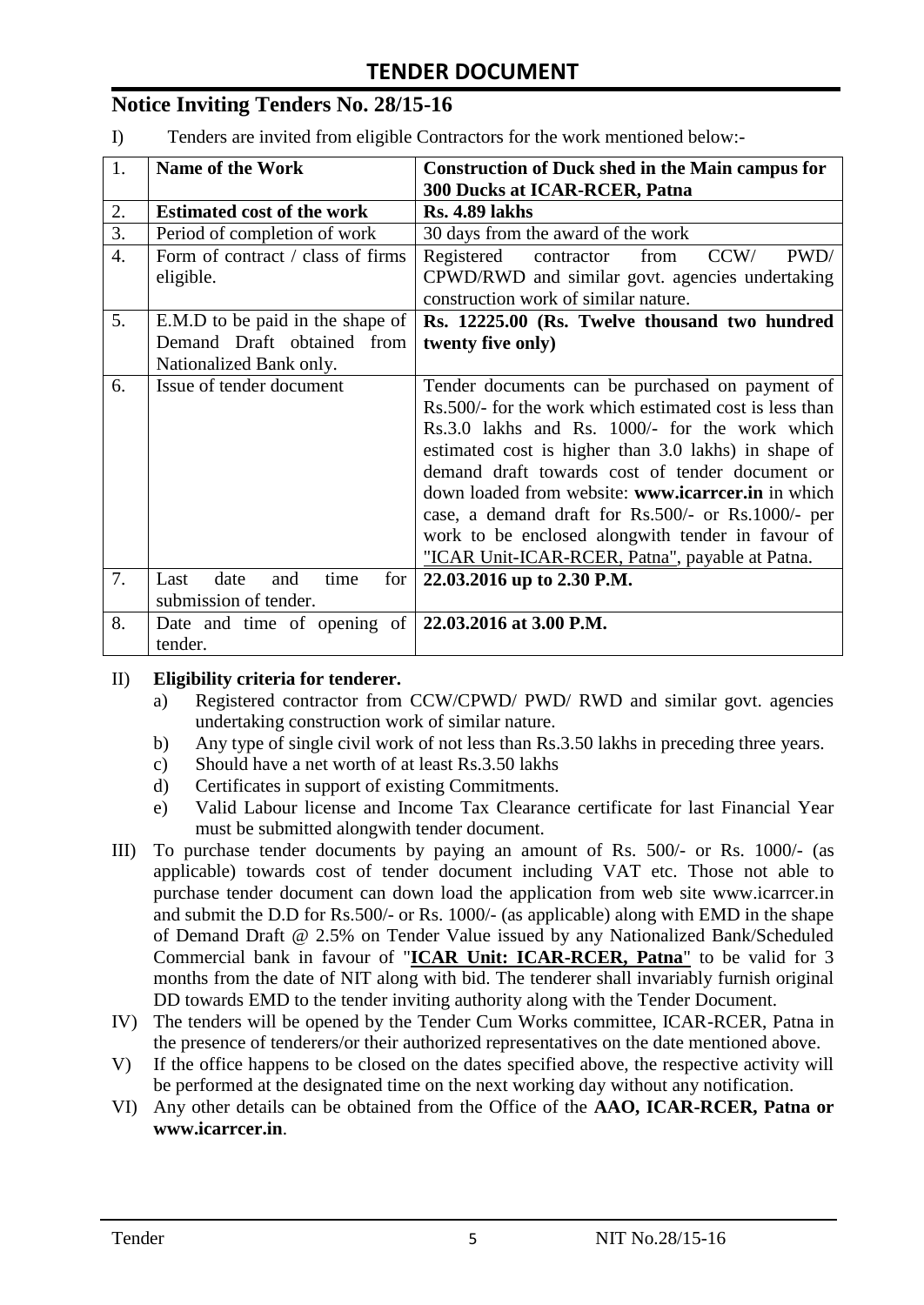#### **INSTRUCTIONS TO TENDERERS A – GENERAL**

#### **1. Name & Scope of work:**

1.1 Brief details of the work are as follows:

|                  | A   Brief description and   Construction of Duck shed in the Main campus for 300 Ducks |
|------------------|----------------------------------------------------------------------------------------|
| location of work | at ICAR-RCER, Patna                                                                    |
| Scope of work:   | Civil work                                                                             |
| Period           | of 30 days from the award of the work                                                  |
| Completion       |                                                                                        |

- **1.2 The Director, ICAR-RCER, Patna invites tenders along with** EMD of Rs. **12225/-** in the shape of Demand Draft issued by any Nationalized Bank**, Payable at Patna** to be valid for 3 months from the date of NIT along with bid. Bids without EMD will be summarily rejected.
- **1.3** The successful tenderer is expected to complete the work within the stipulated time period, as specified in 1.1 C.

#### **2. Firms Eligible to Tender:**

- 2.1 The Firms who are having;
	- a) Registered contractor from CCW/PWD/CPWD/RWD and similar govt. agencies undertaking construction work of similar nature.
	- b) Any type of single civil work of not less than **Rs.3.50** lakhs in preceding the years.
	- c) Should have net worth of at least **Rs.3.50** Lakhs.
	- d) Experience in any type of civil work.
	- e) Certificates in support of Existing Commitments.
	- f) Valid Labour license and Income Tax Clearance certificate for last Financial Year must be submitted alongwith tender document.

#### **3. Qualification data of the Tenderers:**

- 3.1 The tenderer shall furnish the following particulars in the formats enclosed, supported by documentary evidence as specified in the formats.
	- a) Check slip to accompany the tender **(in Annexure-I)**.
	- b) Attested copies of documents relating to experience in the similar type of works.
- 3.2 Even though the tenderers meet the above qualifying criteria, they are liable to be disqualified / debarred / suspended / blacklisted if they have
	- Furnished false / fabricated particulars in the forms, statements and /annexure submitted in proof of the qualification requirements and/or
	- Not turned up for entering into agreement, when called upon.
	- Record of poor progress such as abandoning the work, not properly completing the contract, inordinate delays in completion, litigation history or financial failures etc. and/or
	- Participated in the previous bidding for the same work and had quoted unreasonably high tender rate and
	- Even while execution of the work, if found that the work was awarded to the Contractor based on false / fake certificates of experience, the Contractor will be blacklisted and work will be taken over invoking relevant standard rules of GOI.
- 3.3 **A tenderer submitting a Tender which the tender accepting authority considers excessive and or indicative of insufficient knowledge of current prices or definite attempt of profiteering will render him liable to be debarred permanently from tendering or for such period as the tender accepting authority may decide. The tenderer overall quote should be based on the controlled prices for the materials, if any, fixed by the Government or the reasonable prices permissible for the tenderer**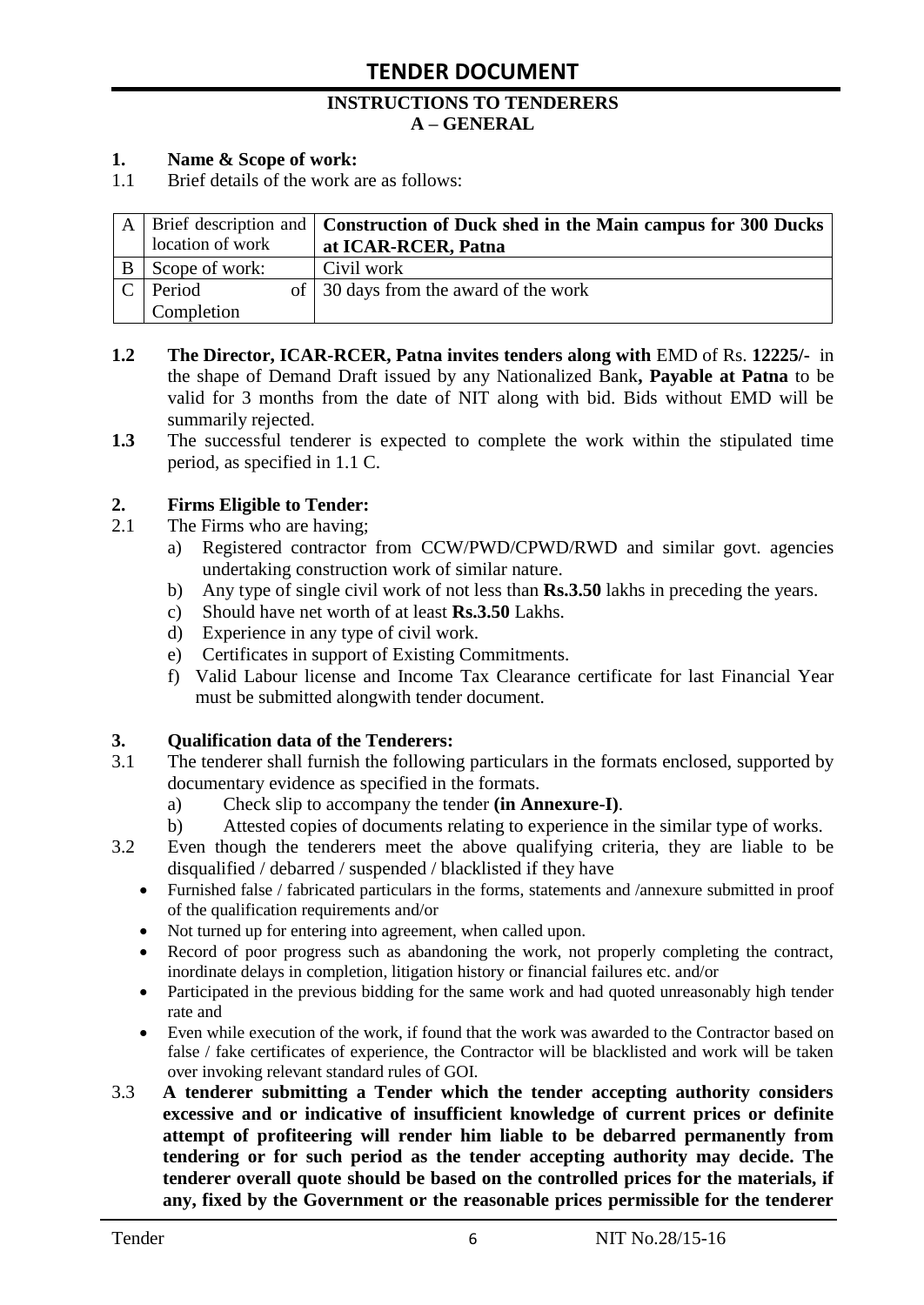**to charge a private purchaser under the provisions of clause-6 of the hoarding and profiteering prevention ordinance of 1943 as amended from time to time and on similar principle in regard to labour supervision on the construction.**

#### **4. One Tender per Tenderer:**

4.1 Each Tenderer shall submit only one Tender for the work. A Tenderer who submits more than one Tender will cause disqualification of all the Tenders submitted by the Tenderer.

#### **5. Cost of Tendering**

5.1 The Tenderer shall bear all costs associated with the preparation and submission of his Tender and the tender inviting authority will in no case be responsible and liable for those costs.

#### **6. Site Visit.**

6.1 The Tenderer, at the Tenderer"s own responsibility and risk is advised to visit and examine the Site of Work and its surroundings and obtain all information that may be necessary for preparing the Tender for entering into a contract, for construction of the work. The costs of visiting the site shall be at the Tenderer's own expenses.

## **B. TENDER DOCUMENT**

#### **7. Contents of Tender document.**

- 7.1 One set of Tender document, comprises of the following:
	- 1) **Notice Inviting Tenders (NIT)**
	- **2) Instruction to Tenderers**
	- **3) Forms of Tender and qualification information**
	- **4) Conditions of Contract.**
	- **5) Specifications.**
	- **6) Drawings.**
	- **7) Forms of Securities. i.e., EMD, Additional Security etc.**
	- **8) Bill of quantities and Price.**

#### **8. Clarification on Tender Documents.**

8.1 A prospective Tenderer requiring any clarification on Tender documents may contact the Administrative Officer at the address **indicated in the NIT**. The Administrative Officer will also respond to any request for clarification, received through post.

#### **9. Amendment to Tender Documents.**

- 9.1 Before the last date for submission of Tenders, the Tender Inviting Officer may modify any of the Contents of the Tender Notice, Tender documents by issuing amendment / Addendum.
- 9.2 Any addendum/amendments issued by the Tender Inviting Officer shall be part of the Tender Document and it shall either be communicated in writing to all the purchasers of the Tender documents or notified in the News Papers in which NIT was published.
- 9.3 To give prospective Tenderers reasonable time to take an addendum into account in preparing their bids, the Tender Inviting Officer may extend if necessary, the last date for submission of tenders.

## **C. PREPARATION OF TENDERS**

**10. Language of the Tender:** All documents relating to the tender shall be in the English Language only.

#### **11. Documents comprising of the Tender.**

- 11.1 The bidders are requested to submit a proposal as detail in this document.<br>11.2 The bidders, who are desirous of participating in the Tender, shall sign on
- The bidders, who are desirous of participating in the Tender, shall sign on all the statements, documents, certificates, tender document purchased by him, owning responsibility for their correctness/authenticity.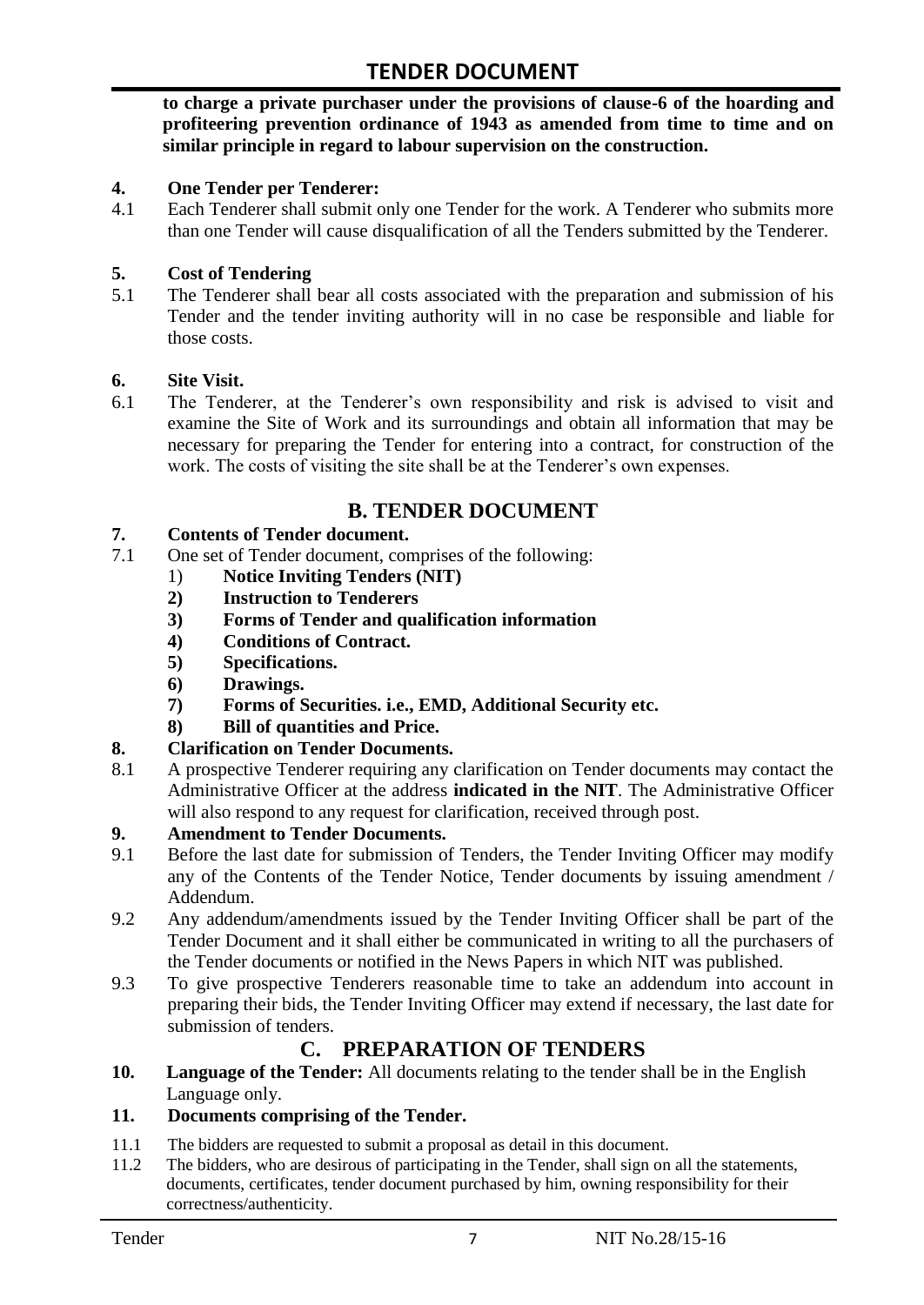- 11.3 **Earnest Money Deposit (EMD):** The bidders shall submit EMD as indicated earlier along with the Proposal. The proposals without EMD are liable for rejection.
- **11.4 The tenderer should place two bids in separate envelopes namely;**
	- **a) Technical bid**
	- **b) Financial bid or Price bid Both the envelope should clearly mention the NIT No. and type of bid i.e. technical or financial or price bid.**

#### **11.5 Proposal of Technical Bid**

- a. In preparing the Technical bid, bidders are expected to examine the documents comprising this tender document in detail. Material deficiencies in providing the information requested may result in rejection of a Proposal.
- b. While preparing the Technical bid, bidders must give particular attention to the following:
	- I) If a bidder considers that they do not have all the expertise for the Assignment, it may obtain a full range of expertise by associating with other firms as appropriate.
	- II) The Technical Proposal should provide the following information using the attached Standard Forms, where ever applicable
	- III) A brief description of the bidder organization and an outline of recent experience on assignments of a similar nature. For each assignment, the outline should indicate, inter alia, duration of the assignment, contract amount, and bidder involvement.
	- IV) List of equipment make, model etc with technical brochures, if any equipment is to be supplied.
	- V) List of personnel who will be looking after the work execution.
	- VI) Any comments or suggestions on the proposed scope of work, list of services, and any facilities expected to be provided by the **ICAR-RCER, Patna**.
	- VII) Any additional comments/ remarks.
- c. The Technical Proposal shall not include any financial information.
- **11.6** The Technical proposal will be reviewed by Tender cum Works Monitoring Committee of the **ICAR-RCER, Patna** and the clarifications, particulars if any required from the bidders will be obtained or in the conventional method by addressing the bidders.
- **11.7 The Tender Document will be opened in front of Tender cum Works Monitoring Committee of the ICAR-RCER, Patna at the time and date as specified in the tender documents.**

#### **12. Price Offer:**

- 12.1 The tenderer should however quote his lump sum tender based on this schedule of quantities. He should quote his offer as an overall tender percentage. The over all tender percentage should be written both in words and figures. The bid offers i.e., percentage shall be written both in figures and words legibly and free from erasures, over writings or corrections of figures. Corrections where unavoidable should be made by crossing out, and rewriting duly initialising with date.
- 12.2 The Schedule A contains not only the quantities but also the rates worked out by the department and the amount for each item and total value of the estimated contract. The tenderer should workout his own rates keeping in view the work, site conditions and quote his overall tender percentage with which he intends to execute the work.
- 12.3 The bid offer shall be for the whole work and not for individual items / part of the work.
- 12.4 All duties, taxes, and other levies payable by the contractor as per State / Central Government rules, shall be included in the tender percentage quoted by the tenderer.
- 12.5 **The tendered contract amount as computed based on overall tender percentage is subject to variation during the performance of the Contract in accordance with variation in quantities etc.**
- **13. Validity of Tenders:**
- 13.1 Tenders shall remain valid for a period of not less than six months from the last date for receipt of Tender.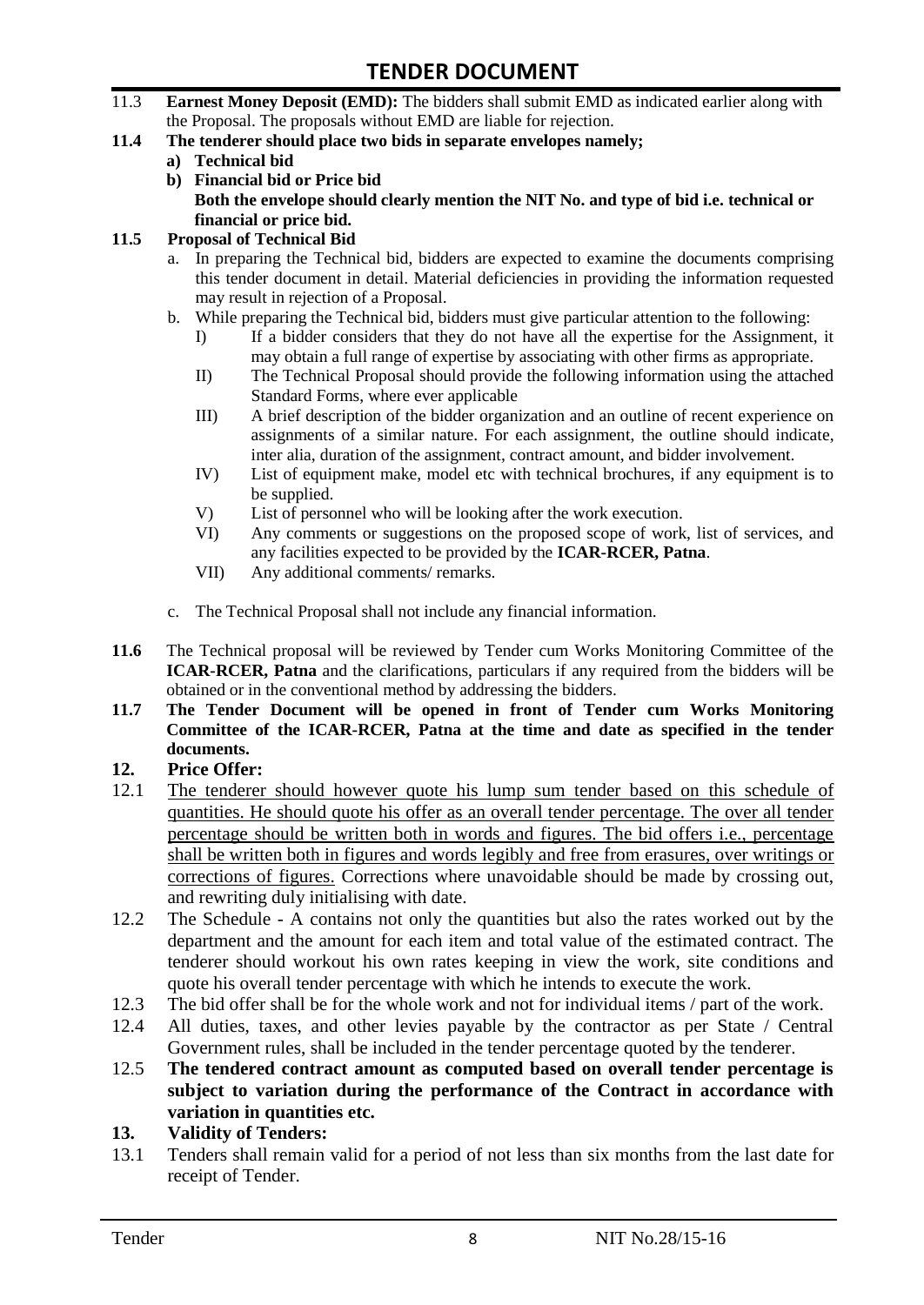- 13.2 During the above mentioned period no plea by the tenderer for any sort of modification of the tender based upon or arising out of any alleged misunderstanding or misconceptions or mistake or for any reason will be entertained.
- 13.3 In exceptional circumstances, prior to expiry of the original time limit, the Tender Inviting Officer may request the bidders to extend the period of validity for a specified additional period. Such request to the Tenderers shall be made in writing. A Tenderer may refuse the request without forfeiting his E.M.D. A tenderer agreeing to the request will not be permitted to modify his Tender, but will be required to extend the validity of his E.M.D for a period of the extension.

# 14. **Signing of Tenders**<br>14.1 If the tender is mag

- If the tender is made by an individual, it shall be signed with his full name and his address shall be given. If it is made by a firm, it shall be signed with the co-partnership name by a member of the firm, who shall also sign his own name, and the name and address of each member of the firm shall be given, if the tender is made by a corporation it shall be signed by a duly authorized officer who shall produce with his tender satisfactory evidence of his authorization. Such tendering corporation may be required before the contract is executed, to furnish evidence of its corporate existence. Tenders signed on behalf of G.P.A holder will be rejected.
- 14.2 The tender shall contain no alterations or additions, except those to comply with instructions issued by the tender inviting officer, or as necessary to correct errors made by the tenderer, in which case all such corrections shall be initialled by the person signing the tender.
- 14.3 No alteration which is made by the tenderer in the contract form, the conditions of the contract, the drawings, specifications or statements / formats or quantities accompanying the same will be recognized, and, if any such alterations are made the tender will be void.

# **D. SUBMISSION OF TENDERS.**

#### **15. Submission of Tenders:**

- 15.1 The tenderer shall invariably ensure that the following are to be submitted along with tender document.
	- **a) Check slip**
	- **b) Copy of Experience Certificate in Similar type of Work.**
	- **c) Any type of single civil work of not less than Rs.3.50 lakhs in preceding three years.**
	- **d) DD towards EMD.**
	- **e) Declaration towards the genuineness of the certificates**
- 15.2 The successful tenderer shall furnish the original hard copies of all the documents/ EMD / certificates / statements by them before concluding the agreement.
- 15.3 Submit tenders in as explained above. The tender should be submitted in a water proof covers and duly sealed. The cover should clearly indicate the Tender Number, Name of work tendered, due date for opening, address of the bidder and the Bid schedule. The EMD should be enclosed prominently along with the BID.

# **16. Last date / time for submission of the tenders.**

- 16.1 Tenders must be submitted not later than the date and time specified in NIT. In the event of the specified date / time for the submission of bids declared as holiday, the bids will be received on the next working day.
- 16.2 The Director, ICAR-RCER may extend the dates for issue and receipt of Tenders by issuing an amendment in which case all rights and obligations of the Incharge and the Tenderers will remain same as previously.

#### **17. Late tenders**

17.1 Any tender received after the last date / time prescribed will be summarily rejected.<br>18. Modification to the tender

# **18. Modification to the tender**<br>18.1 No tender shall be modified

No tender shall be modified after the last date / time of submission of tenders.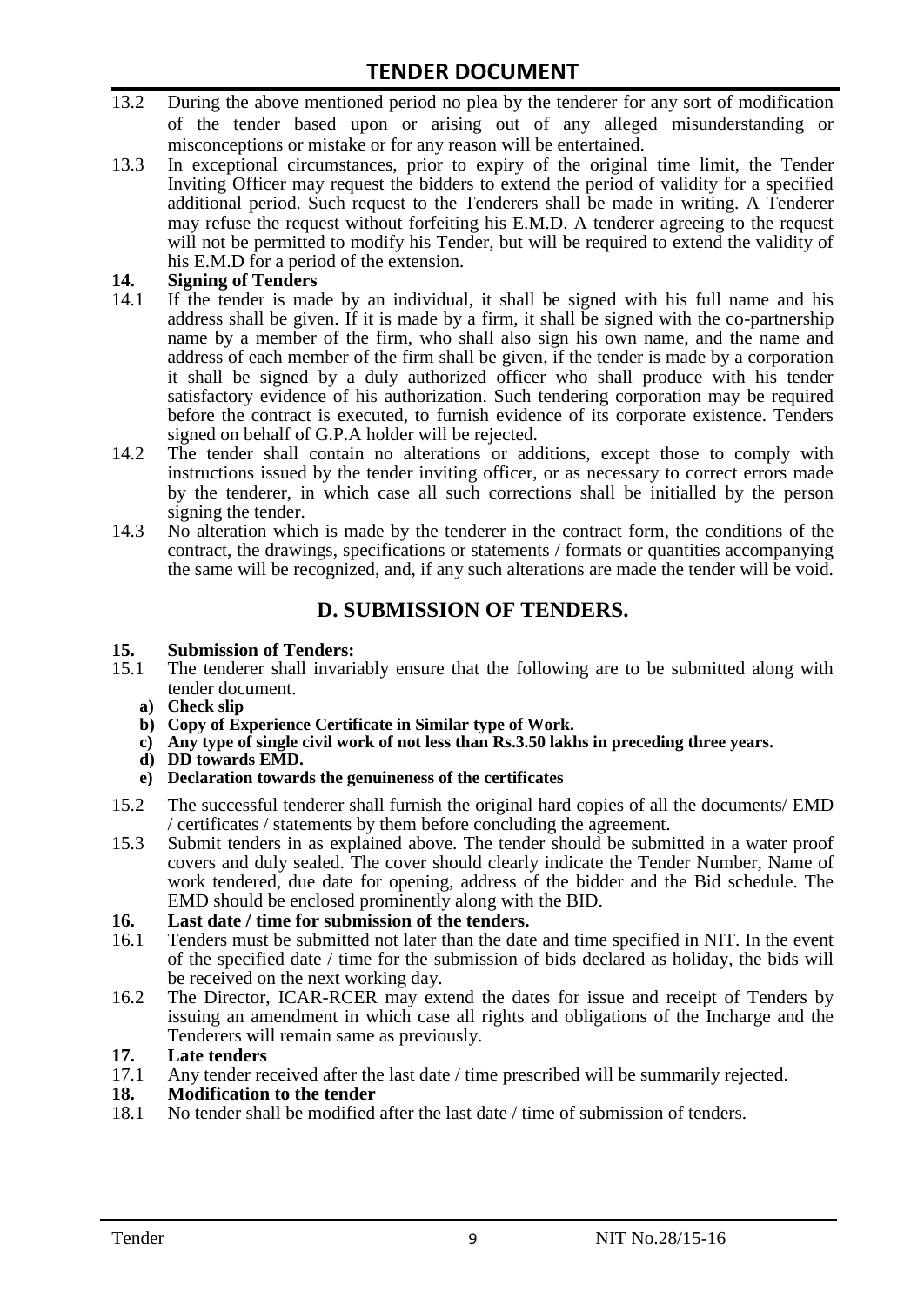## **E. TENDER OPENING AND EVALUATION**

- **19. Tender opening**
- 19.1 **The tenderers or their authorized representatives can be present at the time of opening of the tenders. Either the tenderer himself or one of his representative with proper authorization only will be allowed at the time of tender opening. If any of the tenderer is not present at the time of opening of tenders, the tender opening authority will, on opening the tender of the absentee tenderer, reads out and record the deficiencies if any, which shall be binding on the tenderer.**
- 19.2 **The technical bid containing qualification requirements as per Annexure: I and statement I to VII in 11:5 (b) will be evaluated by the tender opening authority and the minutes are recorded which will be signed by the tender opening authority as well as tenderers or their authorized representatives present.**

#### **20. Clarification of the Tender Document.**

- 20.1 The tender opening authority may call upon any tenderer for clarification on the statements, documentary proof relating to the Tender Document. The request for clarification and response thereto shall be in writing and it shall be only on the qualification information furnished by the tenderer. The clarification called for from the tenderers shall be furnished within the stipulated time, which shall not be more than a week.
- 20.2 The tenderer if so desirous, shall agree in writing to furnish the clarification called for within the stipulated time and, for disqualification and rejection of his tender in the event of failure to do so.

# **21. Examination of Tender Document and determination of responsiveness**

- 21.1 The Director, ICAR-RCER will evaluate whether each tenderer is satisfying the eligibility criteria prescribed in the tender document and declares them as a qualified tenderer.
- 21.2 If any alteration is made by the tenderer in the tender documents, the conditions of the contract, the drawings, specifications or statements / formats or quantities the tender will be rejected.
- 21.3 Tenders shall be scrutinized in accordance with the conditions stipulated in the Tender document. In case of any discrepancy of non-adherence conditions the tender accepting authority shall communicate the same which will be binding both on the tender opening authority and the tenderer. In case of any ambiguity, the decision taken by the tender accepting authority on tenders shall be final.
- 21.4 Those proposals which are found to meet the minimum standards as prescribed by the Director, ICAR-RCER will be treated as responsive bids.

# **22. Evaluation and comparison of price.**

- The committee will evaluate and compare the price of all the qualified tenderers.
- 22.2 Negotiations at any level are strictly prohibited. However, good gesture rebate, if offered by the lowest tenderer prior to finalization of tenders may be accepted by the tender accepting authority.
- 22.3 Selection of tenderer among the lowest and equally quoted tenderers will be in the following orders:
	- **a) The tenderer whose bid capacity is higher will be selected.**
	- **b) In case the bid capacity is also same the tenderer whose annual turnover is more will be preferred.**
	- **c) Even if the criteria incidentally become the same, the turnover on similar works and thereafter machinery available for the work and then the clean track record will be considered for selection.**

#### **23. Process to be confidential**

- 23.1 Information relating to the examination, clarification, evaluation and comparison of tenders and recommendations for the award of a contract shall not be disclosed to tenderers or any other persons not officially concerned with such process until the award to the successful tenderer has been announced by the tender accepting authority. Any effort by a tenderer to influence the processing of tenders or award decisions may result in the rejection of his tender.
- 23.2 No Tenderer shall contact the Director, ICAR-RCER or any authority concerned with finalisation of tenders on any matter relating to its Tender from the time of the Tender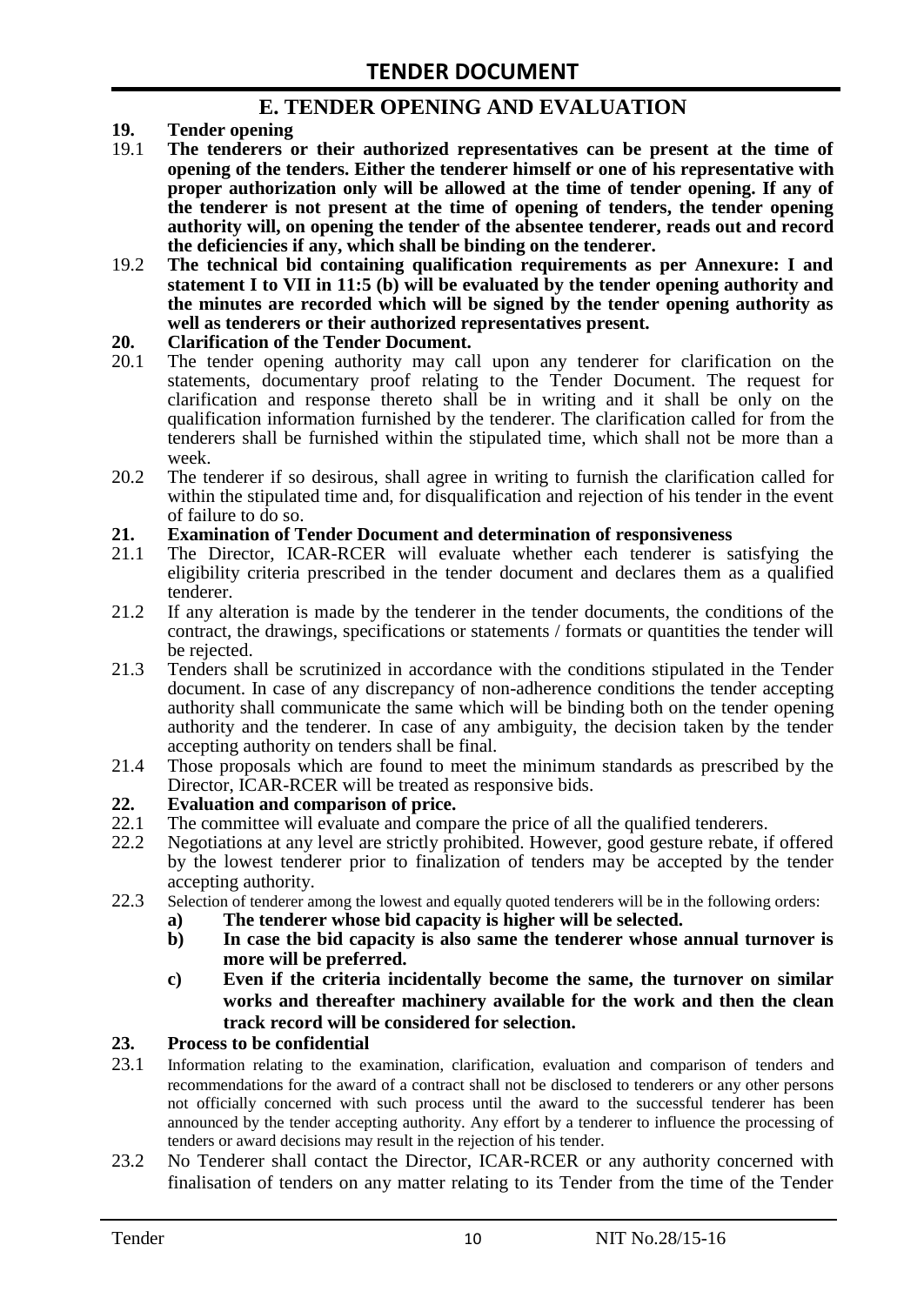opening to the time the Contract is awarded. If the Tenderer wishes to bring additional information to the notice of the Director, it should do so in writing.

23.3 Before recommending / accepting the tender, the tender recommending / accepting authority shall verify the correctness of certificates submitted to meet the eligibility criteria and specifically experience. The authenticated agreements of previous works executed by the lowest tenderer shall be called for.

# **F. AWARD OF CONTRACT**

### **24. Award Criteria**

- 24.1 The Director, ICAR-RCER will award or recommend to the competent tender accepting authority for award of the contract to the tenderer who is found technically qualified as per the tender conditions and whose price is lowest.
- 24.2 The tender accepting authority reserves the right to accept or reject any tender or all tenders and to cancel the tendering process, at any time prior to the award of contract, without thereby incurring any liability to the affected tenderer or tenderers or any obligation to inform the affected tenderer or tenderers of the reasons for such action.
- 25. Notification of award and signing of agreement
- 25.1 **The Tenderer whose Tender has been accepted will be notified of the award of the work by The Director ICAR-RCER prior to expiration of the Tender validity period by registered letter. This letter (hereinafter and in the Conditions of Contract called "Letter of Acceptance") will indicate the sum that the Government will pay the Contractor in consideration of the execution, completion, and maintenance of the Works by the Contractor as prescribed by the Contract (hereinafter and in the Contract called the "Contract Amount").**
- 25.2 The successful tenderer has to sign an agreement within a period of 15 days from the date of receipt of communication of acceptance of his tender. On failure to do so his tender will be cancelled duly forfeiting the E.M.D., paid by him without issuing any further notice and action will be initiated for black listing the tenderer.

#### **26. Corrupt or fraudulent practices**

- 26.1 The Government requires that the bidders / suppliers / contractors under Government financed contracts, observe the highest standard of ethics during the procurement and execution of such contracts. In pursuance of this policy, the Government
- (a) Define for the purposes of the provision, the terms set forth below as follows:
- (i) "corrupt practices" means the offering, giving, receiving or soliciting of anything of value to influence the action of a Government official in procurement process or in contract execution: and
- (ii) "fraudulent practice" means a misrepresentation of facts in order to influence a procurement process or the execution of a contract to the detriment of the Government and includes collusive practice among Tenderers (prior to or after Tender submission) designed to establish in Tender prices at artificial noncompetitive levels and to deprive the Government of the benefits of free and open competition.
- (b) Will reject a proposal for award if it determines that the tenderer recommended for award has engaged in corrupt or fraudulent practices in competing for the contract in question.
- (c) Will blacklist / or debar a firm, either indefinitely or for a stated period of time, if at any time determines that the firm has engaged in corrupt or fraudulent practices in competing for, or in executing a Government contract.
- (d) Further more, tenderers shall be aware of the provisions stated in the general conditions of contract.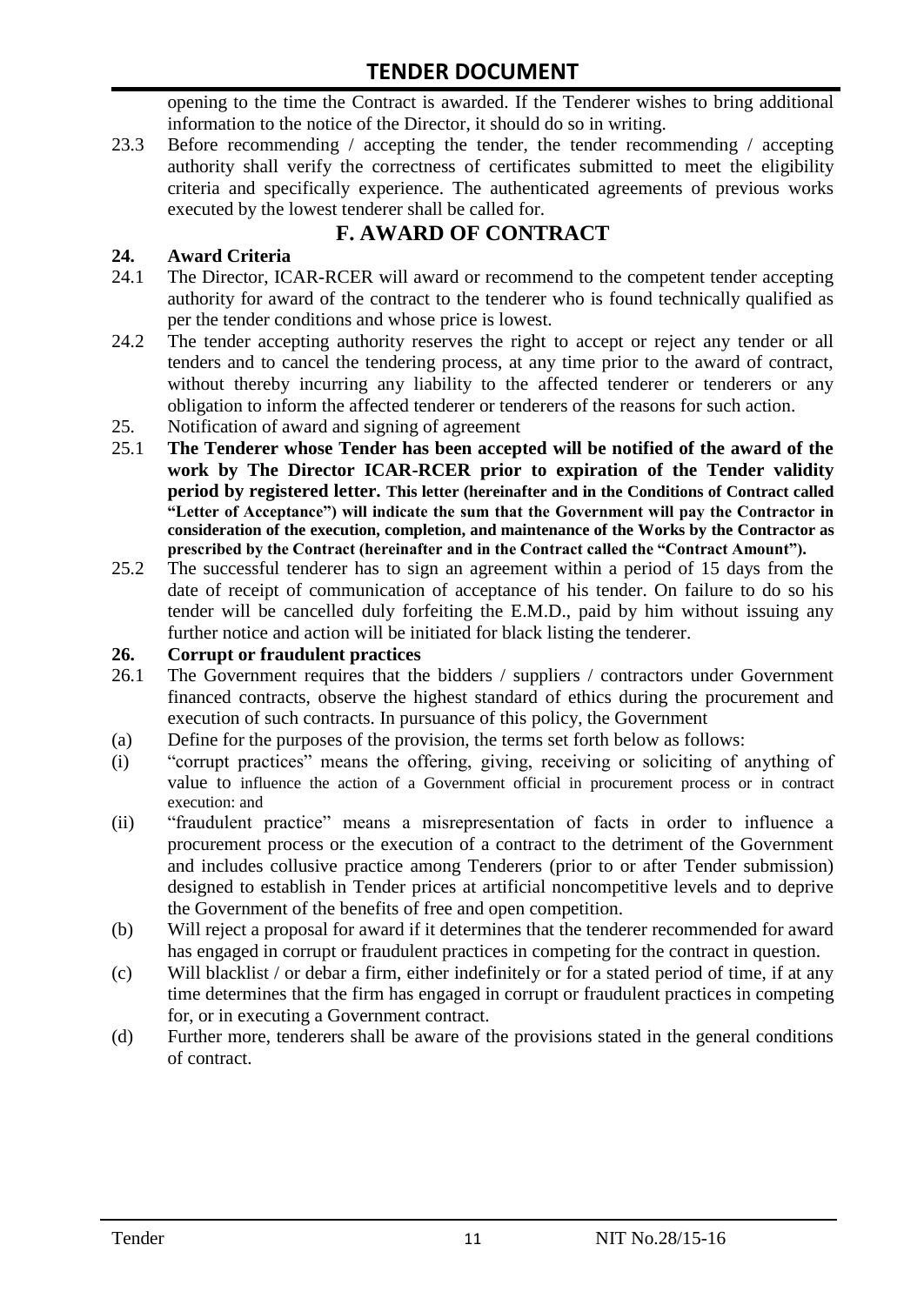# **QUALIFICATION INFORMATION Annexure –I**

| <b>CHECKLIST TO ACOMPANY THE TENDER</b> |  |  |  |  |
|-----------------------------------------|--|--|--|--|
|                                         |  |  |  |  |

| SI.<br>No.   | <b>Description</b>                                                                                                                                    | <b>Submitted</b><br>Yes/No | Page No.<br>(see Note<br>below) |
|--------------|-------------------------------------------------------------------------------------------------------------------------------------------------------|----------------------------|---------------------------------|
| 1            | 2                                                                                                                                                     | 3                          | 4                               |
| $\mathbf{1}$ | Attested photocopy of Registered contractor from<br>CCW/CPWD/ PWD/ RWD and similar govt. agencies<br>undertaking construction work of similar nature. | Yes / No                   |                                 |
| 2            | Any type of single civil work of not less than Rs.3.50<br>lakhs in preceding three years.                                                             | Yes / No                   |                                 |
| 3            | Certificates in support of Existing Commitments.                                                                                                      | Yes / No                   |                                 |
| 4            | DD towards EMD.                                                                                                                                       | Yes / No                   |                                 |
| 5            | Declaration towards the genuineness of the certificates                                                                                               | Yes / No                   |                                 |
| 6            | <b>Experience :</b> Experience in any type of civil work                                                                                              | Yes / No                   |                                 |
| $\tau$       | Valid Labour license and Income Tax Clearance<br>certificate for last Financial Year must be submitted<br>alongwith tender document.                  | Yes / No                   |                                 |

#### **Notes:-**

- 1) All the statements copies of the certificates, documents etc., enclosed to the Tender Document shall be given page numbers on the right corner of each certificate, which will be indicated in column (4) against each item. The statements furnished shall be in the formats appended to the tender document.
- 2) The information shall be filled-in by the Tenderer in the checklist and **statements VI & VII** of section 11.5 (b) and shall be enclosed to the Technical bid for the purposes of verification as well as evaluation of the tenderer"s Compliance to the qualification criteria as provided in the Tender document. All the Certificates, documents, statements as per check-list shall be submitted by the tenderer.
- 3) The bidder shall sign all the statements/documents/certificates received by him owing responsibility for their correctness/authenticity. The successful tenderer shall furnish the original hard copies of all the documents / certificates / statements received by them before concluding the Agreement.

#### **DECLARATION**

I / WE ………………………………………………………………. have gone through carefully all the Tender conditions and solemnly declare that the certificates or the documents uploaded by me/us are genuine and I/We will abide by any penal action such as disqualification or black listing or determination of contract or any other action deemed fit, taken by, the Institute against us, if it is found that the statements, documents, certificates produced by me/us are false/fabricated.

I / WE hereby declare that, I / WE have not been blacklisted / debarred / Suspended / demoted in any department in any State due to any reasons.

Signature of the Tenderer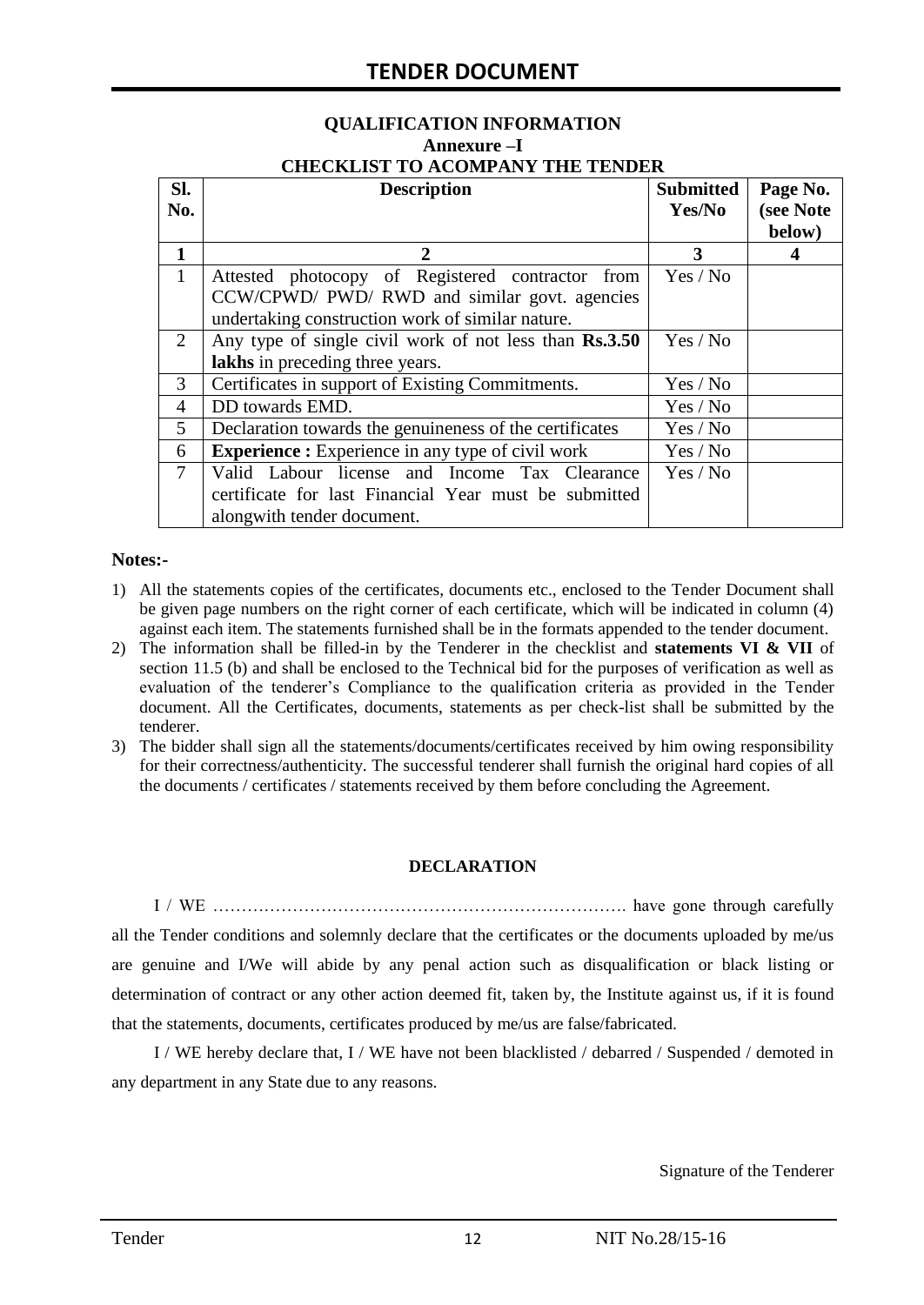### **CONDITIONS OF CONTRACT**

#### **TENDER**

Date: ……………

To The Director, ICAR-RCER, Patna

Sir,

I / We do hereby tender and if this tender be accepted, under take to execute the work entitled "**Construction of Duck shed in the Main campus for 300 Ducks at ICAR-RCER, Patna"** as shown in the drawings and as per specifications described in this document of ICAR-RCER, Patna for the sum of **Rs. 4.89 lakhs** or such other sum as may be arrived under the clause of the standard preliminary specifications relating to "Payment by final measurement at unit rates"

I/WE have also quoted rates in Schedule "A", annexed (in words and figures) for which I/We agree to execute the work when the lumpsum payment under the terms of the agreement is varied by payment on measurement quantities.

I/WE have quoted rates in Schedule 'A' both in words  $\&$  figures. In case of any discrepancy between the Percentage excess or less on E.C.V., in words and figures, the rates quoted words only shall prevail.

I/WE agreed to keep the offer in this tender valid a period of six month(s) mentioned in the tender notice and not to modify the whole or any part of it for any reason within above period. If the tender is withdrawn by me/us for any reasons whatsoever, the earnest money paid by me/us will be forfeited to Government

I/WE hereby distinctly and expressly, declare and acknowledge that, before the submission of my/our tender I/We have carefully followed the instructions in the tender notice and have read the preliminary specifications and that I/We have made such examination of the contract documents and the plans, specifications and quantities and of the location where the said work is to be done, and such investigation of the work required to be done, and in regard to the material required to be furnished as to enable me/us to thoroughly understand the intention of same and the requirements, covenants, agreements, stipulations and restrictions contained in the contract, and in the said plans and specifications and distinctly agree that I/We will not hereafter make any claim or demand upon the Government based upon or arising out of any alleged misunderstanding or misconception /or mistake on my/or our part of the said requirement, covenants, agreements, stipulations, restrictions and conditions.

I / WE enclosed to my/our application for tender schedule a crossed demand draft (No.

dated: \_\_\_\_\_\_\_\_\_\_\_) for Rs: \_\_\_\_\_\_\_\_\_\_\_\_\_\_\_\_\_\_\_\_\_\_\_\_\_\_\_\_\_\_\_\_\_\_\_\_\_\_\_\_\_\_\_\_\_\_\_\_\_\_\_\_\_\_

as earnest money not to bear interest.

I / WE shall not assign the contractor or sublet any portion of the same. In case if it becomes necessary such subletting with the permission of the shall be limited to (1) Labour contract, (2) Material contract, (3) Transport contract and (4) Engaging specialists for special item of work.

IF MY / OUR tender is not accepted the sum shall be returned to me/us on application when intimation is sent to me/us of rejection or at the expiration of three months from last date of receipt of this tender, whichever is earlier. If my/our tender is accepted the earnest money shall be retained by the Government as security for the due fulfilment of this contract. If upon written intimation to me/us by the Office, I/We fail to attend the said office on the date herein fixed or if upon intimation being given to me/us or acceptance of my/our tender, and if I/We fail to make the additional security deposit or to enter into the required agreement as defined in tender document, then I/We agree the forfeiture of the earnest money. Any notice required to be served on me/us here under shall be sufficiently served on me/us if delivered to me/us hereunder shall be sufficiently served on me/us if delivered to me/us personally or forwarded to me/us by post to (registered or ordinary) or left at my/our address given herein. Such notice shall if sent by post be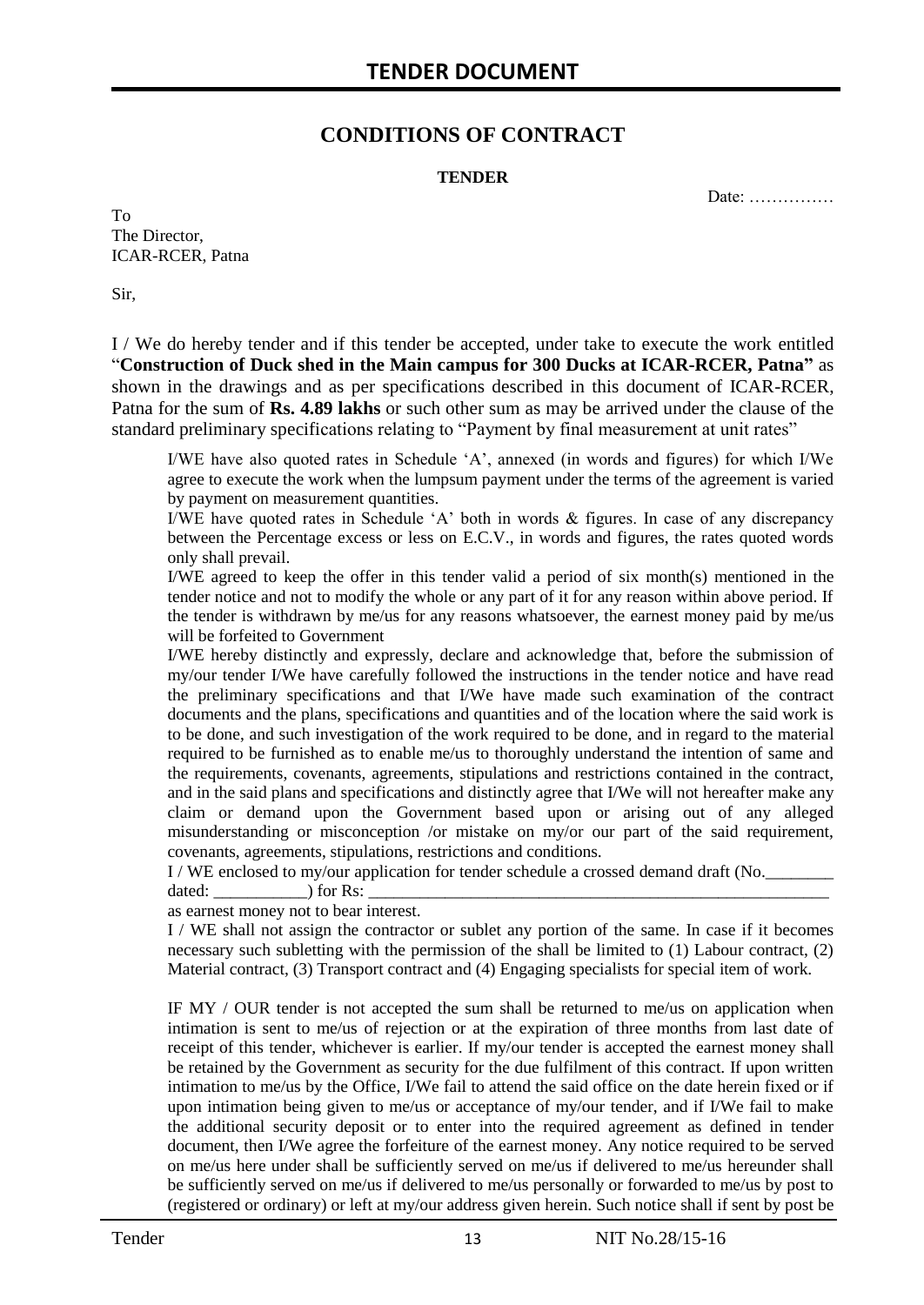deemed to have been served on me/us at the time when in due course of post it would be delivered at the address to which it is sent.

I/WE fully understand that the written agreement to be entered into between me/us and Government shall be the foundation of the rights of the both the parties and the contract shall not be deemed to be complete until the agreement has first been signed by me/us and then by the proper officer authorized to enter into contract on behalf of Government.

I AM/WE ARE professionally qualified and my/our qualifications are given below:

| S. No. | Name | Qualification |
|--------|------|---------------|
|        |      |               |
|        |      |               |
|        |      |               |
|        |      |               |
|        |      |               |
|        |      |               |
|        |      |               |
|        |      |               |

I/WE will employ the following technical staff for supervising the work and will see that one of them is always at site during working hours, personally checking all items of works and paint extra attention to such works as required special attention (eg) Main panel boards, Cable connections etc.,

| S. No. | Name | Qualification |
|--------|------|---------------|
|        |      |               |
|        |      |               |
|        |      |               |
|        |      |               |
|        |      |               |
|        |      |               |

I / WE declare that I / WE agree to recover the salaries of the technical staff actually engaged on the work by the department, from the work bills, if I / We fail to employ technical staff as per the tender condition.

#### **TENDERERS / CONTRACTOR'S CERTIFICATE.**

- (1) I/WE hereby declare that I/We have perused in detail and examined closely the Indian Standard Specifications, all clauses of the preliminary specifications with all amendments and have either examined all the standards specifications or will examine all the standard specifications for items for which I/We tender, before I/We submit such tender and agree to be bound and comply with all such specifications for this agreement which I/We execute in the different Government Departments.
- (2)I/WE certify that I/We have inspected the site of the work before quoting my price, I /We have satisfied about the quality, availability and transport facilities for all the materials.
- (3)I / WE am/are prepared to furnish detailed data in support of all my quoted rates, if and when called upon to do so without any reservations.
- $(4)$ I / WE hereby declare that I / We will not claim any price escalation.
- (5)I / WE hereby declare that I am / We are accepting for the defect liability period as 24 months.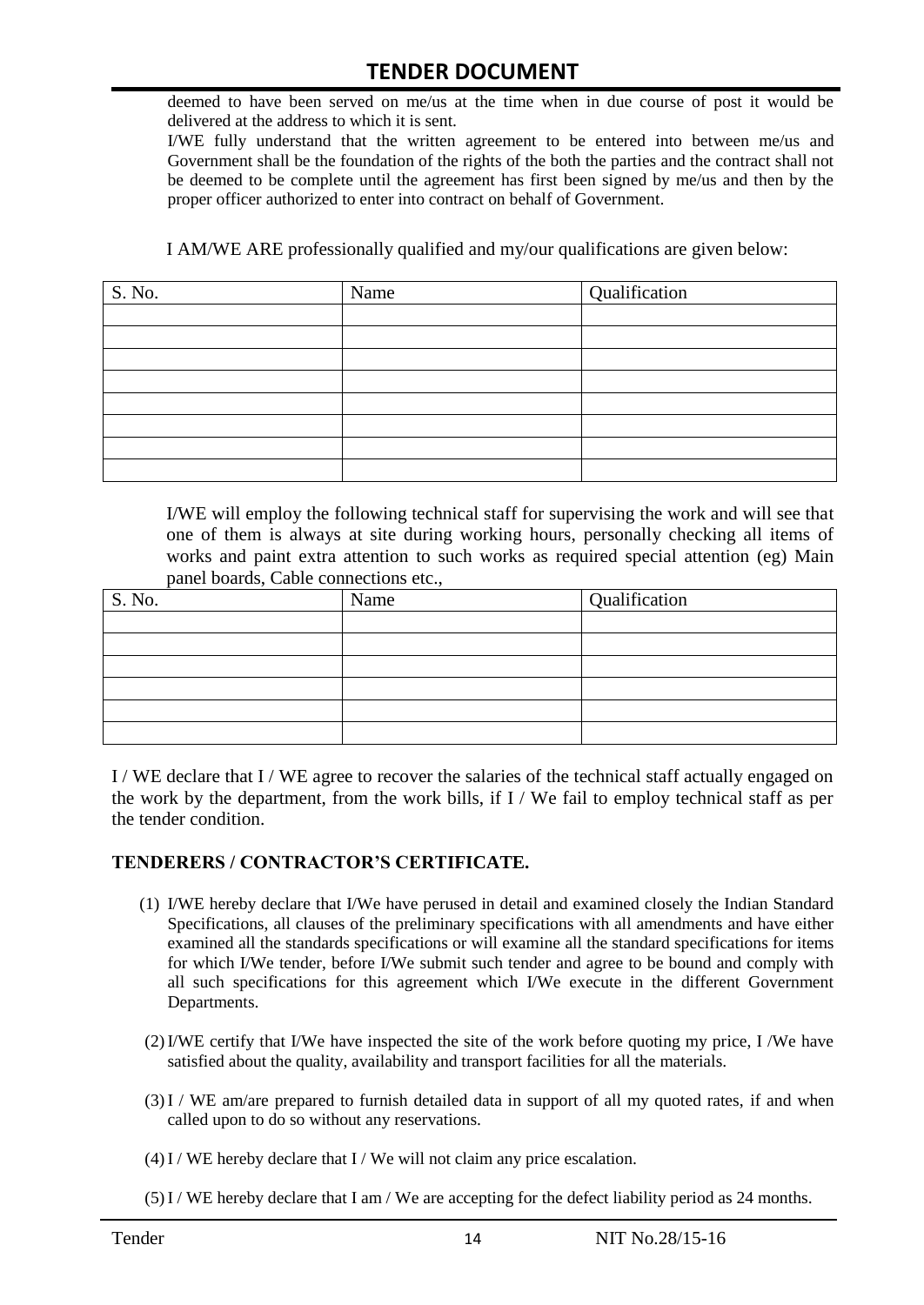- (6)I / WE declare that I / WE will not claim any extra amount towards any material used for the work other than the quoted works for respective schedule 'A' items.
- $(7)$  I / WE declare that I / WE will execute the work as per the mile stone programme, and if I / WE fail to complete the work as per the mile stone programme I abide by the condition to recover liquidated damages as per the tender conditions.
- (8)I / WE declare that I / WE will abide for settlement of disputes as per the tender conditions.

#### **DECLARATION OF THE TENDERER**

- 1) I/WE have not been black listed in any department due to any reasons.
- 2) I/We declare that all the Certificates/Documents submitted by Me/US are Genuine.
- 3) I/WE agree to disqualify me/us for any wrong declaration in respect of the above and to summarily reject my/our tender.

Address of the Tenderer:

Phone No.: Fax No.: Fax No.: CONTRACTOR.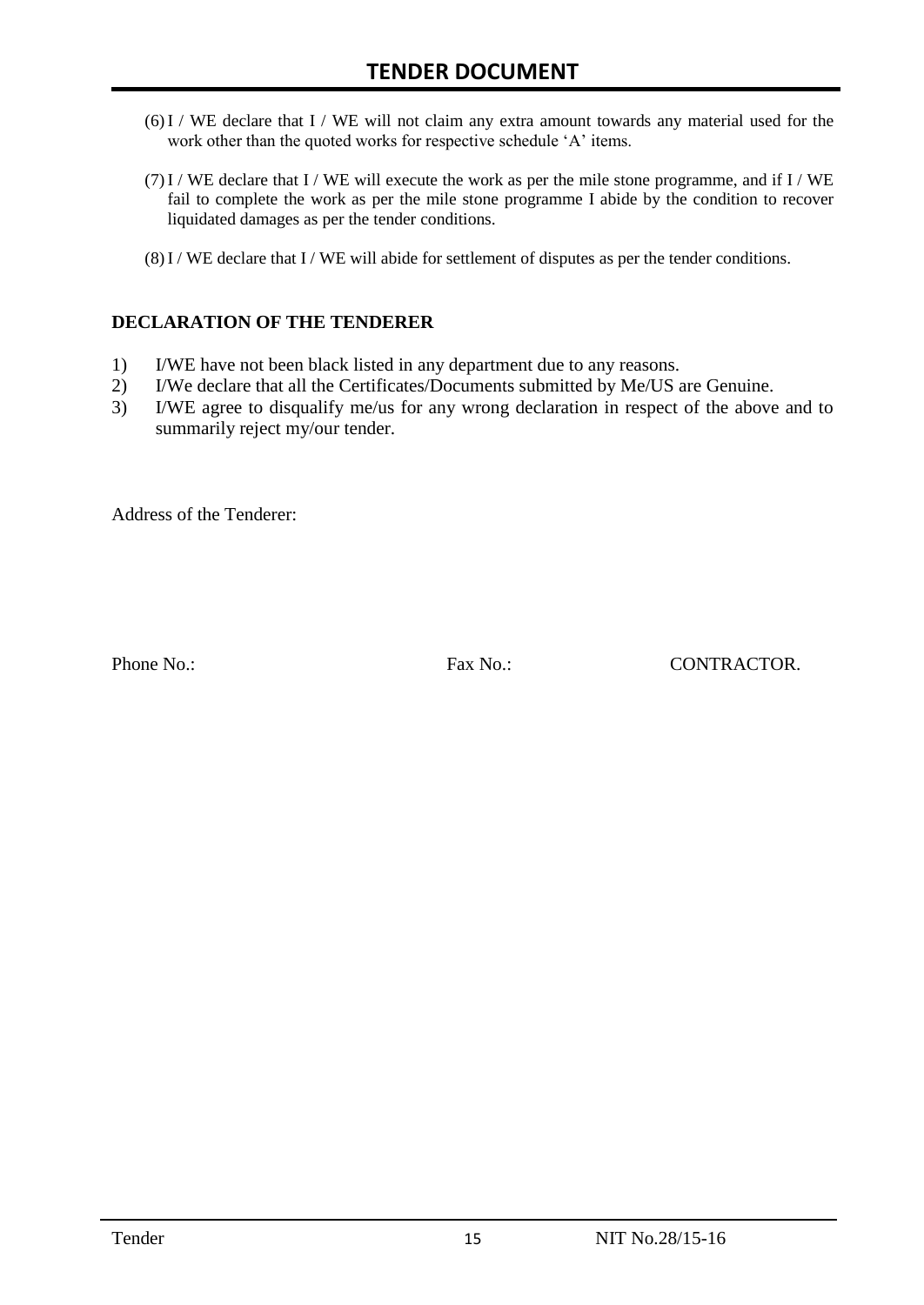# **CONDITIONS OF CONTRACT**

# **A. GENERAL**

#### **1. Interpretation:**

- 1.1 In interpreting these Conditions of Contract, singular also means plural, male also means female, and vice-versa. Headings have no significance. Works have their normal meaning under the language of the contract unless specifically defined. The Incharge will provide instructions clarifying queries about the conditions of Contract.
- 1.2 The documents forming the Contract shall be interpreted in the following order of priority:
- **1) Agreement**
- **2) Letter of Acceptance, notice to proceed with the works**
- **3) Contractor's Tender**
- **4) Conditions of contract**
- **5) Specifications**
- **6) Drawings**
- **7) Bill of quantities**
- **8) Any other document listed as forming part of the Contract.**

#### **2. Decisions:**

2.1 Except where otherwise specifically stated, the Director will decide the contractual matters between the Department and the Contractor in the role representing the Department.

#### **3. Delegation:**

3.1 The Director may delegate any of his duties and responsibilities to other officers and may cancel any delegation by an official order issued.

#### **4. Communications:**

4.1 Communications between parties, which are referred to in the conditions, are effective only when in writing. A notice shall be effective only when it is delivered **(in terms of Indian Contract Act)**

#### **5. Sub-contracting:**

**5.1 If the prime contractor desires to sub-let a part of the work, he should submit the same at the time of filing tenders itself or during execution, giving the name of the proposed Sub-contractor, along with details of his qualification and experience. The Tender Accepting Authority should verify the experience of the Sub-contractor and if the Sub-contractor satisfies the qualification criteria in proportion to the value of work proposed to be sub-let, he may permit the same. The total value of works to be awarded on sub-letting shall not exceed 50% of contract value. The extent of subletting shall be added to the experience of the sub-contractor and to that extent deducted from that of the main contractor.**

#### **6. Other Contractors:**

6.1 The Contractor shall cooperate and share the Site with other contractors, Public authorities, utilities, and the Department. The Contractor shall also provide facilities and services for them as directed by the Incharge.

#### **7. Personnel:**

- 7.1 The Contractor shall employ the required Key Personnel named in the Schedule of Key Personnel to carry out the functions stated in the Schedule or other personnel approved by the Incharge. The Incharge will approve any proposed replacement of Key Personnel only if their qualifications, abilities, and relevant experience are substantially equal to or better than those of the personnel listed in the Schedule.
- 7.2 Failure to employ the required technical personnel by the contractor the institute will depute its own technical person and expenditure of salary will be recovered from contractor.
- 7.3 The technical personnel should be on full time and available at site whenever required by Incharge to take instructions.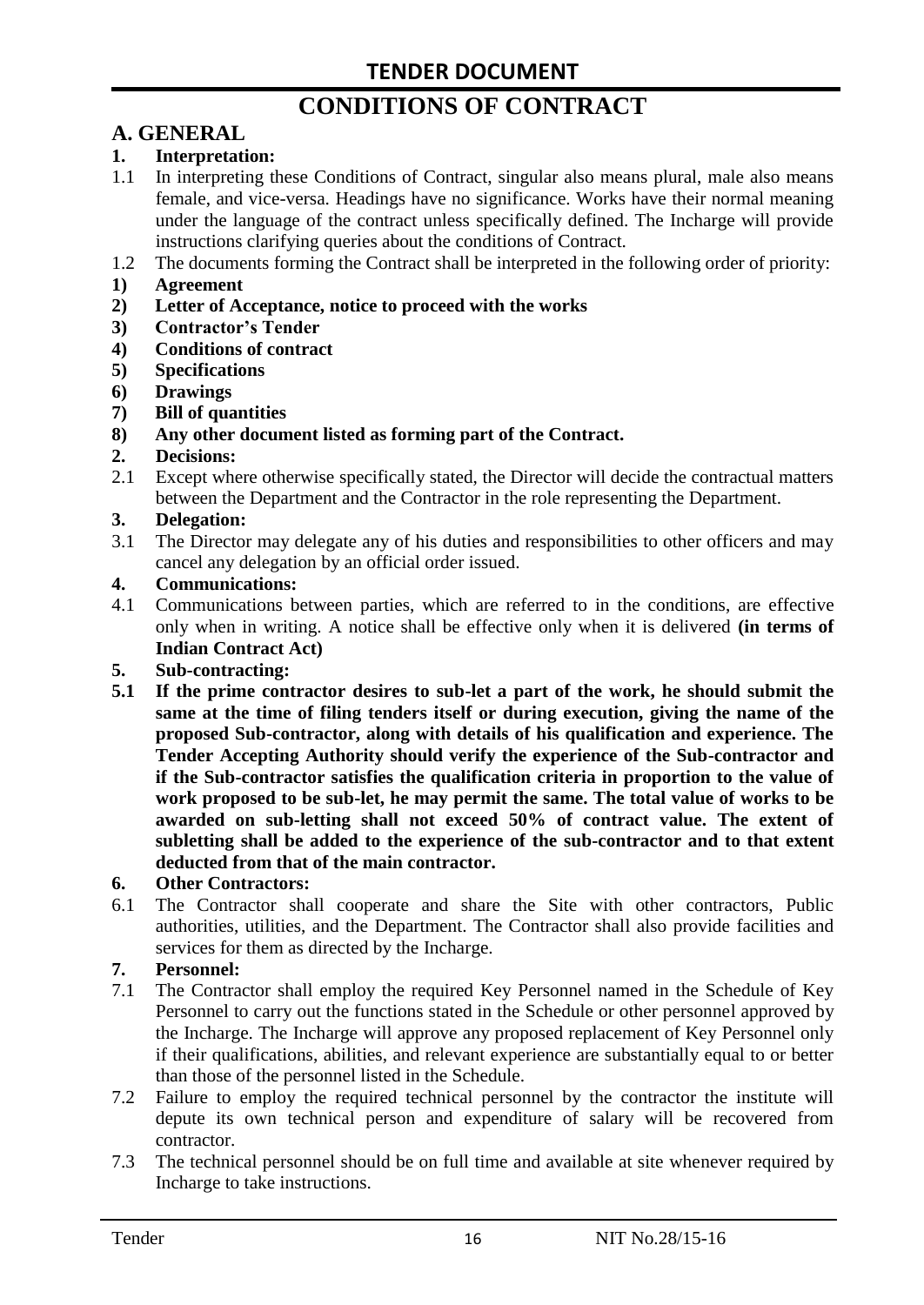- 7.4 The names of the technical personnel to be employed by the contractor should be furnished in the statement enclosed separately.
- 7.5 In case the contractor is already having more than one work on hand and has undertaken more than one work at the same time, he should employ separate technical personnel on each work.
- 7.6 If the contractor fails to employ technical personnel the work will be suspended or department will engage a technical personnel and recover the cost thereof from the contractor.
- 7.7 If the Incharge asks the Contractor to remove a person who is a member of Contractor"s staff or his work force stating the reasons the Contractor shall ensure that the person leaves the site forthwith and has no further connection with the work in the contract.

#### **8. Contractor's Risks:**

- 8.1 All risks of loss of or damage to physical property and of personnel injury and death, which arise during and in consequence of the performance of the Contract are the responsibility of the Contractor.
- **9. Insurance:**
- **9.1 The Contractor shall provide, in the joint names of the Department and the contractor, insurance cover from the Start Date to the end of the Defects Liability Period i.e., 24 months after completion for the following events which are due to the Contractor's risks.**
- **a) loss of or damage to the Works, Plant and Materials;**
- **b) loss of or damage to the Equipment;**
- **c) loss of or damage of property in connection with the Contract; and**
- **d) Personal injury or death of persons employed for construction.**
- **9.2 Policies and certificates of insurance shall be delivered by the Contractor to the Incharge at the time of concluding Agreement. All such insurance shall provide for compensation to be payable to rectify the loss or damage incurred.**
- **i) The contractor shall furnish insurance policy in force in accordance with proposal furnished in the Tender and approved by the Department for concluding the agreement.**
- **ii) The contractor shall also pay regularly the subsequent insurance premia and produce necessary receipt to the Incharge well in advance.**
- **iii) In case of failure to act in the above said manner the department will pay the premium and the same will be recovered from the Contractors payments.**
- **9.3 Alterations to the terms of insurance shall not be made without the approval of the Incharge.**

#### **10. Site Inspections:**

- 10.1 The contractor should inspect the site and also proposed quarries of choice for materials source of water and quote his rate including quarrying, conveyance and all other charges etc.
- 10.2 The responsibility for arranging the land for borrow area rests with the Contractor and no separate payment will be made for procurement or otherwise. The contractor's quoted rate will be inclusive of land cost.

#### **11. Contractor to Construct the Works:**

11.1 The Contractor shall construct and Commission the Work in accordance with the specifications and Drawings.

#### **12. Power Supply.**

- 12.1 The contractor shall make his own arrangements for obtaining power from the Electricity dept., at his own cost. The contractor will pay the bills of Electricity Department for the cost of power consumed by him till the **(Name of work**) is handed over to ICAR-RCER.
- 12.2 **The contractor shall satisfy all the conditions and rules required as per Indian Electricity Act 1910 and under Rule-45(I) of the Indian Electricity Rules, 1956 as amended from time to time and other pertinent rules.**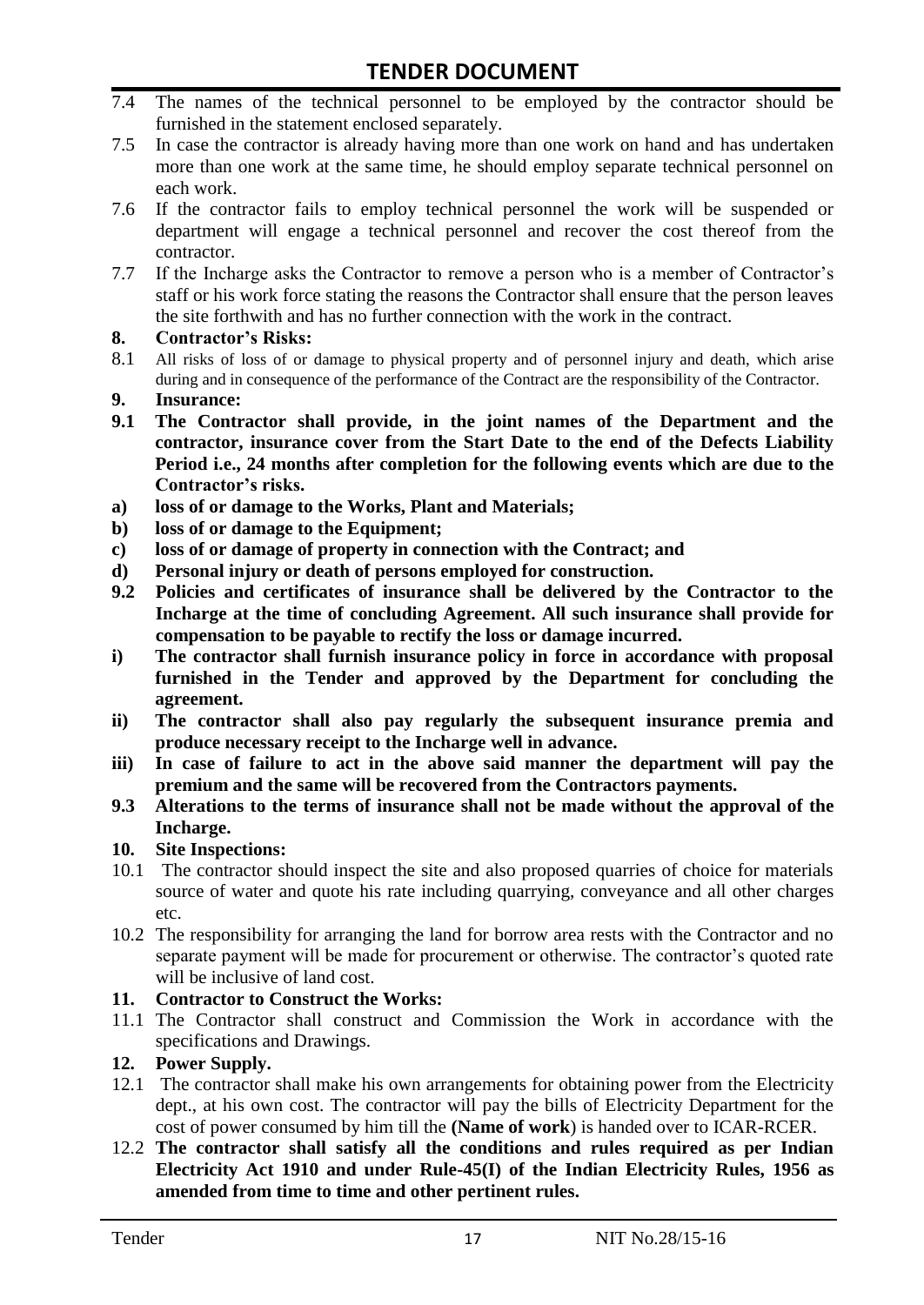12.3 The power shall be used for bonafide Departmental work only.

#### **13. Monsoon Damages:**

Damages due to rain or flood shall have to be made good by the contractor till the work is handed over to the Department. The responsibility of damages making good the damages due to rain or flood rests with the contractor. **No extra payment is payable** for such operations and the contractor shall therefore, have to take all necessary precautions to protect the work done during the construction period.

#### **14. The works to be Completed by the Intended Completion Date:**

14.1 The Contractor may commence execution of the Works on the Start Date and shall carry out the Works in accordance with the programme submitted by the Contractor, as updated with the approval of the Incharge, and complete the work by the Intended Completion Date.

#### **15. Safety:**

15.1 The Contractor shall be responsible for the safety of all activities on the Site.

#### **16. Discoveries:**

16.1 Anything of historical or other interest or of significant value unexpectedly discovered on the Site is the property of the Government. The Contractor is to notify the Incharge of such discoveries and carry out the Incharge instructions for dealing with them.

#### **17. Possession of the Site.**

17.1 The Department shall give possession of the site to the Contractor.

#### **18. Access to the Site:**

18.1 The Contractor shall provide the Incharge and any person authorised by the Incharge, access to the site and to any place where work in connection with the Contract is being carried out or is intended to be carried out.

#### **19. Instructions:**

- 19.1 The Contractor shall carry out all instructions of the Incharge and comply with all the applicable local laws where the Site is located.
- **20. Settlement of disputes:**
- 20.1 **If any dispute of difference of any kind whatsoever arises between the department and the Contractor in connection with, or arising out of the Contract, whether during the progress of the works or after their completion and whether before or after the termination, abandonment or breach of the Contract, it shall in the first place, be referred to and settled by the Incharge who shall, within a period of thirty days after being requested by the Contractor to do so, give written notice of his decision to the Contractor. Upon receipt of the written notice of the decision of the Incharge the Contractor shall promptly proceed without delay to comply with such notice of decision.**
- 20.2 **If the Incharge fails to give notice of his decision in writing within a period of thirty days after being requested or if the Contractor is dissatisfied with the notice of the decision of the Incharge the Contractor may within thirty days after receiving the notice of decision appeal to the Department who shall offer an opportunity to the contractor to be heard and to offer evidence in support of his appeal, the Department shall give notice of his decision within a period of thirty days after the Contractor has given the said evidence in support of his appeal, subject to arbitration, as hereinafter provided. Such decision of the Department in respect of every matter so referred shall be final and binding upon the Contractor and shall forthwith be given effect to by the Contractor, who shall proceed with the execution of the works with all due diligence whether he requires arbitration as hereinafter provided, or not. If the Department has given written notice of his decision to the Contractor and no claim to arbitration, has been communicated to him by the Contractor within a period of thirty days from receipt of such notice the said decision shall remain final and binding upon the Contractor. If the Department fail to give notice of his decision, as**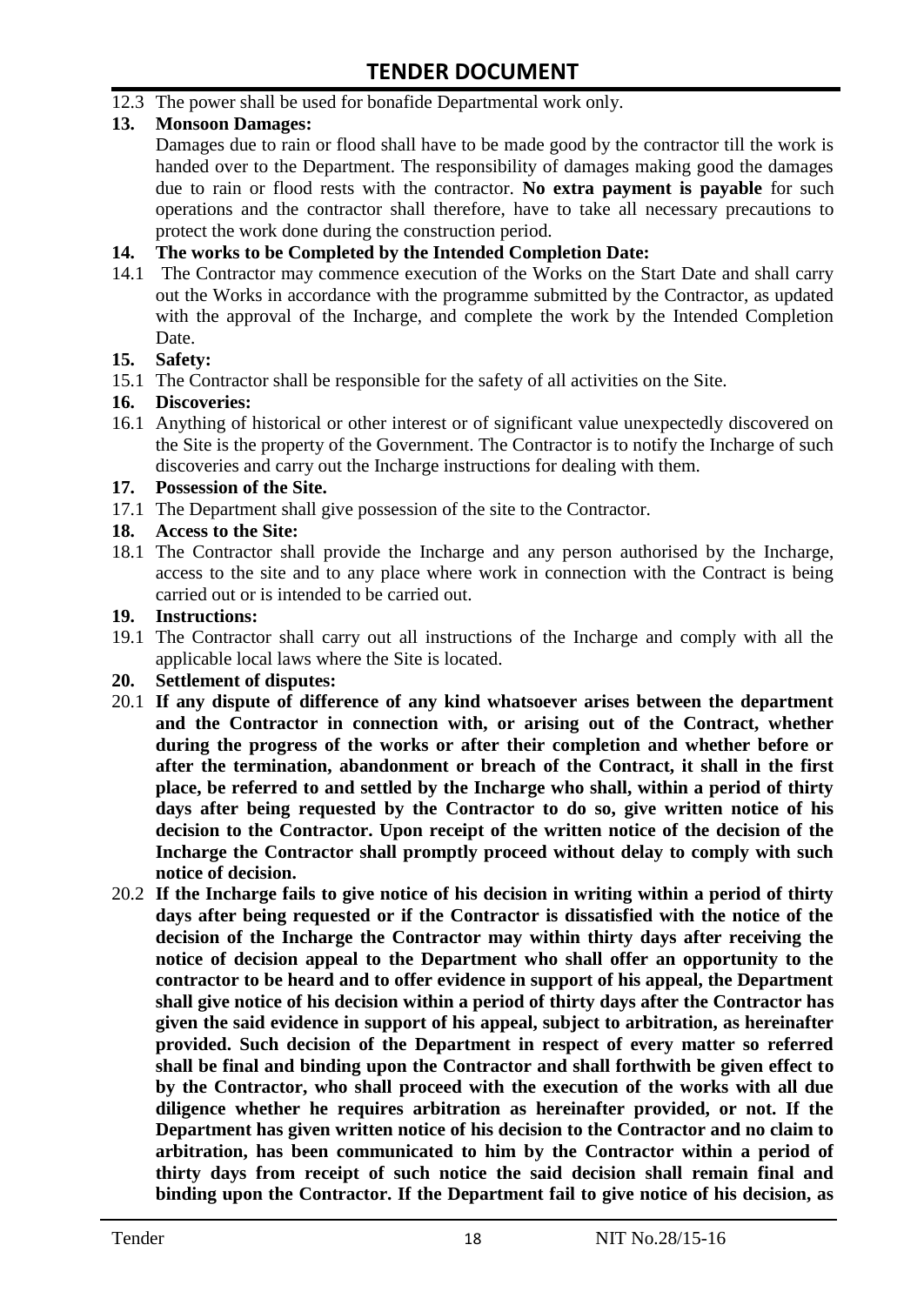**aforesaid within a period of thirty days after being requested as aforesaid, or if the Contractor be dissatisfied with any such decision, then and in any such case the contractor within thirty days after the expiration of the first named period of thirty days as the case may be, require that the matter or matters in dispute be referred to arbitration: jurisdiction of Patna limits.**

## **B. TIME FOR COMPLETION**

#### **21. Program:**

- 21.1 The total period of completion is (**duration of 30 days**) from the date of receipt of Work Order.
- 21.2 The attention of the tenderer is directed to the contract requirement at the time of beginning of the work. The rate of progress and proportionate value of work done from time to time as will be indicated by the Certificate for the value of work done will be required. Date of commencement of their programme will be the date for concluding agreement but not the date of handing over site.
- 21.3 After signing the agreement, the contractor shall forthwith begin the work, shall regularly and continuously proceed with them.
- 21.4 The contractor shall commence the works on site within the period specified under condition 23.1 to 23.2 after the receipt by him of a written order to this effect from the concerned authority and shall proceed with the same with due expedition and without delay, except as may be expressly sanctioned or ordered.
- 21.5 Save in so far as the contractor may prescribe, the extent of portions of the site of which the contractor is to be given possession from time to time and the order in which such portions shall be made available to him and, Subject to any requirement in the contract as to the order in which the works shall be executed, the "s written order to commence the works, give to the contractor possession of so much of the site as may be required to enable the contractor to commence proceed with the execution of the works in accordance with the programme if any, and otherwise in accordance with such reasonable proposals of the contractor as he shall by written notice to the Incharge, make and will from time to time as the works proceed, give to the contractor possession of such further portions of the site as may be required to enable the contractor to proceed with the execution of the works with due dispatch in accordance with the said programme or proposals as the case maybe; if the contractor suffers delay or incurs cost from failure on the part of the Concerned authority to give possession in accordance with the terms of this clause, the Concerned authority shall grant an extension of time for the completion of works.
- 21.6 The contractor shall bear all costs and charges for special or temporary way leases required by him in connection with access to the site. The contractor shall also provide at his own cost any additional accommodation outside the site required by him for the purposes of the work.
- 21.7 Subject to any requirement in the contract as to completion of any section of the works before completion of the whole of the works shall be completed in accordance with provisions of clauses in the Schedule within the time stated in the contract calculated from the last day of the period named in the statement to the tender as that within which the works are to be commenced or such extended time as may be allowed.

#### 21.8 **Delays and extension of time:**

No claim for compensation on account of delays or hindrances to the work from any cause whatever shall lie, except as hereafter defined. Reasonable extension of time will be allowed by the or by the office competent to sanction the extension, for unavoidable delays, such as may result from causes, which in the opinion of the , are undoubtedly beyond the control of the contractor. The shall assess the period of delay or hindrance caused by any written instructions issued by him, at twenty five per cent in excess or the actual working period so lost.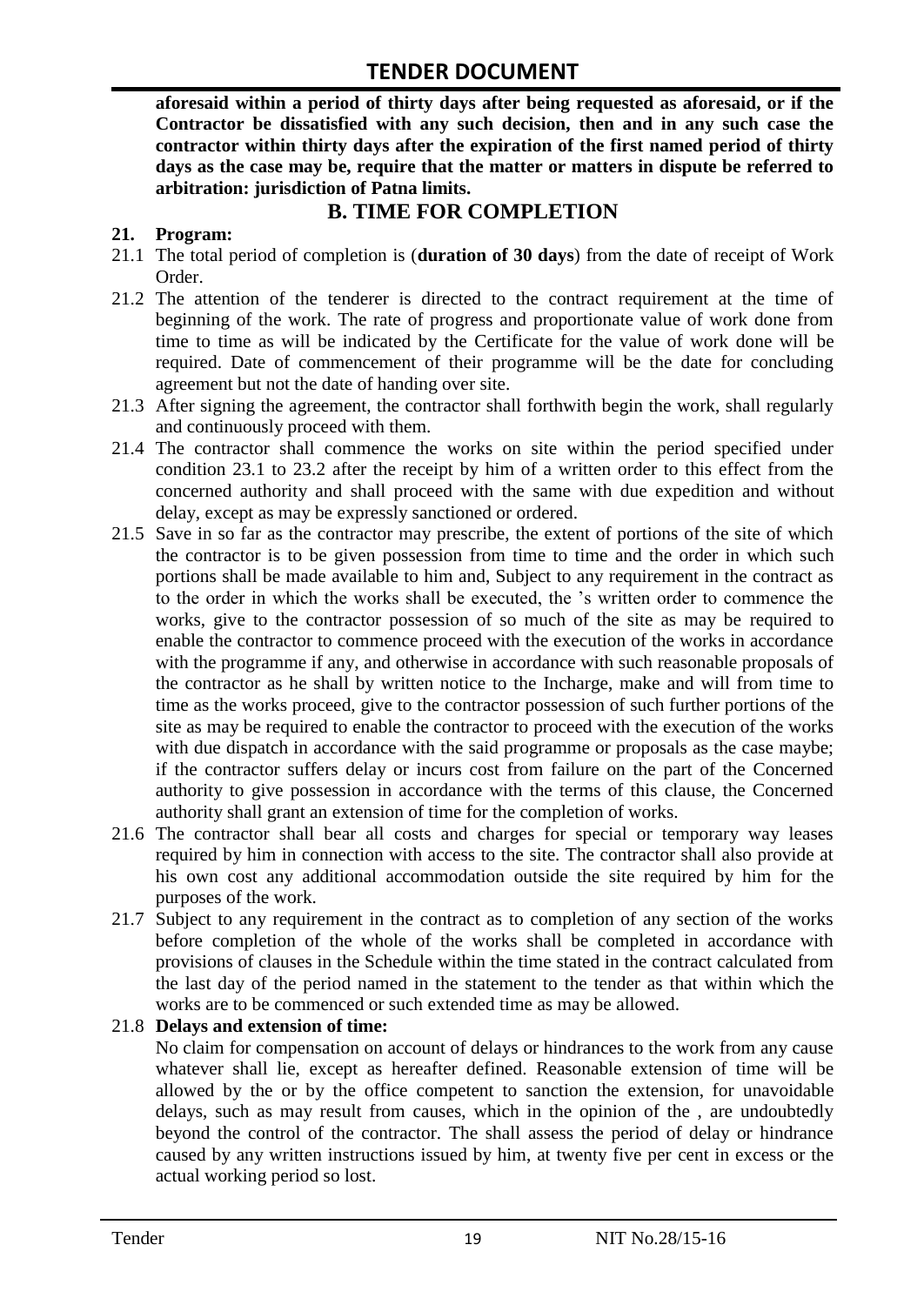In the event of the failing to issue necessary instructions and thereby causing delay and hindrance to the contractor, the latter shall have the right to claim an assessment of such delay by the Director, ICAR-RCER whose decision will be final and binding. The contractor shall lodge in writing with the statement of claim for any delay or hindrance referred to above, within fourteen days from its commencement, otherwise no extension of time will be allowed.

Whenever authorised alterations or additions made during the progress of the work are of such a nature in the opinion of the as to justify an extension of time in consequence thereof, such extension will be granted in writing by the or other competent authority when ordering such alterations or additions.

#### **22. Construction Programme:**

- 22.1 The Contractor shall furnish within 15 days of the order of the work a programme showing the sequence in which he proposed to carry out the work, monthly progress expected to be achieved, also indicating date of procurement of materials plant and machinery. The schedule should be such that it is practicable to achieve completion of the whole work within the time limit fixed and shall obtain the approval of the Incharge. Further rate of the progress as in the program shall be kept up to date. In case it is subsequently found necessary to alter this program, the contractor shall submit sufficiently in advance the revised program incorporating necessary modifications and get the same approved by the Incharge. No revised program shall be operative with out approval of Incharge.
- 22.2 The Director, ICAR-RCER shall have all times the right, without any way violating this contract, or forming grounds for any claim, to alter the order of progress of the works or any part thereof and the contractor shall after receiving such directions proceed in the order directed. The contractor shall also report the progress to the Director, ICAR-RCER within 7 days of the Incharge direction to alter the order of progress of works.
- 22.3 The Contractor shall give written notice to the Incharge whenever planning or progress of the works is likely to be delayed or disrupted unless any further drawings or order including a direction, instruction or approval is issued by the Incharge within a reasonable time. The notice shall include details of the drawing or order required and of why and by when it is required and of any delay or disruption likely to be suffered if it is late.
- 22.4 Rate of progress/percentage of work:

#### i) **(30 days) 100% of contract value**

#### **23. Speed of Work**

- 23.1 The Contractor shall at all times maintain the progress of work to conform to the latest operative progress schedule approved by the Incharge. The contractor should furnish progress report indicating the programme and progress once in a month. The Incharge may at any time in writing direct the contractor to slow down any part or whole of the work for any reason (which shall not be questioned) whatsoever, and the contractor shall comply with such orders of the Incharge. The compliance of such orders shall not entitle the contractor to any claim of compensation. Such orders of the Incharge for slowing down the work will however be duly taken into account while granting extension of time if asked by the contractor for which no extra payment will be entertained.
- 23.2 Delays in Commencement or progress or neglect of work and forfeiture of earnest money, Security deposit and withheld amounts:

If, at any time, the Incharge shall be of the opinion that the Contractor is delaying Commencement of the work or violating any of the provisions of the Contractor is neglecting or delaying the progress of the work as defined by the tabular statement. "Rate of progress" in the Articles of Agreement", he shall so advise the Contractors in writing and at the same time demand compliance in accordance with conditions of Tender notice. If the Contractor neglects to comply with such demand within seven days after receipt of such notice, it shall then or at any time there after, be lawful for the Director, ICAR-RCER to take suitable action in accordance with relevant Clauses.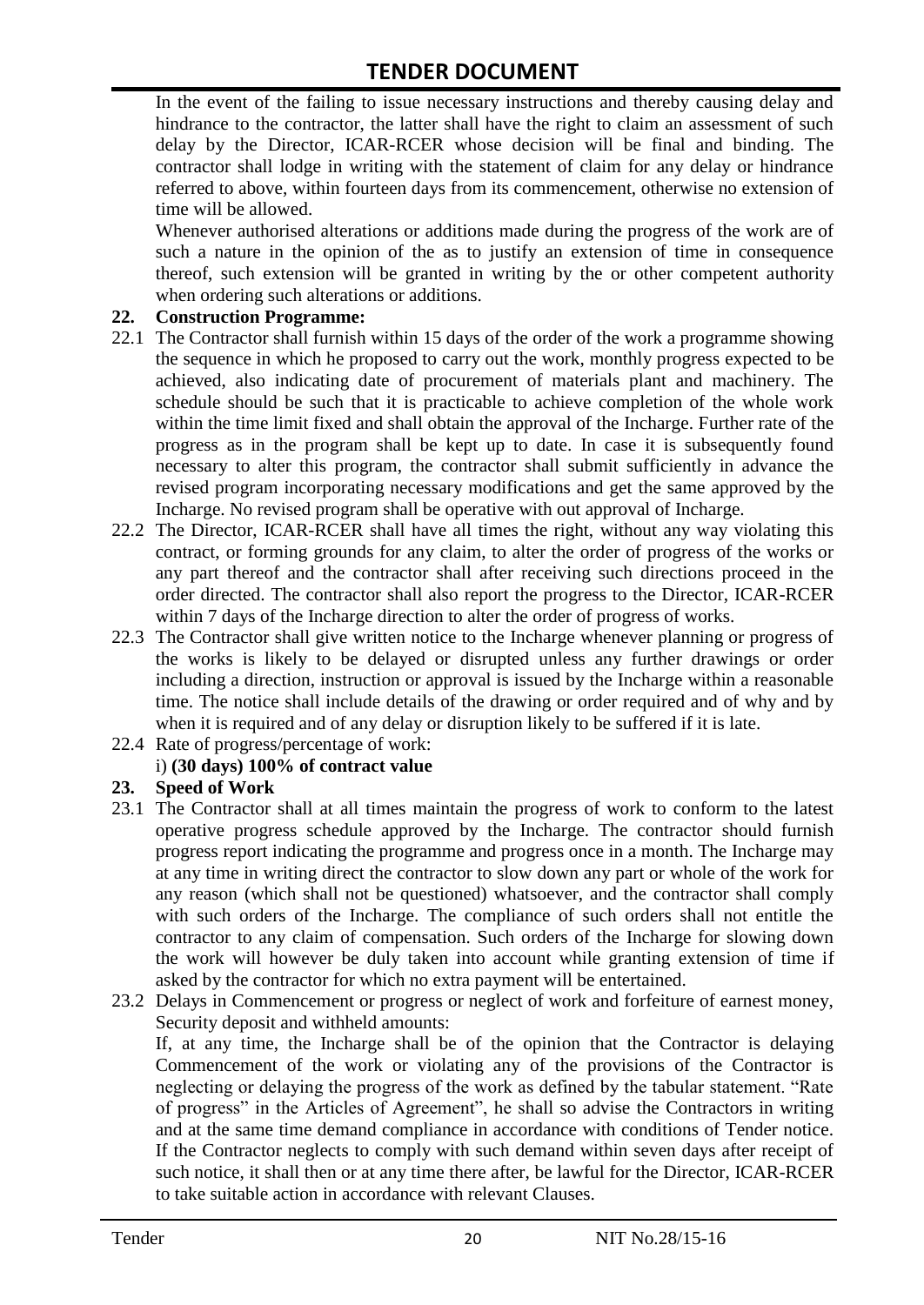#### **24. Suspension of works by the Contractor:**

- 24.1 If the Contractor shall suspend the works, or sublet the work without sanction of the Incharge, or in the opinion of the Incharge shall neglect or fail to proceed with due diligence in the performance of his part of the Contract as laid down in the Schedule rate of progress, or if he shall continue to default or repeat such default in the respects mentioned in relevant rules of GOI, Incharge shall take action in accordance with related Clauses.
- 24.2 If the Contractor stops work for 28 days and the Stoppage has not been authorised by the Incharge the Contract will be terminated as per the law.
- 24.3 If the Contractor has delayed the completion of works the Contract will be terminated under relavant Clauses.

#### **25. Extension of the Intended Completion Date:**

- 25.1 The Incharge shall extend or recommend for extension, in accordance with the Government orders in force, the Intended Completion Date if a Variation is issued which makes it impossible for Completion to be achieved by the Intended Completion Date.
- 25.2 The Incharge shall decide whether and by how much to extend the Intended Completion Date within 21 days of the Contractor asking the Engineer for a decision upon the effect of a Variation and submitting full supporting information. If the Contractor has failed to give early warning of a delay or has failed to cooperate in dealing with a delay, the delay by this failure shall not be considered in assessing the new Intended Completion Date.

#### **26. Delays Ordered by the Incharge**

26.1 The Incharge may instruct the Contractor to delay the start or progress of any activity within the Work.

#### **27. Early Warning:**

- 27.1 The contractor is to warn the Incharge at the earliest opportunity of specific likely future events or circumstances that may adversely affect the Execution of Works.
- 27.2 The Contractor shall cooperate with the Incharge in making and considering proposals for how the effect of such an event or circumstance can be avoided or reduced by anyone involved in the work and in carrying out any resulting instruction of the Incharge.

#### **28. Management Meetings:**

28.1 **The Incharge may require the Contractor to attend a management meeting. The business of a management meeting shall be to review the progress work.**

## **C. QUALITY CONTROL**

#### **29. Identifying Defects:**

29.1 The Incharge shall check the Contractor's work and notify the Contractor of any Defects that are found. Such checking shall not affect the Contractor"s responsibilities. The Incharge may instruct the Contractor to verify the Defect and to uncover and test any work that the Engineer considers may be a Defect.

#### **30. Tests:**

30.1 If the Incharge instructs the Contractor to carry out a test not specified in the Specification to check whether any work has a Defect and the Contractor shall pay for the test and any samples.

#### **31. Correction of Defects:**

- 31.1 The Incharge shall give notice to the Contractor of any Defects before the end of the Defects Liability Period, which begins on Completion. The defects liability period shall be extended for as long as defects remain to be corrected by the Contractor.
- 31.2 Every time notice of a Defect is given, the Contractor shall correct the notified defect within the length of time specified by the Incharge's notice.

#### **32. Uncorrected defects**

32.1 If the contractor has not corrected the defect within the time specified in the Incharge"s notice, the Incharge will assess the cost of having the defect corrected and the contractor will pay this amount.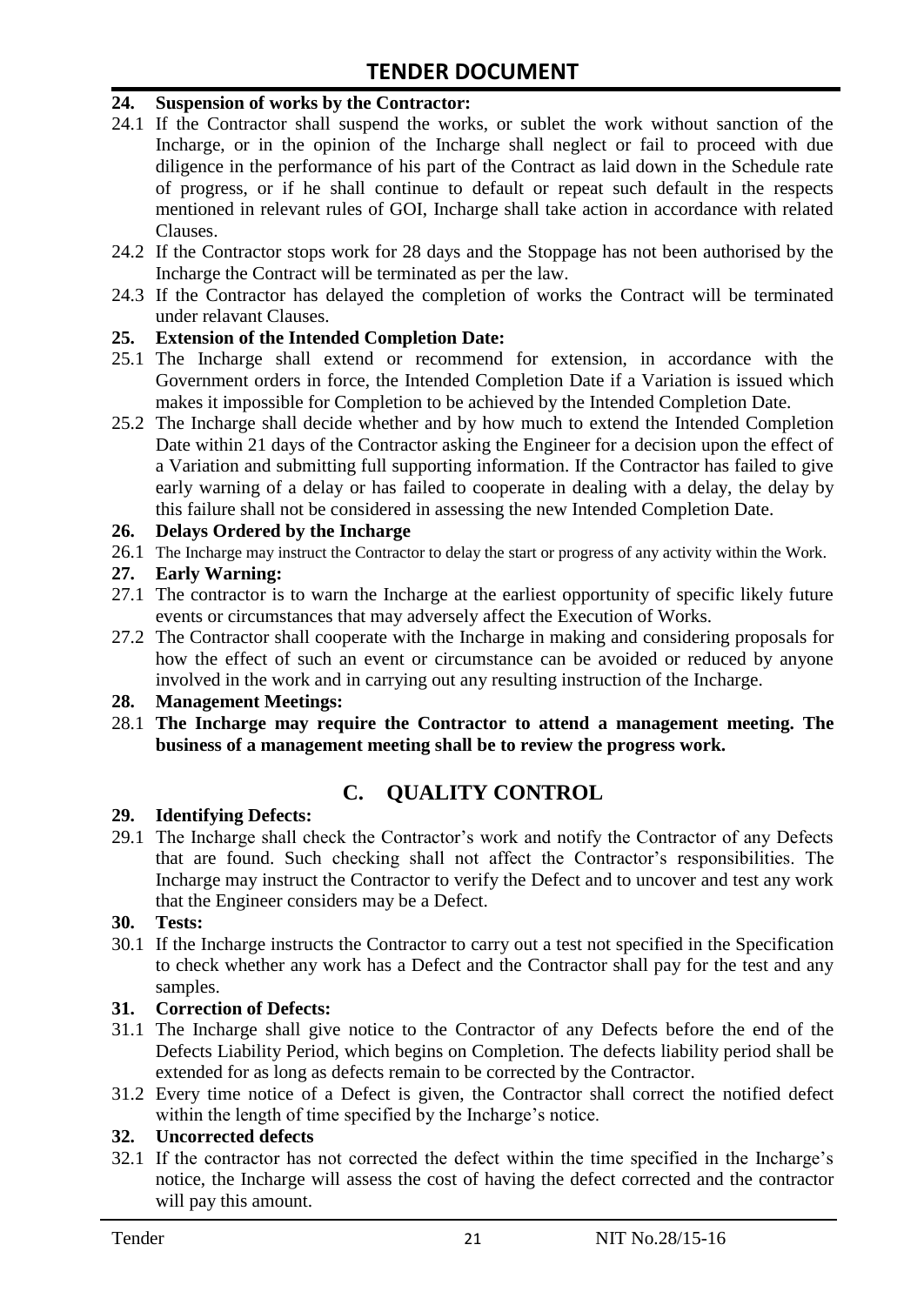#### **33. Quality Control:**

In addition to the normal inspection by the regular staff in charge of the execution of work, the work may also be inspected by the, Quality control Circle or by the State or District level Vigilance Cell Unit and any other authorised external Agency if any sub-standard work or excess payments are noticed with reference to measurement books etc., during inspection, action will be taken based on their observations and these will be effected by the Incharge of the execution of the work.

# **D. COST CONTROL**

#### **34. Bill of Quantities:**

- 34.1 The Bill Quantities shall contain items for the construction work to be done by the Contractor.
- 34.2 The Contractor is paid for the quantity of the work done as per quoted rate in the Bill of Quantities for each item.

#### **35. Changes in the Quantities:**

- 35.1 The contractor is bound to execute all supplemental works that are found essential, incidental and inevitable during execution of main work.
- 35.2 The payment of rates for such supplemental items of work will be regulated as under; Supplemental items directly deducible from similar items in the original agreement.
- 35.2.1 The rates shall be derived by adding to or subtracting from the agreement rate of such similar item the cost of the difference in the quantity of materials labour between the new items and similar items in the agreement worked out with reference to the Standard Schedule of Rates adopted in the sanctioned estimate with which the tenders are accepted.
- 35.2.2 (a) Similar items but the rates of which cannot be directly deduced from the original agreement.

(b) Purely new items which do not correspond to any item in the agreement.

35.2.3 The rates of all such items shall be Estimated Rates plus or minus overall Tender premium.

#### **36. Extra Items:**

- 36.1 Extra items of work shall not vitiate the contract. The contractor shall be bound to execute extra items of work as directed by the Incharge. The rates for extra items shall be worked out by the as per the conditions of the Contract and the same are binding on the Contractor.
- 36.2 The contractor shall before the 15th day of each month, submit in writing to the a statement of extra items if any that they have executed during the preceding month failing which the contractor shall not be entitled to claim any.

#### **36.3 Entrustment of additional items:**

- 36.3.1 Where ever additional items not contingent on the main work and outside the scope of original agreement are to be entrusted to the original contractor dispensing with bids and if the value of such items exceeds the limits up to which the officer is empowered to entrust works initially to contractor without calling for tenders, approval of next higher authority shall be obtained. Entrustment of such items on nomination shall be at rates not exceeding the estimated rates.
- 36.3.2 Entrustment of the additional items contingent on the main work will be authorised by the officers upto the monetary limits upto which they themselves are competent to accept items in the original agreement so long as the total amounts upto which they are competent to accept in an original agreement rates for such items shall be worked out in accordance with the procedure (I) For all items of work in excess of the quantities shown in the Bill of Quantities of the Tenders, the rate payable for such items shall be estimate rates for the items accepted by the competent authority.
- 36.3.3 Entrustment of either the additional or supplemental items shall be subject to the provisions of the agreement entered into by a Competent Authority after the tender is accepted. The Director being the authority next higher to the Director, who entered into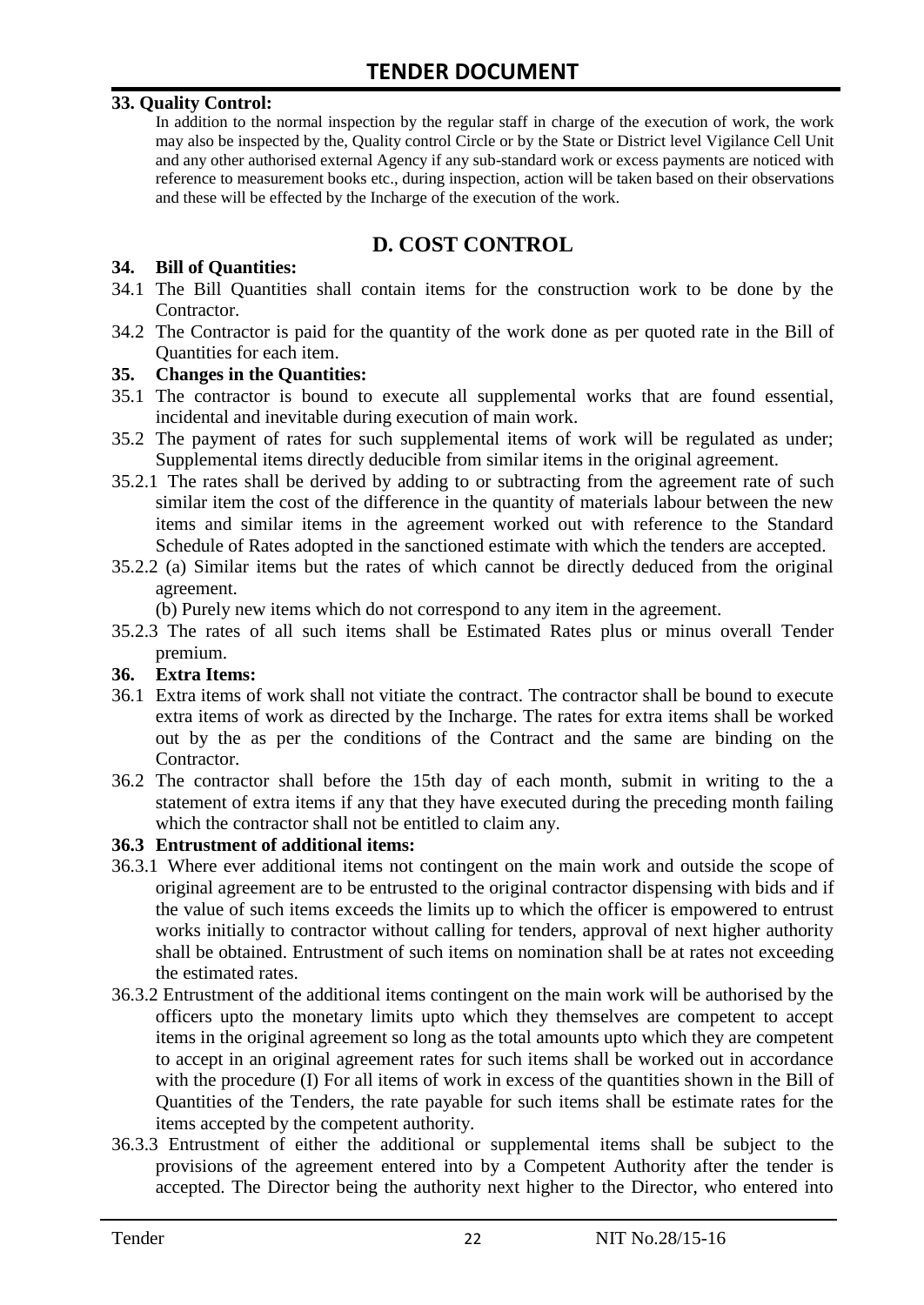the agreement approves the rate for the items / variation in quantity in the current agreement. The items shall not be ordered by an officer on his own responsibility if the revised estimate or deviation statement providing for the same requires the sanction of Director.

- Note:It may be noted that the term Estimate Rate used above means the rate in the sanctioned estimate with which the tenders are accepted, or if no such rates is available in the estimate, the rate derived will be with reference to the Standard Schedule of Rates adopted in the sanctioned estimate with which tenders are accepted.
- **37. Cash flow forecasts:**
- **37.1 When the program is updated, the contractor is to provide the Incharge with an updated cash flow forecast.**
- **38. Payment Certificates:**
- **38.1 The Contractor shall submit to the Incharge monthly statements of the estimated value of the work completed less the cumulative amount certified previously.**
- **38.2 The Incharge shall check the Contractor's monthly statement within 14 days.**
- **38.3 The value of work executed shall be determined by the Incharge.**
- **38.4 The value of work executed shall comprise the value of the quantities of the items in the Bill of Quantities completed.**
- **38.5 The Incharge may exclude any item certified in a previous certificate or reduce the proportion of any item previously certified in any certificate in the light of later information.**
- **39. Payments:**
- **39.1 Payment will be made after satisfactory completion of the work.**
- 39.2 Part Payment if any will be consider as per Govt. of India norms.
- 39.3 Part payment if any will be adjusted against the final payment
- **39.3 Payments and Certificates:**
- 39.3.1 In case of over payments or wrong payment if any made to the contractor due to wrong interpretation of the provisions of the contract a n d c ontract conditions etc., such unauthorized payment will be deducted in the subsequent bills or final bill for the work or from the bills under any other contracts with the Government or at any time there after from the deposits available with the Government.
- 39.3.2 Any recovery or recoveries advised by the Government Department either state or central, due to non-fulfilment of any contract entered into with them by the contractor shall be recovered from any bill or deposits of the contractor.
- 39.3.3 No claim shall be entertained, if the same is not represented in writing to the Incharge within 15 days of its occurrence.
- 39.3.4 The contractor is not eligible for any compensation for inevitable delay in handing over the site or for any other reason. In such case, suitable extensions of time will be granted after considering the merits of the case.

#### **40. Interest on Money due to the Contractor:**

- 40.1 No omission by the or the sub-divisional officer to pay the amount due upon certificates shall vitiate or make void the contract, nor shall the contractor be entitled to interest upon any guarantee fund or payments in arrear, nor upon any balance which may, on the final settlement of his accounts, found to be due to him.
- **41. Certificate of Completion of works:**
- **41.1 Certificate of Completion of works:**
- **41.1.1 When the whole of the work has been completed and has satisfactory passed any final test that may be prescribed by the Contract, the Contractor may give a notice to that effect to the Incharge accompanied by an undertaking to carryout any rectification work during the period of maintenance, such notice and undertaking shall be in writing and shall be deemed to be request by the Contractor for the Incharge to issue a Certificate of completion in respect of the Works. The Incharge**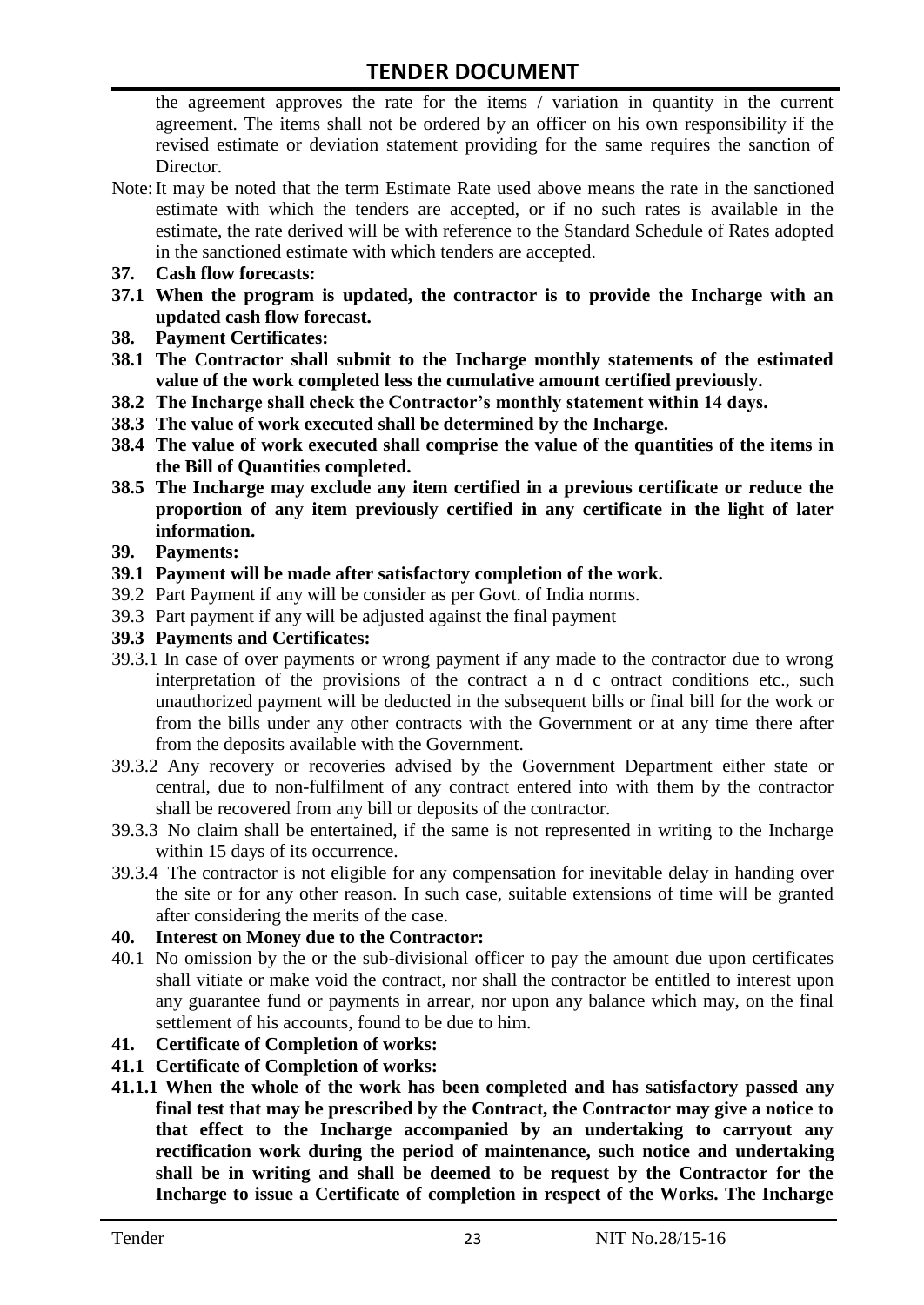**shall, within twenty one days of the date of delivery of such notice either issue to the Contractor, a certificate of completion stating the date on which, in his opinion, the works were completed in accordance with the Contract or give instructions in writing to the Contractor specifying all the Works which, in the Incharge'' opinion, required to be done by the Contractor before the issue of such Certificate.**

- **41.1.2 Incharge shall also notify the Contractor of any defects in the Works affecting completion that may appear after such instructions and before completion of the Works specified there in. The Contractor shall be entitled to receive such Certificate of the Completion within twenty one days of completion to the satisfaction of the Incharge of the Works so specified and making good of any defects so notified.**
- **41.1.3 Similarly, the Contractor may request and the Incharge shall issue a Certificate of Completion in respect of:**
- **a) Any section of the Permanent works in respect of which a separate time for completion is provided in the Contract, and**
- **b) Any substantial part of the Permanent Works which has been both completed to the satisfaction of the Incharge and occupied or used by the Department.**
- **41.1.4 If any part of the Permanent Works shall have been completed and shall have satisfactorily passed any final test that may be prescribed by the Contract, the Incharge may issue such certificate, and the Contractor shall be deemed to have undertaken to complete any outstanding work in that part of the Works during the period of Maintenance.**

#### **42. Taxes included in the Price:**

42.1 The rates quoted by the contractor shall be deemed to be inclusive of the sales Tax and other taxes on all materials that the contractor will have to purchase for performance of this contract.

#### **43. Liquidated Damages:**

- 43.1 If for any reason, which does not entitle the contractor to an extension of item, the rate of progress of works, or any section is at any time, in the opinion of the Director, ICAR-RCER too slow to ensure completion by the prescribed time or extended time for completion Director, ICAR-RCER shall so notify the contractor in writing and the contractor shall there upon take such steps as are necessary and the Director, ICAR-RCER may approve to expedite progress so as to complete the works or such section by the prescribed time or extended time. The contractor shall not be entitled to any additional payment for taking such steps. If as a result of any notice given by the Director, ICAR-RCER under this clause the contractor shall seek the Director, ICAR-RCER permission to do any work at night or on Sundays, if locally recognised as days or rest, or their locally recognised equivalent, such permission shall not be unreasonably refused.
- 43.2 If the contractor fails to complete whole of the works or any part thereof or section of the works within the stipulated periods of individual mile stones (including any bonafide extensions allowed by the competent authority without levying liquidated damages), the Director, ICAR-RCER may without prejudice to any other method of recovery will deduct one hundreds of one percent of contract value per calendar day or part of the day for the period of delays subject to a maximum of 10% of the contract value not as a penalty from any monies in his hands due or which may become due to the contractor. The payment or deductions of such damages shall not relieve the contractor from his obligation to complete the works, or from any other of his obligations and liabilities under the contract
- 43.3 The liquidated damages for the whole of the work are @0.05% of value of contract per day for delay. The maximum amount of liquidated damages for the whole of the works is ten percent of final contract price.

The effective date will be from the date of handing over of the site after agreement and after obtaining a Program of the work.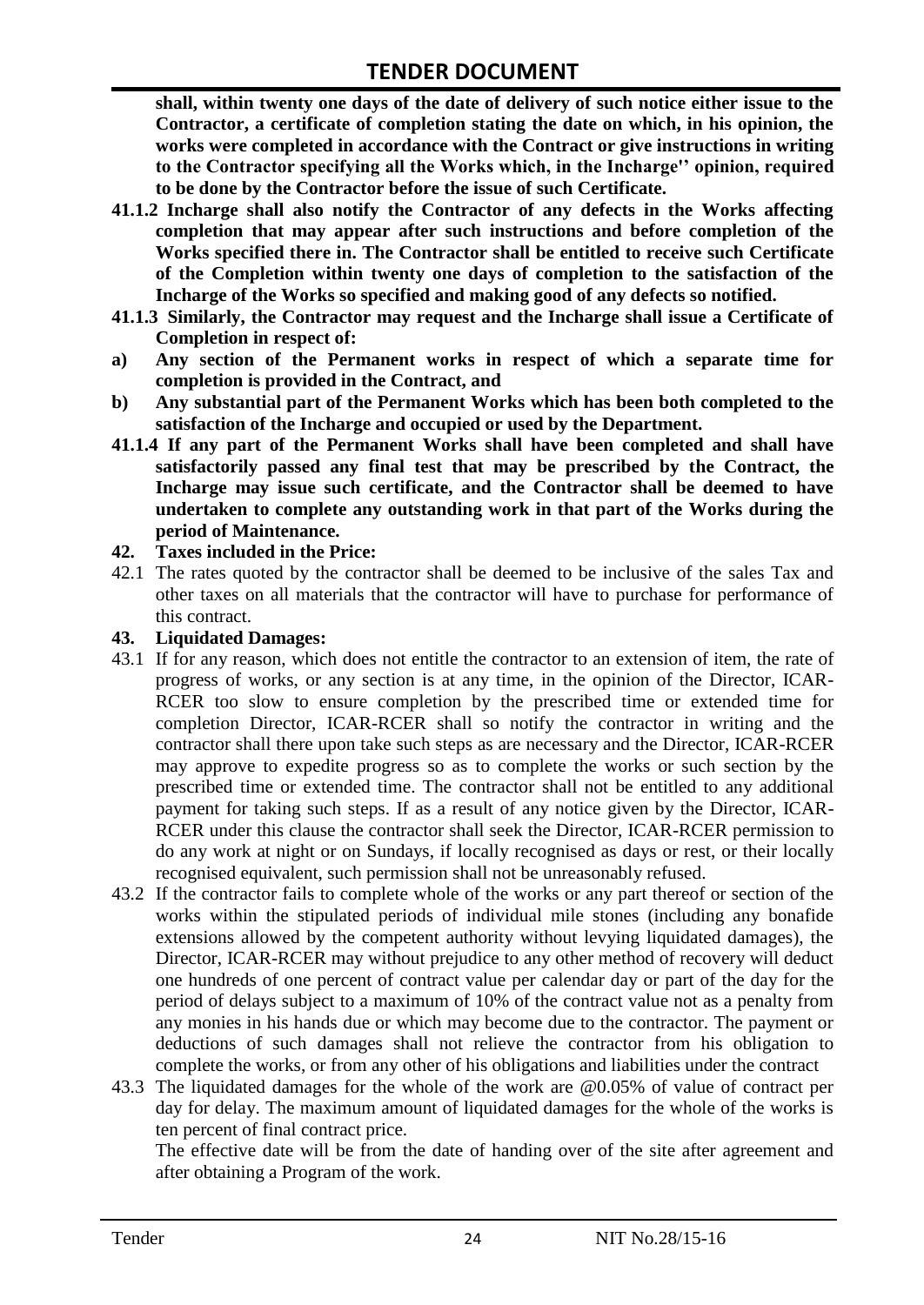#### **44. Cost of Repairs:**

44.1 Loss or damage to the works or materials to the works between the start date and the end of the defects correction periods shall be remedied by the contractor at the contractor"s cost if the loss or damage arises from the contractor's acts or omissions.

# **E. FINISHING THE CONTRACT**

#### **45. Completion:**

45.1 The Contractor shall request the Incharge to issue a Certificate of completion of the Works and the Incharge will do so upon deciding that the work is completed.

#### **46. Taking Over:**

- 46.1 The Department shall takes over the Site and the Works within seven days of the Incharge issuing a certificate of Completion based on the report given by the Consultant.
- *47. Final Account:*
- **47.1 The Contractor shall supply to the Incharge a detailed account of the total amount that the Contractor considers payable under the Contract before the end of the Defects Liability Period. The Incharge shall issue a Defects Liability Certificate and certify any final payment that is due to the Contractor within 56 days of receiving the Contractor's account if it is correct and complete. If it is not, the Incharge shall issue within 56 days a schedule that states the scope of the corrections or additions that are necessary. If the final Account is still unsatisfactory after it has been resubmitted, the Incharge shall decide on the amount payable to the Contractor and issue a payment certificate with in 56 days of receiving the Contractor's revised account.**

#### **48. Termination:**

- 48.1 The Department may terminate the Contract if the contractor causes a fundamental breach of the Contract.
- 48.2 Fundamental breaches of Contract include, but shall not be limited to the following.
- a) The Contractor stops work for 28 days when no stoppage of work is shown on the current program and the stoppage has not been authorised by the Incharge.
- b) The Contractor is made bankrupt or goes into liquidation other than for a reconstruction or amalgamation.
- c) The Incharge gives Notice that failure to correct a particular Defect is a fundamental breach of Contract and the Contractor fails to correct it within a reasonable period of time determined by the Incharge; and
- d) The Contractor does not maintain a security which is required and
- e) The Contractor has delayed the completion of works by the number of days for which the maximum amount of liquidated damages can be paid as defined.
- f) If the contractor, in the judgement of the Department has engaged in corrupt or fraudulent practices in competing for or in the executing the contract.

For the purpose of this paragraph: "corrupt practice" means the offering, giving, receiving or soliciting of any thing of value to influence the action of a public official in the procurement process or in contract execution. "Fraudulent practice" means a misrepresentation of facts in order to influence a procurement process or the execution of a contract to the detriment o the Government and includes collusive practice among Tenderers (prior to or after Tender submission) designed to establish Tender prices at artificial non-competitive levels and to deprive the Government of the benefits of free and open competition.

- 48.3 Notwithstanding the above the Department may terminate the contract for convenience.
- 48.4 If the Contract is terminated, the Contractor shall stop work immediately, make the Site safe and secured leave the Site as soon as reasonably possible.

#### **49. Payment upon Termination:**

**49.1 If the Contract is terminated because of a fundamental breach of Contract by the Contractor, the Incharge shall issue a certificate for the value of the work done less**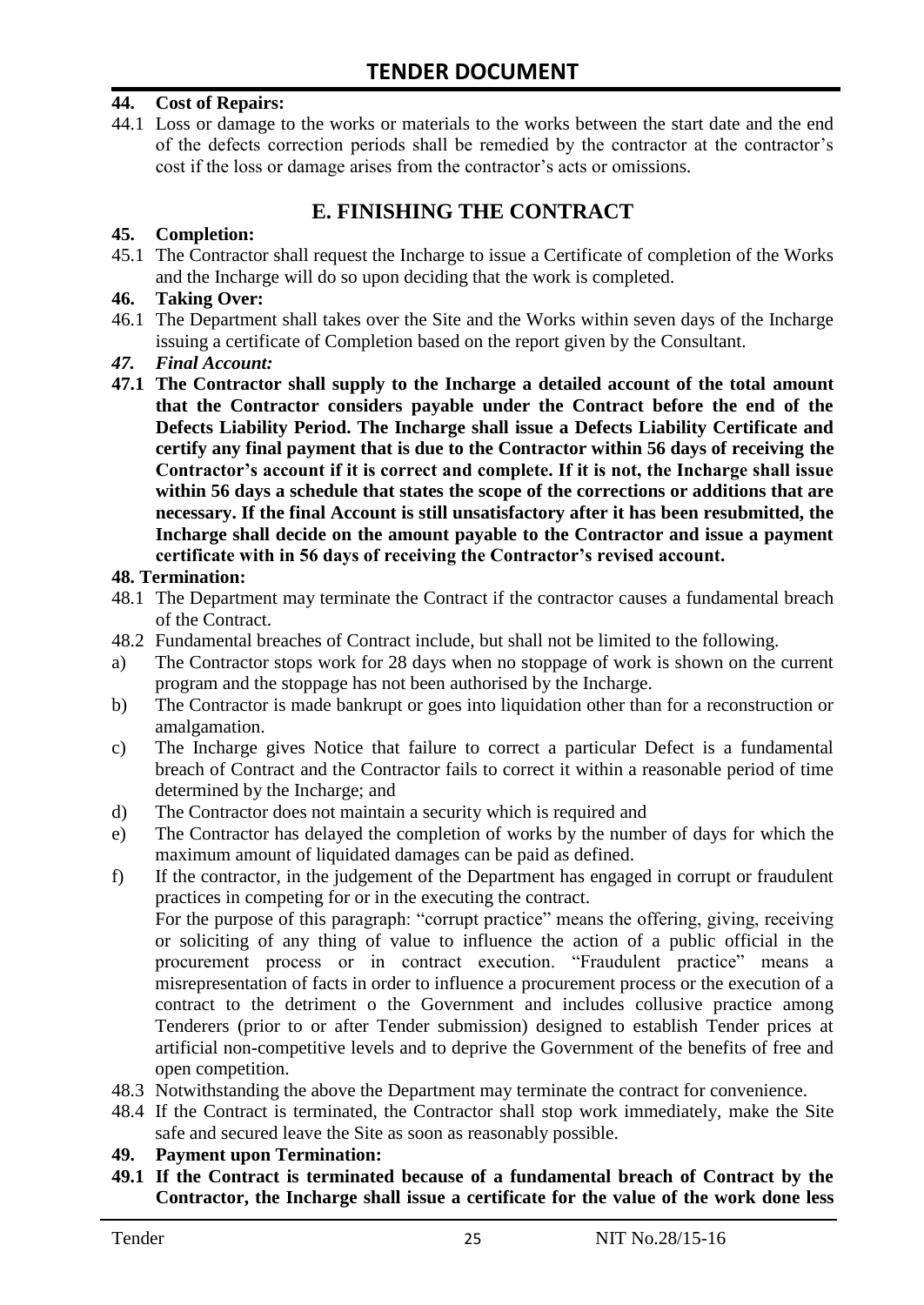**advance payments received upon the date of the issue of the certificate, less other recoveries due in terms of the Contract, less taxes due to be deducted at source as per applicable law and less the rate to apply to the work not completed.. If the total amount due to the Department exceeds any payment due to the Contractor the difference shall be a debt payable to the Department.**

- **50. Property:**
- 50.1 All materials on the Site, Plant, Equipment, Temporary Works and Works are deemed to be the property of the Department if the Contract is terminated because of Contractor's default.
- **51. Release from Performance:**
- 51.1 **If the Contract is frustrated by the outbreak of war or by any other event entirely outside the control of either the Department or the Contractor the Incharge shall certify that the contract has been frustrated. The Contractor shall make the site safe and stop work as quickly as possible after receiving this certificate and shall be paid for all works carried out before receiving it and for any work carried out after wards to which commitment was made.**

# **F. Special Conditions**

#### **52. Water Supply:**

The Contractor has to make his own arrangements for water required for the work and to the colonies and work sites, which are to be established by the Contractor.

#### **53. Electrical Power:**

The Contractors will have to make their own arrangements for drawing electric power from the nearest power line after obtaining permission from the PESU at his own cost. In case of failure of electricity, the Contractor has to make alternative arrangements for supply of electricity by Diesel Generator sets of suitable capacity at place of work. If the supply is arranged by the Department, necessary Tariff rates shall have to be paid based on the prevailing rates.

The contractor will pay the bills of Electricity Board for the cost of power consumed by him.

**The contractor shall satisfy all the conditions and rules required as per Indian Electricity Act 1910 and under rule –45(I) of the Indian Electricity Rules, 1956 as amended from time to time and other pertinent rules.**

The power shall be used for bonafide Departmental works only.

#### **53.1 Electric Power for Domestic Supply:**

- a) The contractor has to make his own arrangements for the supply of electric power for domestic purposes and the charges for this purpose have to be paid by him at the rates as fixed by the Bihar State Electricity Board from time to time.
- b) The contractor will have to make his own arrangements to lay and maintain the necessary distribution lines and wiring for the camp at his own cost. The layout and the methods of laying the lines and wiring shall have the prior approval of the Incharge. All camp area shall be properly electrified. All lines, streets, approaches for the camp etc., shall be sufficiently lighted for the safety of staff and labour of the contractor, at the cost of the Contractor and it will be subject to the approval of the Incharge.

#### **54. Land:**

#### **54.1 Land for Contractor's use:**

The contractor will be permitted to use Government land for execution of work. The contractor shall have to make his own arrangements for acquiring and clearing the site, leveling, providing drainage and other facilities for labour staff colonies, site office, workshop or stores and for related activities. The Contractor shall apply to the Department within a reasonable time after the award of the contract and atleast 30 days in advance of its use, the details of land required by him for the work at site and the land required for his camp and should any private land which has not been acquired, be required by the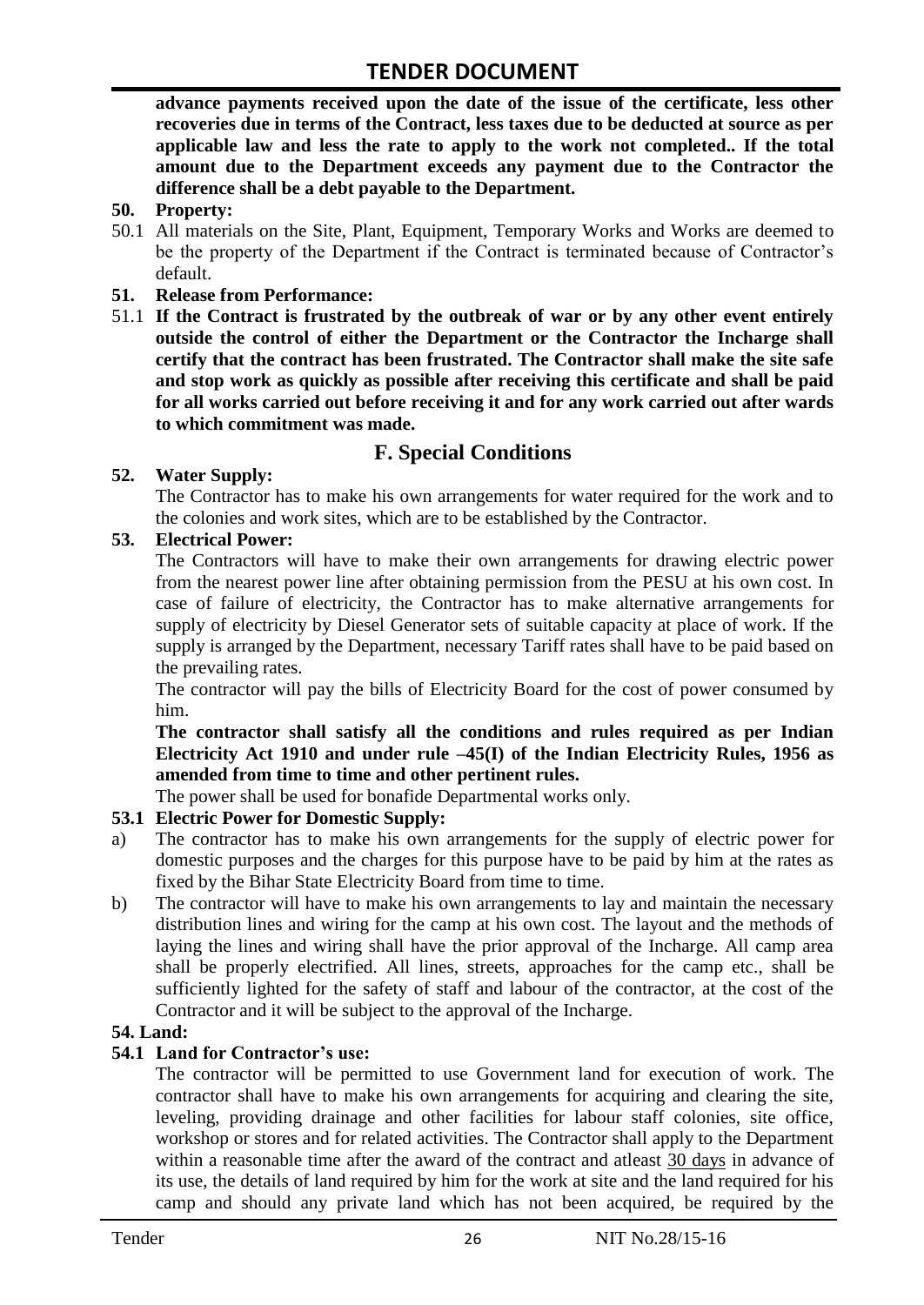contractor for his use. The same may be acquired by the contractor at his own cost by private negotiations and no claim shall be admissible to him on this account. The Incharge reserves the right to refuse permission for use of any government land for which no claim or compensation shall be admissible to the contractor. The contractor shall, however, not be required to pay cost or any rent for the Government land given to him.

#### **54.2 Surrender of occupied land**

- a) The Government land as here in before mentioned shall be surrendered to the Incharge within seven days, after issue of completion certificate. Also no land shall be held by the contractor longer than the Incharge shall deem necessary and the contractor shall on the receipt of due notice from the Incharge, vacate and surrender the land which the Incharge may certify as no longer required by the Contractor for the purpose of the work.
- b) The contractor shall make good to the satisfaction of the Incharge any damage to areas, which he has to return or to other property or land handed over to him for purpose of this work. Temporary structures may be erected by the contractor for storage sheds, offices, residences etc., for non-commercial use, with the permission of the on the land handed over to him at his own cost. At the completion of the work these structures shall be dismantled site cleared and handed over to the. The land required for providing amenities will be given free of cost from Government lands if available otherwise the contractor shall have to make his own arrangements.

#### **54.3 Contractor not to dispose off Spoil etc.,**

The contractor shall not dispose off or remove except for the purpose of fulfilment of this contract, sand, stone, clay ballast, earth, trees and shrubs or other materials obtained in the excavation made or lying on the site of the work, and all such materials and produce shall remain property of the Government. The Department may upon request from the contractor, or if so stipulated in the conditions of the contract allow the contractor to use any of the above materials for the works either free of cost or after payment as may be specifically mentioned or considered necessary during the execution of the work.

#### **55. Roads:**

In addition to existing public roads and roads Constructed by Government, if any, in work area all additional approach roads inside work area and camp required by the Contractor shall be constructed and maintained by him at his own cost. The layout design, construction and maintenance etc. of the roads shall be subject to the approval of the Incharge. The contractor shall permit the use of these roads by the Government free of charge.

It is possible that work at, or in the vicinity of the work site will be performed by the Government or by other contractors engaged in work for the Government during the contract period. The contractor shall without charge permit the government and such other contractor and other workmen to use the access facilities including roads and other facilities, constructed and acquired by the contractor for use in the performance of the works.

The contractor's heavy construction traffic or tracked equipment shall not traverse any public roads or bridges unless the contractor has made arrangement with the authority concerned. In case contractor"s heavy construction traffic or tracked equipment is not allowed to traverse any public roads or bridges and the contractor is required to make some alternative arrangements, no claim on this account shall be entertained. The contractor is cautioned to take necessary precautions in transportation of construction materials to avoid accidents.

#### **56. Payment for Camp Construction**

No payment will be made to the contractor for construction, operation and maintenance of camp and other camp facilities and the entire cost of such work shall be deemed to have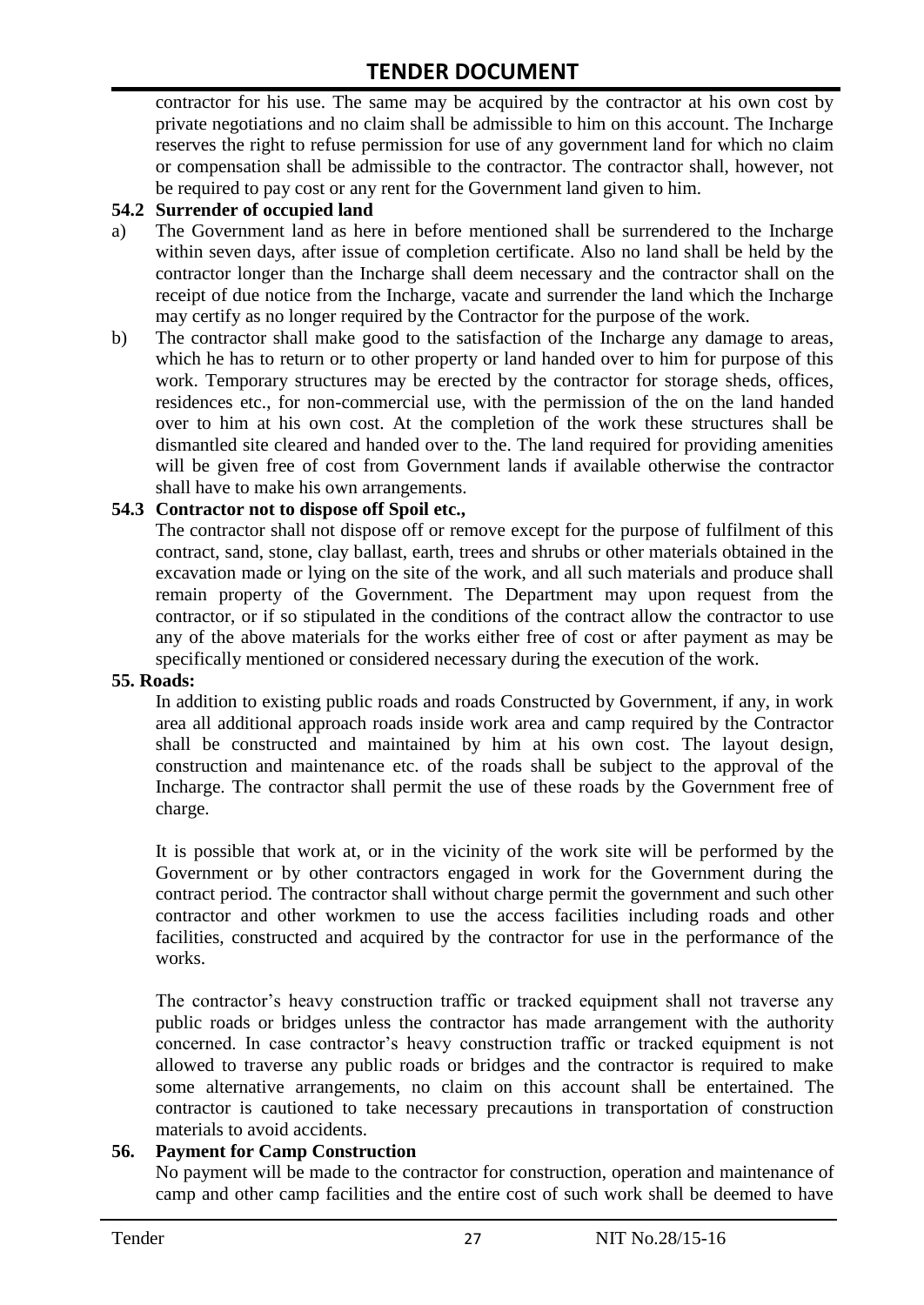been included in the tendered rate for the various items of work in the schedule of quantities and bids.

#### **57. Explosive And Fuel Storage Tanks**

No explosive shall be stored within ½ (half) KM of the limit of the camp sites. The storage of gasoline and other fuel oils or of Butane, Propane and other liquefied petroleum gases, shall confirm to the regulations of Andhra Pradesh State Government and Government of India. The tanks, above ground and having capacity in excess of 2000 liters, shall not be located within the camp area, nor within 200m, of any building.

#### **58. Labour:**

The contractor shall, make his own arrangements for the engagement of all staff and labour, local or other, and for their payment, housing, feeding and transport.

Labour importation and amenities to labour and contractor's staff shall be to the contractor's account. His quoted rate shall include the expenditure towards importation of labour amenities to labour and staff;

The contractor shall, if required by the Incharge deliver to the Incharge a written in detail, is such form and at such intervals as the Incharge may prescribe, showing the staff and the numbers of the several classes of labour from time to time employed by the contractor on the Site and such information respecting Contractor"s Equipment as the Incharge may require.

#### **58.1 Transportation of Labour:**

- I. The contractor shall make his own arrangement for the daily transportation of the labour and staff from labour camps colonies to the work spot and no labour or staff of the contractor shall stay at the work spot. No extra payment will be made to the contractor for the above transportation of the labour and his quoted rate to the work shall include the transportation charges of labour from colonies to work spot and back.
- **II. The contractor will at all times duly observe the provisions of employment of children Act XXVI of 1938 and any enactment or modification of the same and will not employ or permit any person to do any work for the purpose under the provisions of this agreement in contravention of said Act. The contractor here by agrees to indemnify the department from and against all claims, penalties which may be suffered by the department or any person employed by the department by any default on the part of the contractor in the observance and performance of the provisions of the employment of children Act. XXVI of 1938 or any enactment or modification of the same.**

**The contractor shall obtain the insurance at his own cost to cover the risk on the works to labour engaged by him during period of execution against fire and other usual risks and produce the same to the concerned before commencement of work as per govt. guidelines.**

#### **59. Safety Measures:**

- 1. The contractor shall take necessary precautions for safety of the workers and preserving their health while working in such jobs, which require special protection and precautions. The following are some of the measures listed but they are not exhaustive and contractor shall add to and augment these precautions on his own initiative where necessary and shall comply with directions issued by the or on his behalf from time to time and at all times.
- 2. Providing protective foot wear to workers situations like mixing and placing of mortar or concrete sand in quarries and places where the work is done under much wet conditions.
- 3. Providing protective head wear to workers at places like under ground excavations to protect them against rock falls.
- 4. Providing masks to workers at granulates or at other locations where too much fine dust is floating about and sprinkling water at frequent intervals by water hoses on all stone crushing area and storage bins abate to dust.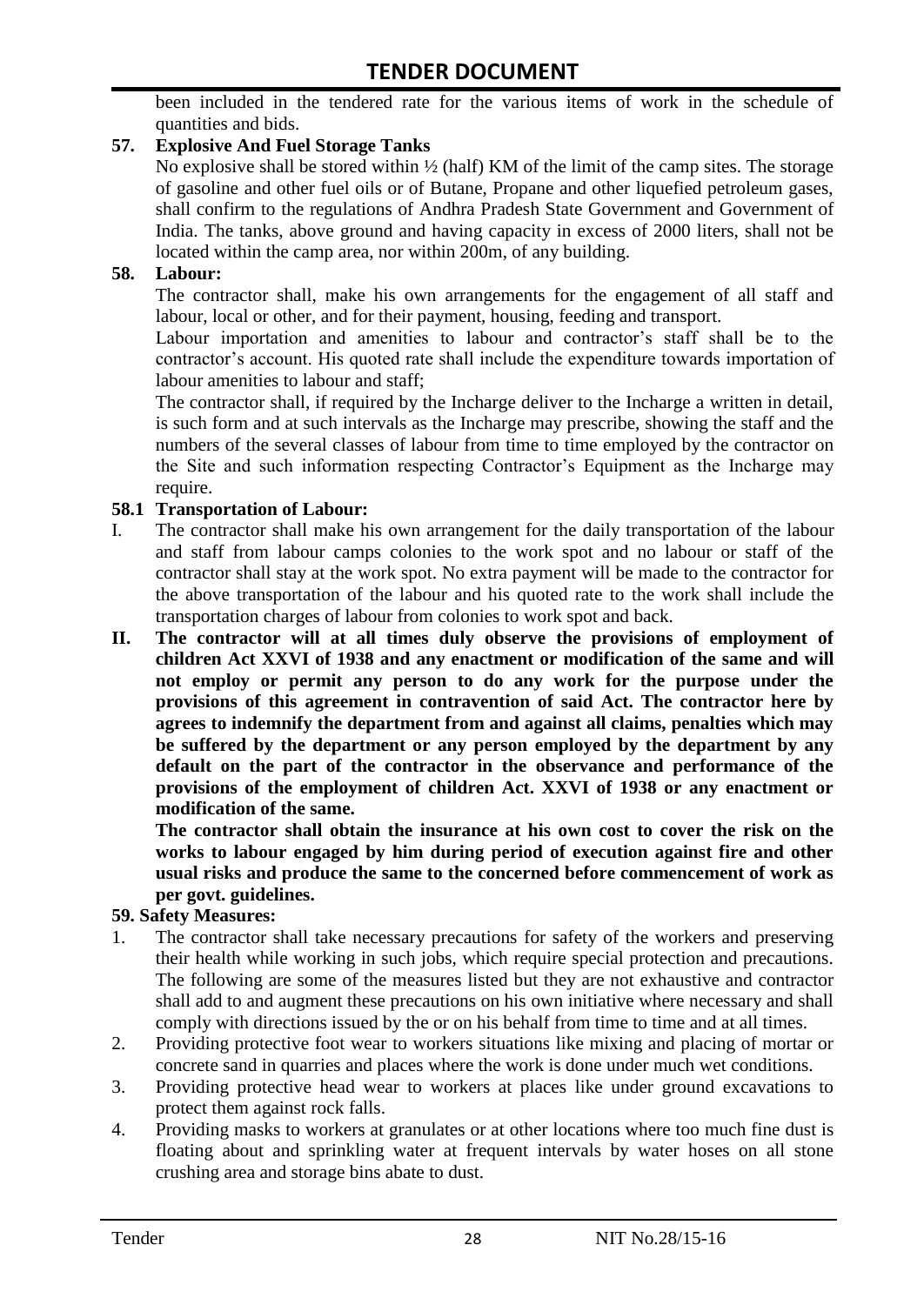- 5. Getting the workers in such jobs periodically examined for chest trouble due to too much breathing in to fine dust.
- 6. Taking such normal precautions like fencing and lightening in excavation of trenches, not allowing rolls and metal parts of useless timber spread around, making danger areas for blasting providing whistles etc.
- 7. Supply work men with proper belts, ropes etc., when working in precarious slopes etc.
- 8. Avoiding named electrical wire etc., as they would electrocute the works.
- 9. Taking necessary steps towards training the workers concerned on the machinery before they are allowed to handle them independently and taking all necessary precautions in around the areas where machines hoists and similar units are working.

#### **60. Fair Wage Clause:**

- 1. The contractor shall pay not less than fair wages to labourers engaged by him on the work.
- 2. "Fair" wages means wages whether for time of piecework notified by the Government from time in the area in which the work is situated.
- 3. The contractor shall not with-standing the revisions of any contract to the contrary cause to be paid to the labour, in directly engaged on the work including any labour engaged by the sub-contractor in connection with the said work, as if the laborers had been directly employed by him.
- 4. In respect of labour directly or indirectly employed in the works for the purpose of the contractors part of the agreement the contractor shall comply with the rules and regulations on the maintenance of suitable records prescribed for this purpose from time to time by the Government. He shall maintain his accounts and vouchers on the payment of wages to the laborers to the satisfaction of the Incharge.
- 5. The shall have the right to call for such record as required to satisfy himself on the payment of fair wages to the labourers and shall have the right to deduct from the contract amount a suitable amount for making good the loss suffered by the worker or workers by reason of the "fair wages" clause to the workers.
- 6. The contractor shall be primarily liable for all payments to be made and for the observance of the regulations framed by the Govt. from time to time without prejudice to his right to claim indemnity from his sub-contractors.
- **7. As per contract labour (Regulation and abolition) Act. 1970 the contractor has to produce the license obtained from the licensing officers of the labour department along with the tender or at the time of agreement.**
- 8. Any violation of the conditions above shall be deemed to be a breach of his contract.
- 9. Equal wages are to be paid for both men and women if the nature of work is same and similar.
- 10. The contractor shall arrange for the recruitment of skilled and unskilled labour local and imported to the extent necessary to complete the work within the agreed period as directed by the Engineer-in-charge in writing.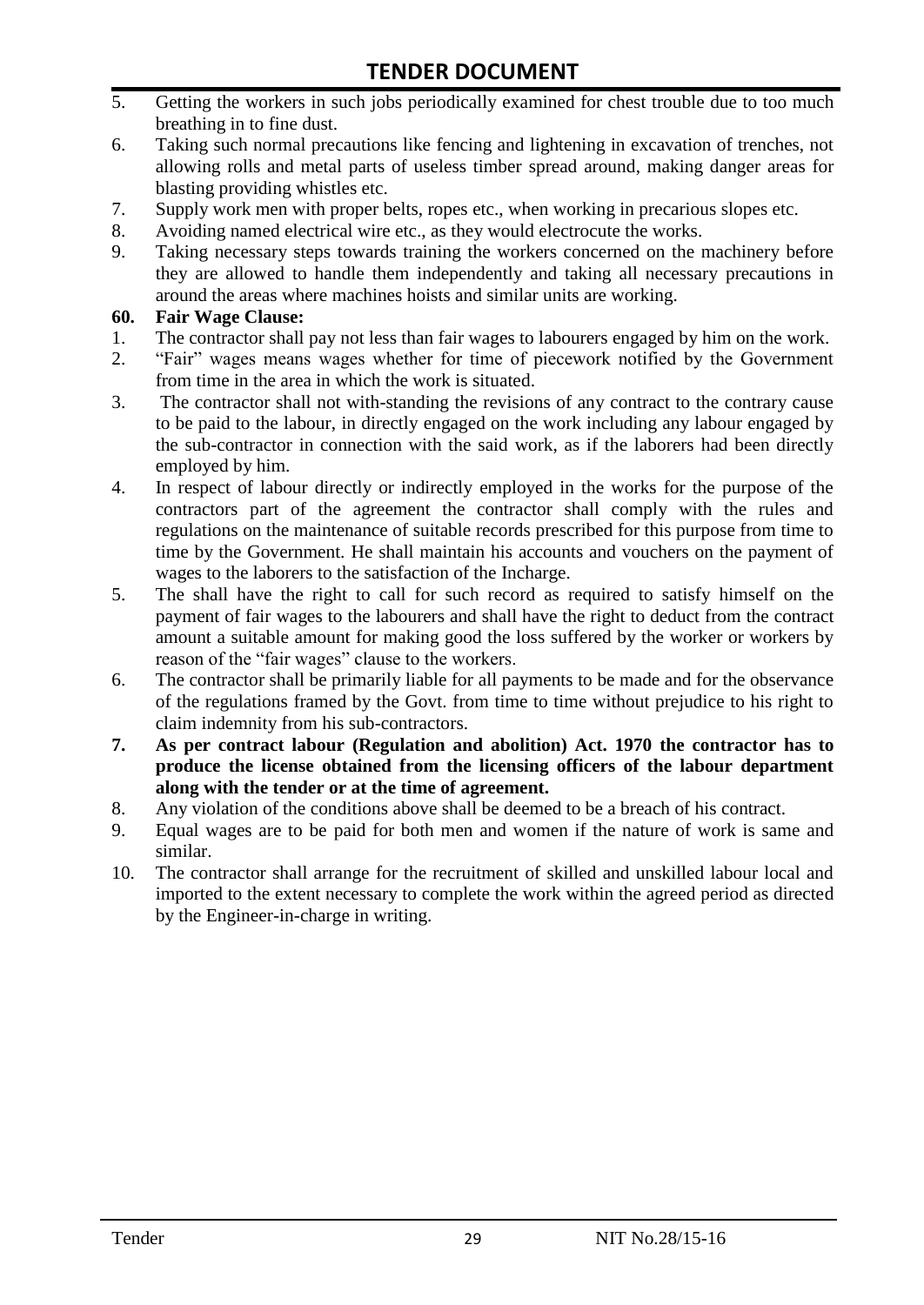#### **61. Indemnity Bond:**

**Name of work: Construction of Duck shed in the Main campus for 300 Ducks at ICAR-RCER, Patna.**

**I …………………………………. contractor S/o……………………………………..... aged ……………………………Resident of ……………………………………………. do hereby bind myself to pay all the claims may come (a) under Workmen's Compensation Act. 1933 with any statutory modification there of and rules there under or otherwise for or in respect of any damage or compensation payable in connection with any accident or injury sustained (b) under Minimum wages Act 1948 (c) under payment of wages Act.1936 (d) under the Contractor labour (Regulation and Abolition) Act. 1970 by workmen engaged for the performance of the business relating to the above contract i.e., failing such payment of claims of workmen engaged in the above work, I abide in accepting for the recovery of such claims, effected from any of my assets with the departments.**

**62. Compliance with Labour Regulations:**

**During continuance of the contract, the contractor and his sub contractors shall abide at all times by all existing labour enactments and rules made there under, regulations, notifications and bye laws of the State or Central Government or local authority and any other labour law (including rules), regulations, bye laws that may be passed or notifications that may be issued under any labour law in future either by the State or the Central Government or the local authority and also applicable labour regulations, health and sanitary arrangements for workmen, insurance and other benefits. Salient features of some of the major labour laws that are applicable to construction industry are given below. The contractor shall keep the Department indemnified in case any action is taken against Department by the competent authority on account of contravention of any of the provisions of any Act or rules made there under, regulations or notifications including amendments. If the Department is caused to pay or reimburse, such amounts as may be necessary to cause or observe, or for non-observance of the provision stipulated in the notifications/bye laws/Acts/Rules/regulations including amendments, if any, on the part of the contractor, the Incharge /Department shall have the right to deduct any money due to the contractor including his amount of performance security. The Department/Incharge shall also have right to recover from the contractor any sum required or estimated to be required for making good the loss or damage suffered by the Department.**

**The employees of the Contractor and the Sub-contractor in no case shall be treated as the Department of the Department at any point of time.**

- **63. Salient features of some major labour laws applicable to establishment engaged in buildings and other construction work:**
- **(a) Workmen compensation Act 1923: The Act provides for compensation in case if injury by accident arising out of and during the course of employment.**
- **(b) Payment of Gratuity Act 1972: Gratuity is payable to an employee under the Act on satisfaction of certain conditions on separation if any employee has completed 5 years service or more, or on death, the rate of 15 days wages for every completed year of service. The Act is applicable to all establishments, employing 10 or more employees.**
- **(c) Employees P.F. and Miscellaneous provision Act 1952: The Act provides for monthly contributions by the Department plus workers @ 10% or 8.33%. The benefits payable under the Act are:**
- **(i) Pension or family pension on retirement or death, as the case may be.**
- **(ii) Deposit linked insurance on the death in harness of the worker.**
- **(iii) Payment of P.F. accumulation on retirement/death etc.,**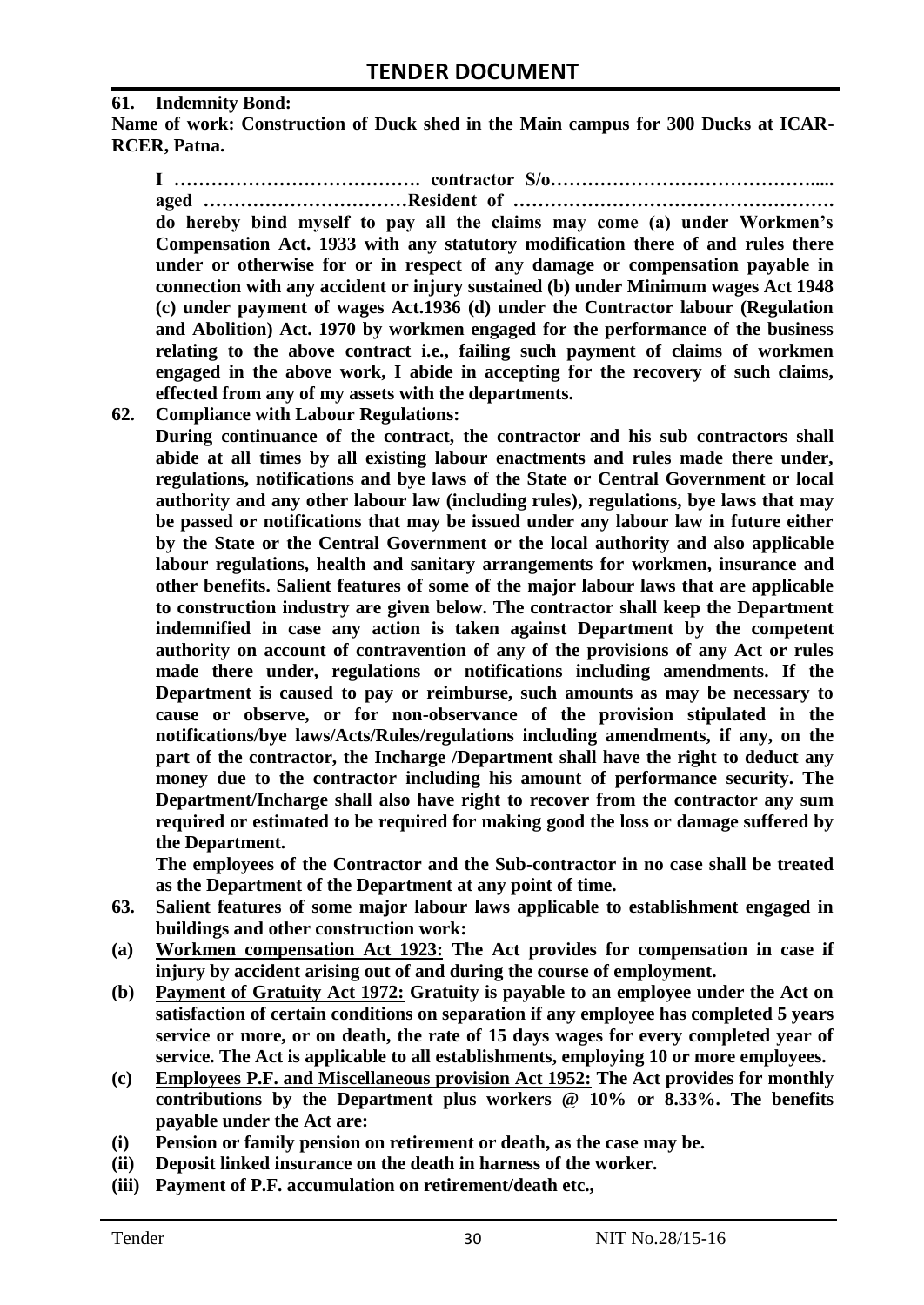- **(d) Maternity Benefit Act 1951: The Act provides for leave and some other benefits to women employees in case of confinements or miscarriage etc.**
- **(e) Contract Labour (Regulation & Abolition) Act 1970: The Act provides for certain welfare measures to be provided by the contractor to contract labour and in case the Contractor fails to provide, the same are required to be provided by the Principal Department by Law. The Principal Department is required to take certificate of Registration and the contractor is required to take license from the designated Officer. The Act is applicable to the establishments or Contractor of Principal Department if they employ 20 or more contract labour.**
- **(f) Minimum wages Act 1948: The Department is supposed to pay not less than the Minimum wages fixed by appropriate Government as per provisions of the Act if the employment is a scheduled employment construction of Buildings, Roads, Runways are scheduled employments.**
- **(g) Payment of wages Act 1936: It lays down as to by what date the wages are to be paid, when it will be paid and what deductions can be made form the wages of the workers.**
- **(h) Equal Remuneration Act 1979: The Act provides for payment of equal wages for work of equal nature to Male or Female workers and for not making discrimination against Female employee in the matters of transfers, training and promotions etc.**
- **(i) Payment of Bonus Act 1965: The Act Is applicable to all establishments employing 20 or more employees. The Act provides for payment of annual bonus subject to a minimum of 8.33% of wages and maximum of 20% of wages to employees drawing Rs. 3500/- per month or less. The bonus to be paid to employees getting Rs.2500/- per months or above and upto Rs.3500/- per month shall be worked out by taking wages as Rs.2500/- per monthly only. The Act does not apply to certain establishments. The newly set-up establishments are exempted for five years in certain circumstances. Some of the State Governments have reduced the employment size from 20 to 10 for the purpose of applicability of this Act.**
- **(j) Industrial Disputes Act 1947: The Act lays down the machinery and procedure fo resolution of Industrial disputes, in what situations a strike or lock- out becomes illegal and what are the requirements for laying off or retrenching the employees or closing down the establishment.**
- **(k) Industrial Employment (Standing Orders) Act 1946: It is applicable to all establishments employing 100 or more workmen (employment size reduced by some of the State and Central Government to 50). The Act provides for laying down rules governing the conditions of employment by the Department on matters provided in the Act and get the same certified by the designated Authority.**
- **(l) Trade Unions Act 1926: The Act lays down the procedure for registration of trade unions of workmen and Departments. The Trade Unions registered under the act have been given certain immunities from civil and criminal liabilities.**
- **(m) Child Labour (Prohibition & Regulation) Act 1986: The Act prohibits employment of children below 14 years of age in certain occupations and processes and provides for regulation of employment of children in all other occupations and processes, Employment Child Labour is prohibited in Building and Construction Industry.**
- **(n) Inter-State Migrant workmen's (Regulation of Employment & Conditions of service) Act 1979: The Act applicable to an establishment, which employs 5 or more interstate migrant workmen through an intermediary (who has recruited workmen in one state for employment in the establishment situated in another State). The inter State migrant workmen, in an establishment to which this Act becomes applicable, are required to be provided certain facilities such as housing, medical aid, traveling expenses from home upto the establishment and back, etc.**
- **(o) The Building and Other Construction workers (regulation of Employment and conditions of service) Act 1996 and the Cess Act of 1996: All the establishments who**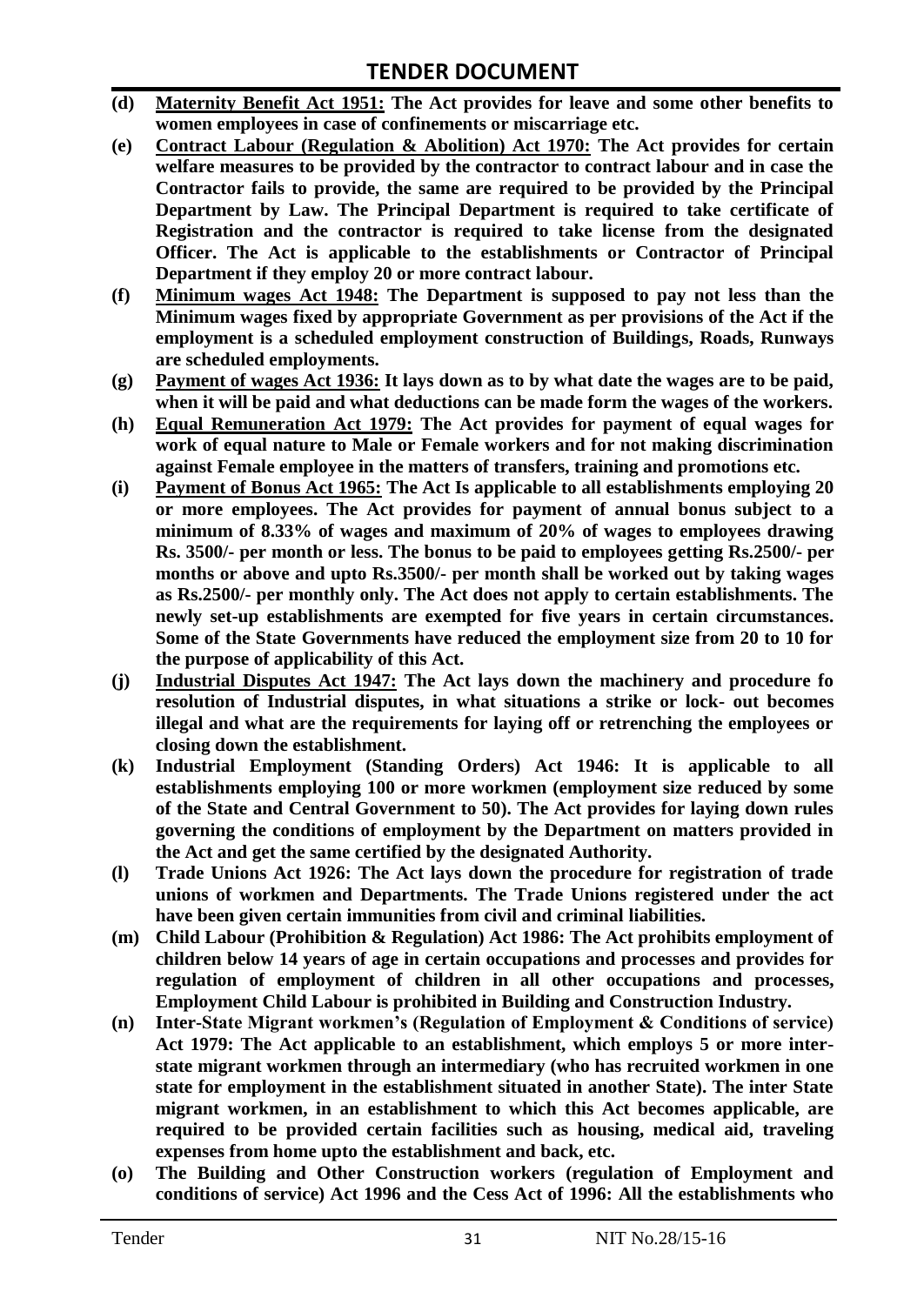**carryon any building or other construction work and employs 10 or more workers are covered under this Act. All such establishments are required to pay cess at the rate not exceeding 2% of the cost of construction as may be modified by the Government. The Department of the establishment is required to provide safety measures at the Building or construction work and other welfare measures, such as Canteens, First-aid facilities, Ambulance, Housing accommodations for workers near the work place etc. The Department to whom the Act applies has to obtain a registration certificate from the Registering Officer appointed by the Government.**

**(p) Factories Act 1948: The Act lays down the procedure for approval of plans before setting up a factory, health and safety provisions, welfare provisions, working hours, annual earned leave and rendering information regarding accidents or dangerous occurrences to designated authorities. It is applicable to premises employing 10 person or more with aid of power or 20 or more persons without the aid of power engaged in manufacturing process.**

#### **64. Liabilities of the Contractor**

64.1 Accident Relief and workmen compensation:

The contractor should make all necessary arrangements for the safety of workmen on the occurrence of the accident, which results in the injury or death of any of the workmen employed by the contractor, the contractor shall within 24 hours of the happenings of the accident and such accidents should intimate in writing to the Consultant and Incharge of the Centre. The contractor shall indemnify Centre against all loss or damage sustained by the Centre resulting directly or indirectly from his failure to give intimation in the manner aforesaid including the penalties or fines if any payable by Centre as a consequence of Centre failure to give notice under workmen"s compensation Act or otherwise conform to the provisions of the said Act in regard to such accident.

- 64.2 In the event of an accident in respect of which compensation may become payable under the workmen"s compensation Act VIII 23 whether by the contractor, by the Government it shall be lawful for the Incharge to retain such sum of money which may in the opinion of the Incharge be sufficient to meet such liability. The opinion of the Incharge shall be final in regard to all matters arising under this clause.
- 64.3 The contractor shall at all times indemnify the Centre against all claims which may be made under the workmen"s compensation act or any statutory modification thereafter or rules there under or otherwise consequent of any damage or compensation payable in consequent of any accident or injuries sustained or death of any workmen engaged in the performance of the business relating to the contractor.

#### **65. Contractor's Staff, Representatives and Labour:**

- (a) The contractor shall, at all times, maintain on the works, staff of qualified Engineers, and Supervisors of sufficient experience of similar other jobs to assure that the quality of work turned out shall be as intended in the specifications. The contractor shall also maintain at the works, a Work Manager or sufficient status, experience and office and duly authorize him to deal with all aspects of the day-today work. All communications to any commitments by the Work Manager shall be considered as binding on the Contractor.
- (b) The Contractor shall at all times submit details of skilled and unskilled labour and equipment employed to the Incharge in prescribed proforma as he may require to assess and ensure the proper progress of work.
- (c) If the contractor does not employ the technical person agreed to on the work a fine may be imposed as decided by the Competent Authority.

#### **66. Accommodation and food:**

The contractor should arrange accommodation he needs, at his own cost. The contractor shall make his own arrangements for supply of food grains, fuel and other provision to his staff and labourers including controlled commodities.

#### **67. Relationship :**

Contractor shall have to furnish information along with tender, about the relationship he is having with any officer of the Centre.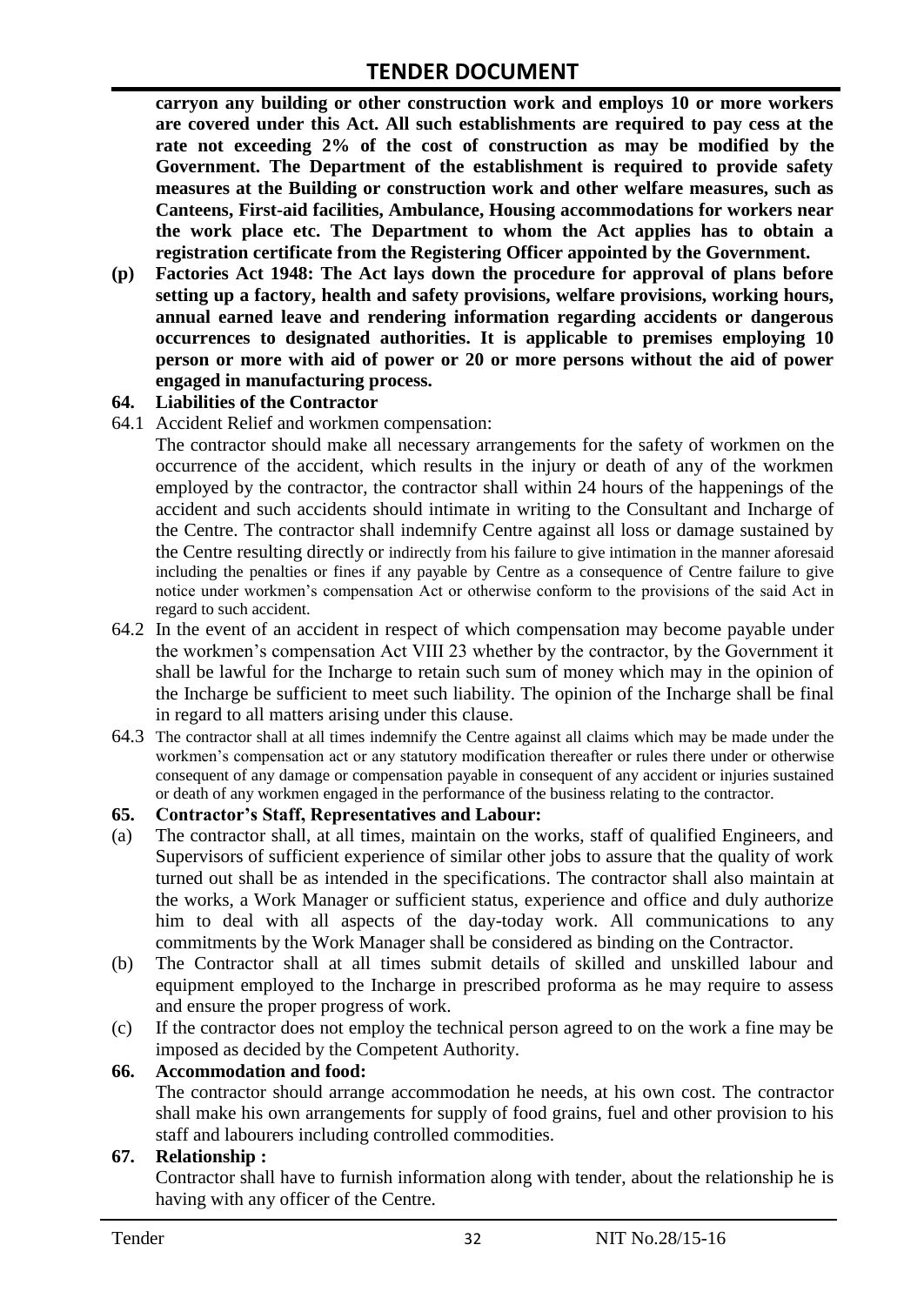#### **68. Protection of adjoining premises:**

The contractor shall protect adjoining sites against structural, decorative and other damages that could be caused by the execution of these works and make good at his cost any such damages.

#### **69. Work during night or on Sundays and holidays:**

The works can be allowed to be carried out during night, Sundays or authorised holidays in order to enable him to meet the schedule targets and the work shall require almost round the clock working keeping in view:

- (i) The provisions of relevant labour laws being adhered to:
- (ii) Adequate lighting, supervision and safety measures are established to the satisfaction of the and
- (iii) The construction programme given by the Contractor and agreed upon by the envisages such night working or working during Sundays or authorised holidays

#### **70. Layout of materials stacks:**

The contractor shall deposit materials for the purpose of the work on such parts only of the ground as may be approved by the Incharge before starting work. A detailed survey, clearly indicating position and areas where materials shall be stacked and sheds built is to be conducted by the contractor at his own cost and only after obtaining necessary approval of the plan for use of sites by the Incharge, the Contractor can use the sites accordingly.

#### **71. Use of blasting materials:**

Procurement of blasting materials and its storage is the responsibility of the contractor. The contractor shall engage licensed blaster for blasting operation. The contractor is to act in accordance with Indian Explosive Act and other rules prevailing, during the execution of work. It is the responsibility of the contractor to see, that works by other agencies in the vicinity are not hampered, in such cases if any claim is made by other agencies that should be borne by the contractor. Carriage of blasting materials, from the magazine to the work site, is the responsibility of the contractor.

#### **72. Plant and Equipment:**

- 72.1 The contractor shall have sufficient plant, equipment and labour and shall work such hours and shifts as may be necessary to maintain the progress on the work as per the approval progress schedule. The working and shifts hours shall comply with the Govt. Regulations in force.
- 72.2 It is to expressly and clearly understood that contractor shall make his own arrangements to equip himself with all machinery and special tools and plant for the speedy and proper execution of the work and the department does not undertake responsibility towards their supply.
- 72.3 The department shall supply such of the machinery that may be available on hire basis but their supply cannot be demanded as matter of right and no delay in progress can be attributed to such non-supply of the plant by the department and the department cannot be made liable for any damage to the contractor. The Contractor shall be responsible for safe custody of the departmental machinery supplied to him (which will be delivered to contractor at the machinery yard at site of work) and he has to make good all damages and losses if any other than fire, wear and tear to bring it to the conditions that existed at the time of issue to the contractor before handing over the same to the department. The hire charges for the machinery handed over to the contractor will be recovered at the rate prevalent at the time of supply. The contractor will have to execute supplemental agreement with at the time of supply of the machinery.
- 72.4 The acceptance of departmental machinery on hire is optional to the contractor.

#### **73. Steel forms:**

Steel forms should be used for all items involving and use of centering and shuttering shall be single plane without any dents and undulations.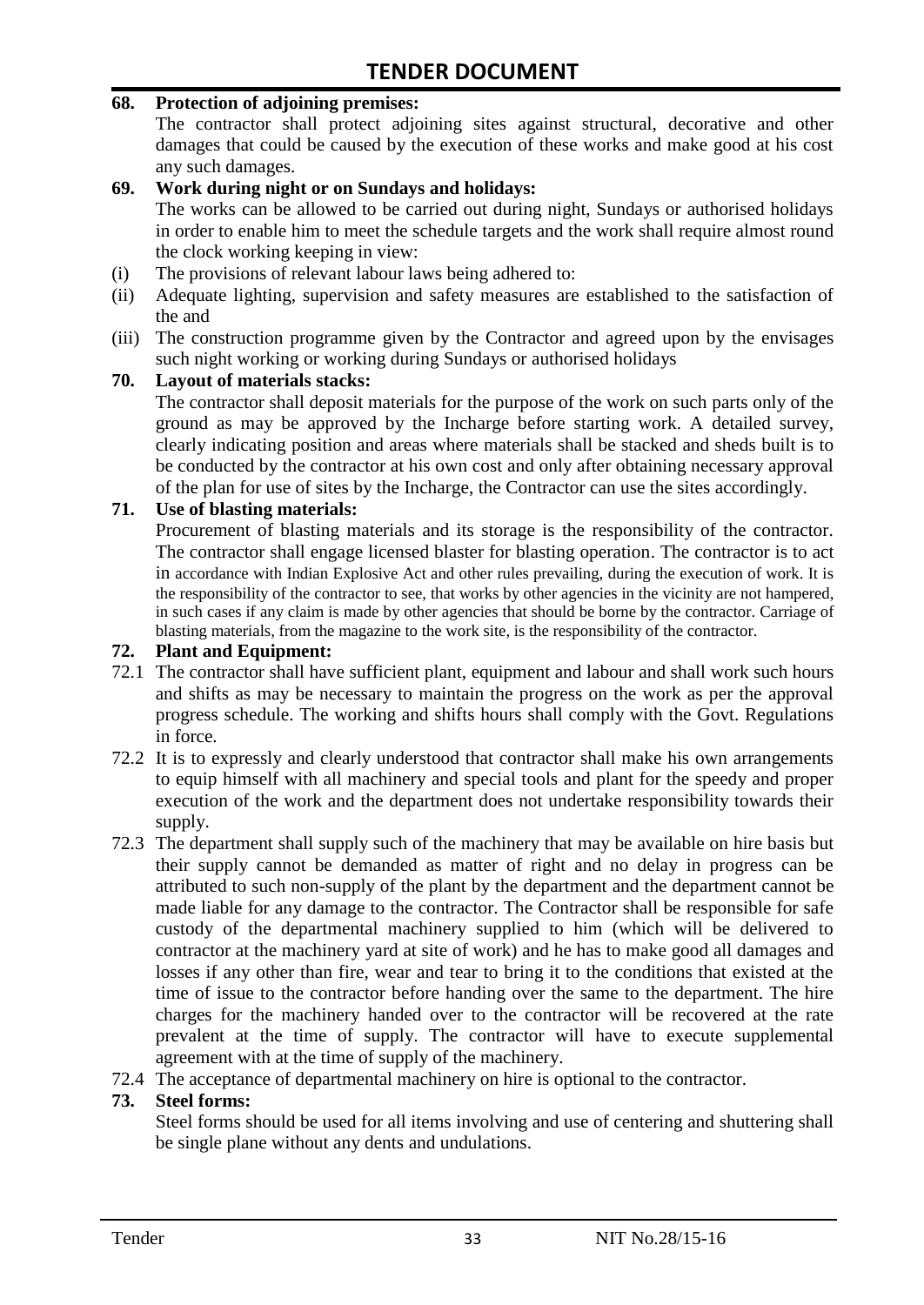#### **74. Inconvenience to public:**

The contractor shall not deposit materials at any site, which will cause inconvenience to public. The Incharge may direct the contractor to remove such materials or may undertake the job at the cost of the contractor.

**75. Conflict of interest:**

**Any bribe, commission, gift or advantage given, promised or offered by on behalf of contractor or his partner, agent or servant or any one on his behalf to any officer, servant, representatives, agents of Incharge or any persons on their behalf, in relation to the obtaining or to execution of this, or any other contract with Incharge shall in addition to any criminal liability, which it may occur, subject to the cancellation of this or all other contracts and also to payment of any loss or damage resulting from any such cancellation. Incharge shall then be entitled to deduct the amount, so payable from any money, otherwise due to the contractor under this or any other contract.**

#### **76. Contract documents and materials to be treated as confidential:**

All documents, correspondences, decisions and orders, concerning the contract shall be considered as confidential and/or restricted in nature by the contractor and he shall not divulge or allow access to them by any unauthorized person

#### **77. General obligations of Contractor:**

- 77.1 The contractor shall, subject to the provision of the contract and with due care and diligence, execute and maintain the works in accordance with specifications and drawings.
- 77.2 The contractor shall promptly inform the Department and the Incharge of any error, omission, fault and such defect in the design of or specifications for the works which are discovered when reviewing the contract documents or in the process of execution of the works.
- 77.3 If Contractor believes that a decision taken by the Incharge was either outside the authority given to the Incharge by the Contract or that the decision was wrongly taken, the decision shall be referred to the technical expert within 14 days of the notification of the Incharge's decisions.
- 77.4 Pending finalisation of disputes, the contractor shall proceed with execution of work with all due diligence

#### **78. Security measures:**

- a) Security requirements for the work shall be in accordance with the Government's general requirements including provisions of this clause and the Contractor shall conform to such requirements and shall be held responsible for the actions of all his staff, employees and the staff and employees of his sub-contractors
- b) All contractors' employees, representatives and sub-contractor's employees shall wear identifications badges provided by the contractor. Badges shall identify the contractor, showing and employee's number and shall be worn at all times while at the site. Individual labour will not be required to wear identification badges.
- c) All vehicles used by the contractor shall be clearly marked with contractor"s name.
- d) The contractor shall be responsible for the security of the works for the duration of the contract and shall provide and maintain continuously adequate security personnel to fulfil these obligations. The requirements of security measures shall include, but not limited to maintenance of order on the site, provision of all lighting, fencing, guard flagmen and all other measures necessary for the protection of the works within the colonies, camps and elsewhere on the site, all materials delivered to the site, all persons employed in connection with the works continuously throughout working and non working period including nights, Sundays and holidays for duration of the contract.
- e) Other contractors working on the site concurrently with the contractor will provide security for their own plant and materials. However, their security provisions shall in no way relieve the contractor of his responsibilities in this respect.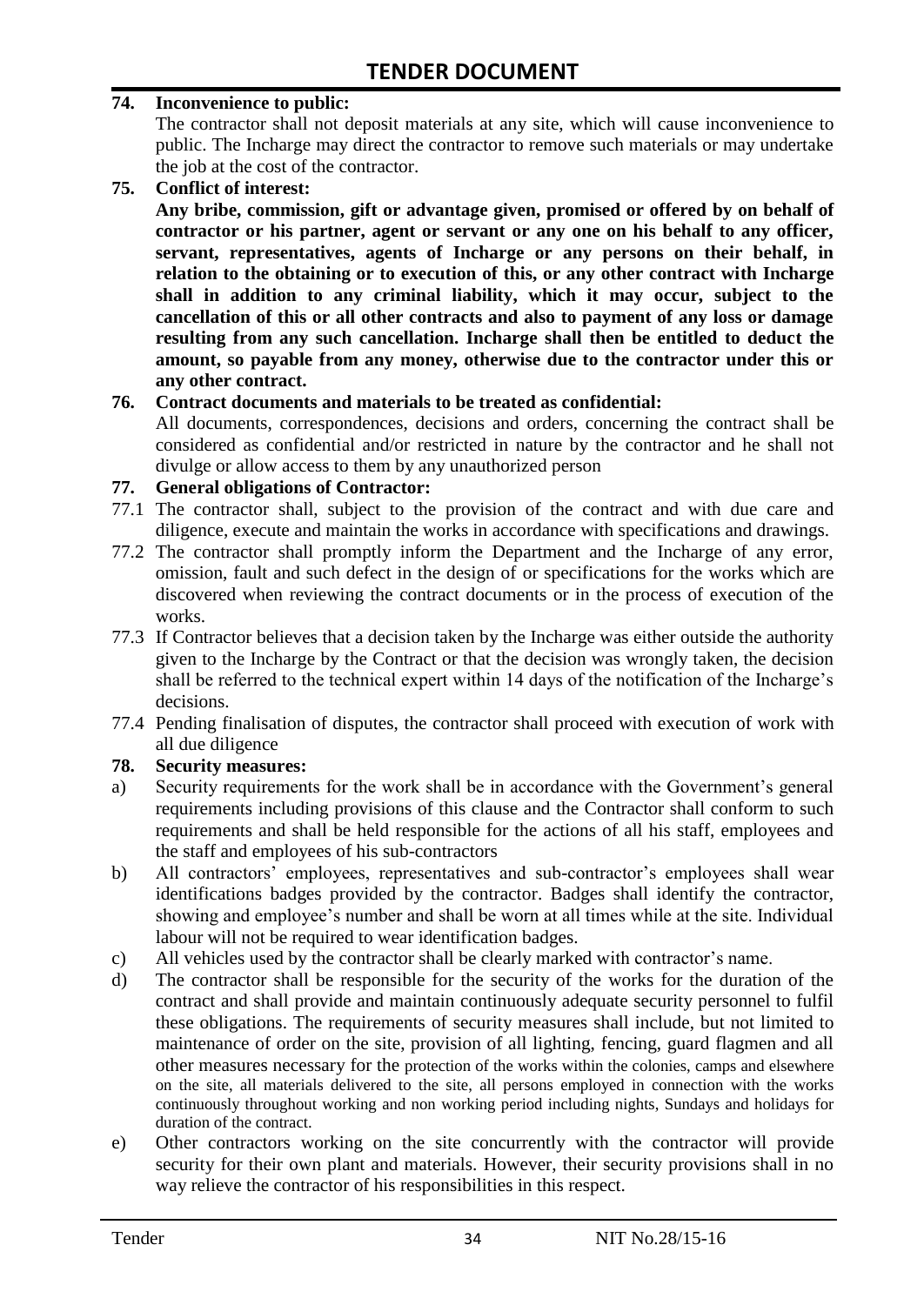f) Separate payment will not be made for provision of security services.

#### **79. Fire fighting measures:**

- a) The contractor shall provide and maintain adequate fire fighting equipment and take adequate fire precaution measures for the safety of all personnel and temporary and permanent works and shall take action to prevent damage to destruction by fire of trees shrubs and grasses.
- b) Separate payment will not be made for the provision of fire prevention measures.

#### **80. Sanitation:**

The contractor shall implement the sanitary and watch and ward rules and regulations for all forces employed under this contract and if the Contractor fails to enforce these rules, the Incharge may enforce them at the expenses of the Contractor.

#### **81. Training of personnel:**

The contractor, shall, if and as directed by the Incharge provide free of any charge adequate facilities, for vocational training of Government Officers, students, Engineers, supervisors, foremen, skilled workmen etc. not exceeding six in number at any one time on the contractor"s work. Their salaries, allowances etc. will be borne by the Government and the training schemes will be drawn up by the Incharge in consultation with the contractor.

#### **82. Ecological balance:**

- a) The contractor shall maintain ecological balance by preventing de-forestation, water pollution and defacing of natural landscape. The contractor shall so conduct his construction operation as to prevent any unnecessary destruction, scarring, or defacing of the natural surrounding in the vicinity of the work. In respect of the ecological balance, Contractor shall observe the following instructions.
- i) Where unnecessary destruction, scarring, damage or defacing may occur, as result of the operation, the same shall be repaired replanted or otherwise corrected at the contractor"s expense. The contractor shall adopt precautions when using explosives, which will prevent scattering of rocks or other debris outside the work area. All work area including borrow areas shall be smoothened and graded in a manner to conform to the natural appearances of the landscape as directed by the Incharge.
- ii) All trees and shrubbery which are not specifically required to be cleared or removed for construction purposes shall be preserved and shall be protected from any damage that may be caused by the contractor's construction operation and equipment. The removal of trees and shrubs will be permitted only after prior approval by the Incharge. Special care shall be exercised where trees or shrubs are exposed to injuries by construction equipment, blasting, excavating, dumping, chemical damage or other operation and the contractor shall adequately protect such trees by use of protective barriers or other methods approval by the Incharge. Trees shall not be used for anchorages. The contractor shall be responsible for injuries to trees and shrubs cause by his operations. The term "injury" shall include, without limitation bruising, scarring, tearing and breaking of roots, trunks or branches. All injured trees and shrubs be restored as nearly as practicable without delay to their original condition at the contractor"s expense.
- (iii) The contractor's construction activities shall be performed by methods that will present entrance or accidental spillage of solid matter contaminants, debris and other objectionable pollutants and wastage into river. Such pollutant and waste include earth and earth products, garbage, cement concrete, sewage effluent, industrial wastes, radio-active substances, mercury, oil and other petroleum products, aggregate processing, mineral salts and thermal pollution. Pollutants and wastes shall be disposed off in a manner and at sites approved by the Incharge.
- (iv) In conduct of construction activities and operation of equipments the contractor shall utilize such practicable methods and devices as are reasonably available to control, prevent and otherwise minimize the air pollution. The excessive omission of dust in to the atmosphere will not be permitted during the manufacture, handling and storage of concrete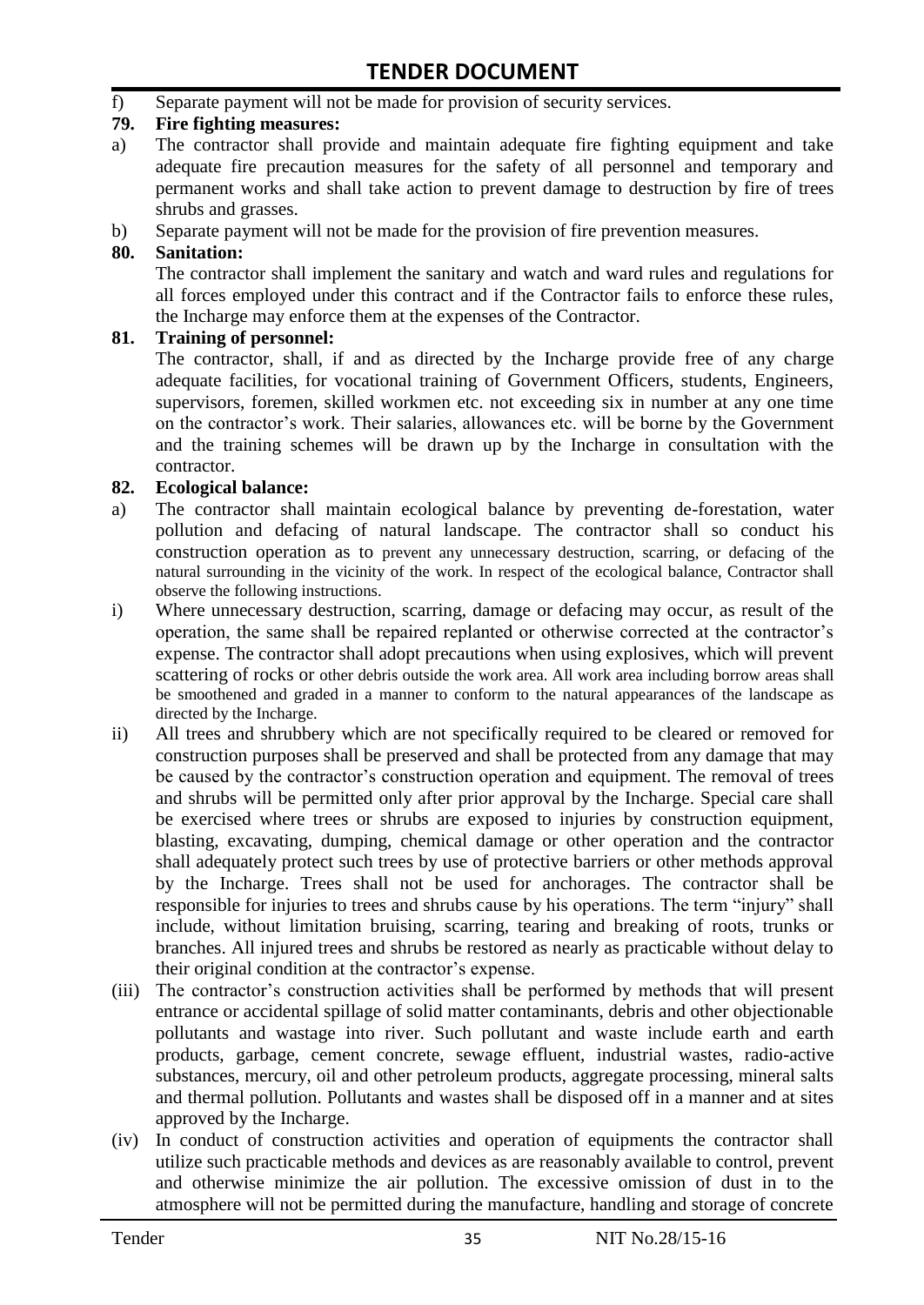aggregates and the contractor shall use such methods and equipment as a necessary for collection and disposal or prevention of dust during these operation. The contractor's methods of storing and handling cement shall also include means of eliminating atmospheric discharges of dust, equipment and vehicles that give objectionable omission of exhaust gases shall not be operated. Burning of materials resulting from clearing of trees, bushes, combustible construction materials and rubbish may be permitted only when atmospheric conditions for burning are considered favourable.

b) Separate payment will not be made for complying with the provisions of this clause and all cost shall be deemed to have been included in the unit rates and prices included in the contract if any provision is not complied with within a reasonable time even after issue of a notice in this respect, the necessary operations would be carried out by the Incharge at the cost of the Contractor, Orders of the Incharge in this respect would be final and binding on the contractor.

#### **83. Preservation of existing vegetation:**

- a) The contractor will preserve and protect all existing vegetation such as trees, on or adjacent to the site which do not unreasonably interfere with the construction as may be determined by the Incharge. The contractor will be held responsible for all unauthorized cutting or damage of trees, including damage due to careless operation of equipment, stockpiling of materials or tracking of grass areas by equipment. Care shall be taken by the Contractor in felling tress authorised for removal to avoid any unnecessary damages to vegetation and tress that are to remain in place and to structures under construction or in existence and to workmen.
- b) All the produce from such cutting of trees by the contractor shall remain the property of Government and shall be properly stacked at site, approved by the Incharge. No payment whatsoever, shall be made for such cutting and its stacking by the Contractor. If an produce from such cutting is not handed over to the Government by the contractor, he shall be charged for the same at the rates to be decided by the Incharge. The recovery of this amount shall be made in full from the intermediate bill that follows.
- c) The contractor shall also make arrangements of fuel deposits for supply of required fuel for the labourer to be employed for cooking purpose at his own cost in order to prevent destruction of vegetation growth in the surrounding area of the work site.

#### **84. Possession prior to completion:**

The Incharge shall have the right to take possession of or use any completed part of work or works or any part there of under construction either temporarily or permanently. Such possession or use shall not be deemed as an acceptance of any work either completed or not completed in accordance with the contract, except where expressly otherwise specified by the Incharge.

#### **85. Payment upon termination:**

If the contract is terminated because of a fundamental breach of contract by the contractor, the Incharge shall issue a certificate for the value of the work done less advance payment received upon the date of the issue of the certificate and less the rate to apply to the work not completed as indicated in the contract data. Additional liquidated damages shall not apply. If the total amount due to the Department exceeds any payment due to the contractor the difference shall be a debt payable to the Department. In case of default for payment within 28 days from the date of issue of notice to the above effect, the contractor shall be liable to pay interest at 12% per annum for the period of delay.

#### **86. Access to the contractor's books:**

Whenever it is considered necessary by the Incharge to ascertain the actual cost of execution of any particular extra item of work or supply of the plant or material on which advance is to be made or of extra items or claims, he shall direct the contractor to produce the relevant documents such as payrolls, records of personnel, invoices of materials and any or all data relevant to the item or necessary to determine its cost etc. and the contractor shall when so required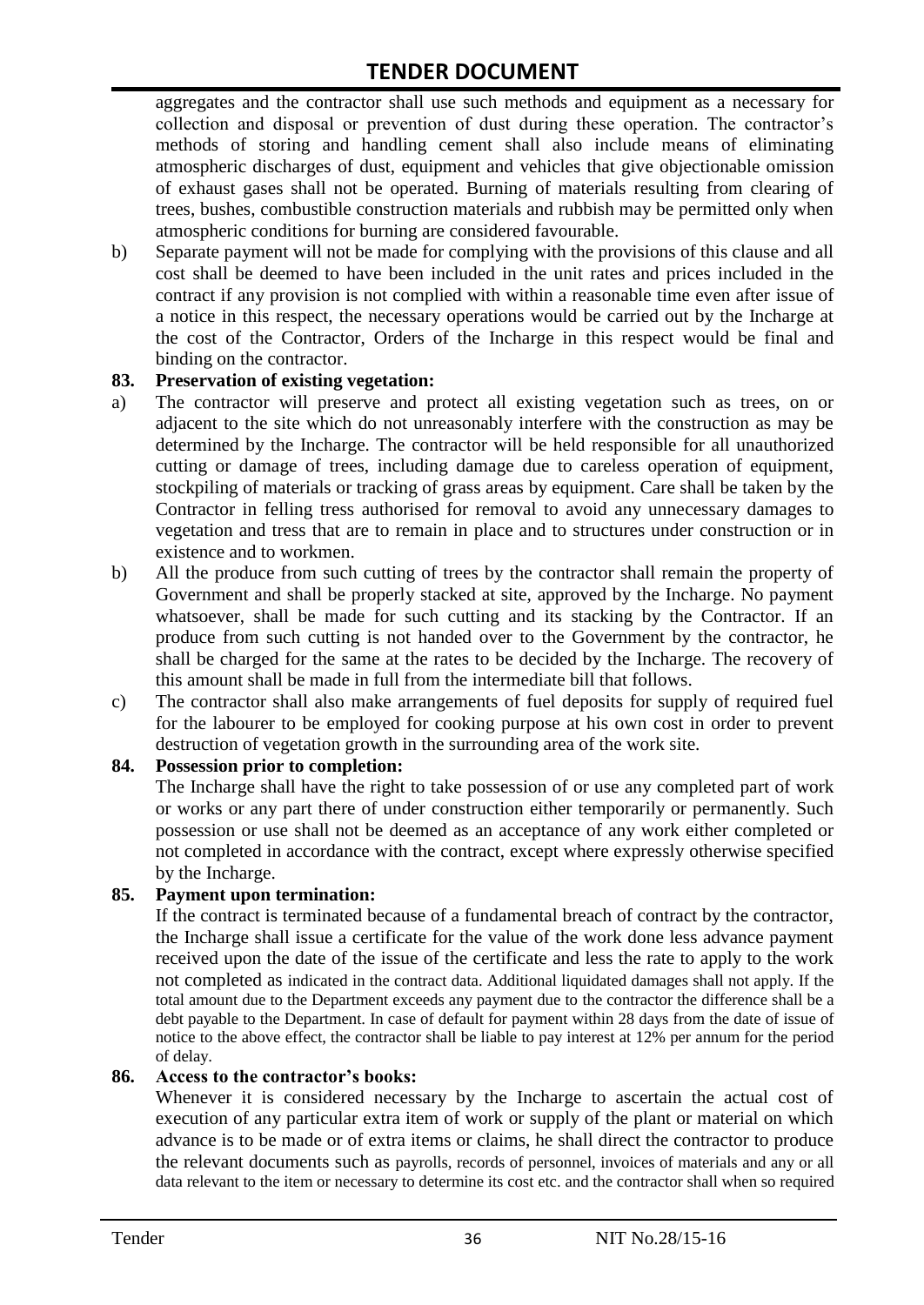furnish all information pertaining to the aforesaid items in the mode and manner that may be specified by the Incharge.

#### **87. Drawing to be kept at site:**

One copy of the drawings furnished to the contractor shall be kept by the contractor on the site and the same shall at all reasonable time be available for inspection and use by the Incharge and the Incharge"s representative and by any other persons authorized by the Incharge in writing.

#### **88. B.I.S. [I.S.I.] books to be kept at site:**

A complete set of Indian Standard specification referred to in "Technical Specifications" shall be kept at site for reference.

#### **89. Site Order Book:**

An order book shall be kept at the site of the work. As far as possible, all orders regarding the work are to be entered in this book. All entries shall be signed and dated by the Department Officer in direct charge of the work and by the contractor or by his representative. In important cases, the Incharge will countersign the entries, which have been made. The order book shall not be removed from the work, except with the written permission of the Incharge.

#### **90. Variations by way of modification, omissions or additions:**

For all modifications, omissions from or additions to the drawings and specifications, the will issue revised plans, or written instructions, or both and no modification, omission or addition shall be made unless so authorised and directed by the Incharge in writing. The shall have the privilege of ordering modifications, omission or additions at any time before the completion of the work and such orders shall not operate to annual those portions of the specifications with which said changes do not conflict. "s Decision:

It shall be accepted as in separable part of the contract that in matters regarding materials, workmanship, removal of improper work, interpretation of the contract drawings and contract specification, mode of the procedure and the carrying out o the work, the decision of the Incharge, which shall be given in writing shall be binding on the contractor.

- **91. Income tax**
- **a) During the currency of the contract deduction of income tax at 2.24% shall be made from the gross value of each bill of the contract, the contract value of which is in excess of Rs. 10,000/- for deduction of tax at rates lower than 2.24% procedure stipulated under section 194-C(4) of Income Tax Act, 1961 shall be followed.**
- **b) Income Tax clearance certificate should be furnished before the payment of final bill.**
- **c) The contractor's staff, personnel and labour will be liable to pay personnel income taxes in respect of their salaries and wages as are chargeable under the laws and regulations for the time being in force, and the contractor shall perform such duties in regard to such deductions thereof as may be imposed on him by such laws and regulations.**
- **92. Value Added Tax (VAT):**
- **92.1. The Contractor has to pay the Sales Tax/ VAT wherever payable.**
- **92.2. The contractor should produce a valid Value Added Tax Clearance Certificate before the payment of the final bill, otherwise payment to the contractor will be withheld.**

#### **93. Supply of construction materials:**

- i) The contractor has to make his own arrangements for procurements, supply and use of construction materials.
- ii) All materials so procured should confirm to the relevant specifications indicated in the bidding documents.
- iii) The contractor shall follow all regulations of the Department/Government of India in respect of import licenses etc., of the procurement of the materials is through imports and he shall be responsible for the payment of applicable duties and taxes, port clearances, inland transportation etc.
- iv) The contractor shall make his own arrangements for adequate storage of the materials.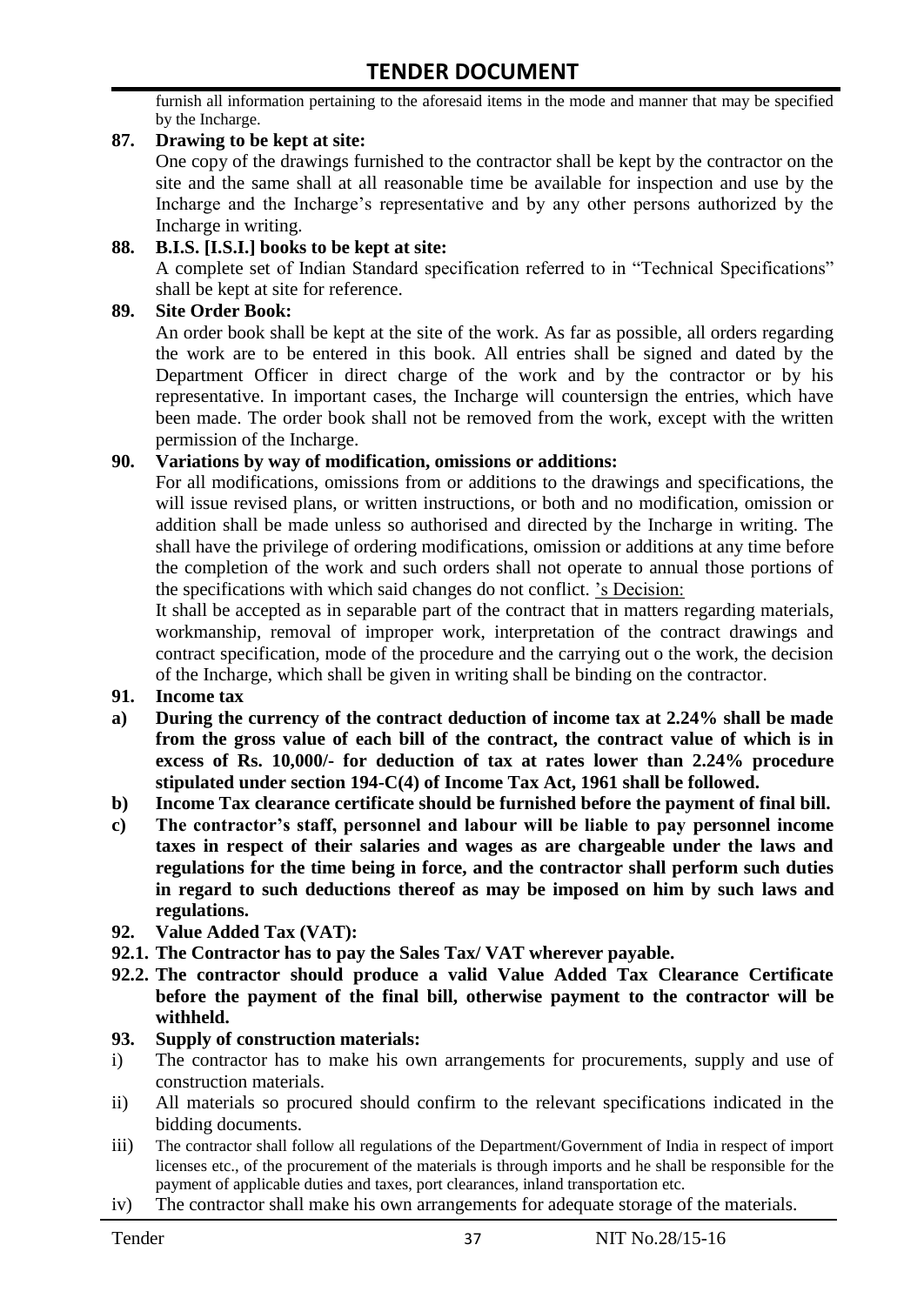# **ADDITIONAL CONDITIONS TO TENDER NOTICE**

A Statement giving brief particulars of equipment and resources that will be put at the disposal of the work under the following classification should accompany the tender

- 1. a. Equipment transport for material viz. Lorrie / Carts, Crushers etc.,
	- b. Organization: 1.Technical 2. Unskilled
	- c. Methods that will be adopted to speed up the work to ensure completion within the prescribed time.
- 2. The contractor shall make his own arrangements for all the tools and plants required for the execution of the work. The equipment if any, available with the Department may be hired to the contractor at rates and conditions prescribed by the Department.
- 3. National Savings Certificates and other Government Bonds will not be accepted towards the Earnest Money Deposit.
- 4. A Separate tender must be submitted to each work as mentioned in the list of works enclosed. Tenders submitted for more than one work in one cover will be rejected. Only one tender should be enclosed in the cover.
- 5. All rejected materials shall be removed from the site, within 24 hours after written instructions of rejecting and materials and ordering their removal have been issued in case of default, on the part of the contractor to carryout such order, the materials will be got removed through other agency at the contractor's risk and cost.
- 6. All materials rejected or obstructing traffic shall be removed by the Contractor, with the least possible delay, within the time specified, failing which it is open to the Department to remove them at the contractor's risk, through other agency. All labour in testing and measuring during measurements and check measurements should be borne by the contractor.
- 7. The contractor shall with his own expenses, make all the arrangements and take all possible steps and precautionary measures, for the safety of the public, during the execution of the electrical works. The rates offered by the contractor should be inclusive of such incidental charges.
- 8. Fully accepted agreement rates will be paid only after all the items of work are completed. The agreement executing authority will decide the exact items, the rates of which are considered to be high, for the purpose of this clause and his decision of the Incharge shall be final and binding on the contractor.
- **9. As per new section 104 – C of the Income Tax 1961, deduction at the rate of 2.24% on the gross amounts of payments, will be made towards Income Tax should the value of the contract exceeds Rs. 10,000/- (Vide Government of India Reference F. N. 275 / 100/ 72 –1 – TJI – dated 29-5-72).**
- 10. Where the value of the contract exceeds the sum of Rs. 10,000/- the contractor has to produce a valid income tax clearance certificate along with the tender, atleast at the time of payment of final bill of the work. In case the final bill is withheld, the bill will be paid only after production of the certificate.
- 11. Once a contractor buys a tender schedule he shall not be permitted to return the schedule.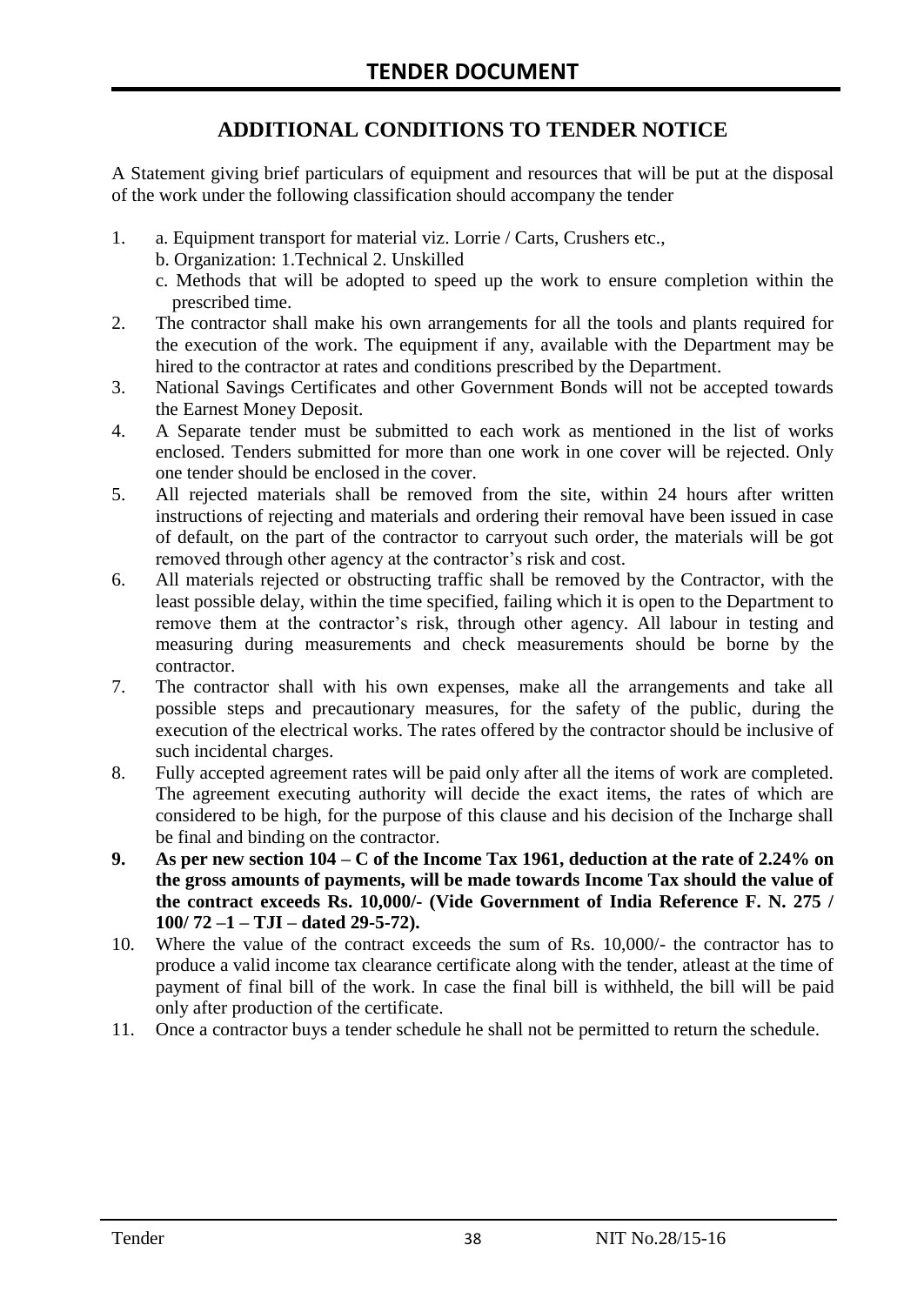# **GENERAL SPECIFICATIONS**

#### **1. General Specifications for (Name of the work)**

#### **2. General Specifications and Instructions for Electrical Work**

- 1. I.E. RULES 1956: The installation shall generally be carried out in conformity with the Indian Electricity rule 1956 as amended from time to time and National Electrical code which contains specific regulations to be adhered to in the supply and use of electricity energy in the interest of safety.
- 2. PRESSURE AND FREQUENCY OF SUPPLY: All current consuming devices shall be suitable for the pressure and frequency of supply stated in the special conditions of contract
- 3. SYSTEM OF WIRING: The wiring shall be carried out on such a system as may be specified in the conditions of contract. "Power wiring shall be kept separate and distinct from lighting wiring. All conductors shall be run as far as possible along the walls and ceiling, so as to be easily accessible for inspection. The balancing of circuits in 3 phase

#### **a) General Conditions for Electrical Works**

- 1. The make of material mentioned in the Schedule A, should be used on the work in variably and the Department reserves the right to insist upon using any of the make of the material mentioned in the Schedule – A from their choice.
- 2. The work shall be carried out strictly in conformity with (i) code of practice for Electrical wiring and fittings in Government Building (ii) The Indian Standard Specification (iii) The Department specification, if the work carried out does not comply with the code of practice and Departmental specifications and if the work man ship is unsatisfactory it will be binding of the contractor to redo the job without any extra cost and pay penalty as decided by the department towards inconvenience caused , if any.
- 3. The work should be carried out under the direct supervision of persons holding a certificate of competency for the type of work involved.
- 4. After completion of work a plan of building should be furnished indicating the location of various main and sub- boards and all the fittings together with a circuit diagram duly numbered ( in the diagram)
- 5. The contractor will be responsible for any defect noticed during either improper workmanship or defective materials supplied by him for two calendar years from the date of final completion of work.
- 6. Lugs should be provided for all earth connections.
- 7. The contractor himself should arrange for the transportation of men and material to their work spot.
- 8. All Civil works and patch works indicated for providing electrical installations should be well finished to the satisfaction of the authorities. A certificate from them should be obtained to the effect that the Civil and patch work done is to the satisfaction of authorities. It will be the responsibility of the electrical contractor to obtain such certificate from the Engineer. Unless such certificate is produced this office will have right to with held the bill.
- 9. Concreting to the pole and providing independent earthing should be done in presence of departmental staff.
- 10. The distribution boards with Switch controls shall be separate in each floor for normal supply and essential supply.
- 11. The lighting circuits shall be provided with separate conductor to enable to connect the normal lighting and essential lighting without linking to any of the above systems to ensure to switch over to essential supply in order to have minimum lighting to avoid inconvenience to the staff working.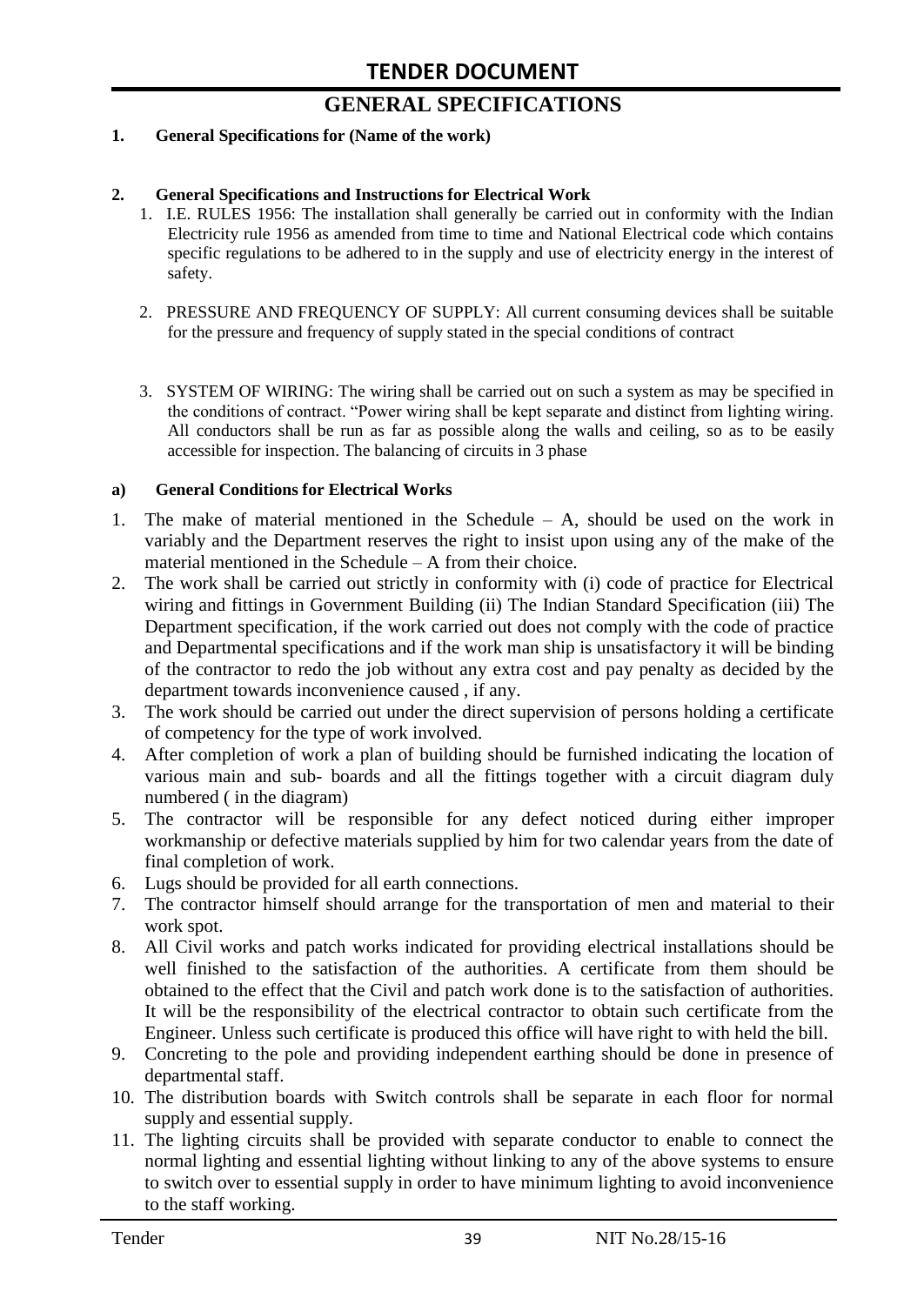- 12. The control for the luminaire to be provided in the hall for both to be connected to the normal supply and essential supply shall be separate and away from the each system.
- 13. For the points to be connected to essential supply, a separate conduit system is to be laid as enumerated in the above conditions includes circuit main of any system.
- 14. The locations for the D. B"s and Switch controls for essential supply will be decided during the course of execution where the circuit conduit way have to be terminated.
- 15. The tenderer / agency is bound to supply the materials prescribed in Schedule A and no change of specification and make will be entertained. The tenderer has to survey the market regarding availability of the materials for specified item brand / specified make in schedule – A of the tender schedules before tendering for the work. In case of Discrepancy Final Decision will be taken by the tender accepting authority.
- 16. The tenderer has to furnish the copy of the relevant test certificates /delivery challan against the materials supplied in support of genuine electrical materials.
- 17. Tenderer has to furnish compliance report comprising the details of the testing of the installation duly indicating IR values and fitness before the Energisation as per IE rules and he is solely responsible after Energisation of the installation during the defect liability.
- 18. It is bounded duty of the tenderer to see that the site is taken over after issue of the work order or after signing the agreement and should commence the work without delay. Any failure in this regard will be viewed seriously and necessary penalty will be levied as per agreement conditions.
- 19. The tenderer has to keep the necessary test equipment at site at his own cost for the convenience of the inspecting officers till the work is completed.

#### **Drawings**

#### **1. Discrepancies**

- 1.1 In case of discrepancies between documents the following order of procedure shall apply:-
- 1.1.1 Between the written description of written dimensions in the drawings and the corresponding one in the specifications, the latter shall apply.
- 1.1.2 Figured dimensions shall supersede scaled dimensions. The drawings on a larger scale shall take precedence over those on a smaller scale.
- 1.1.3 Drawings issued as construction drawings from time to time shall supersede tender drawings and also the correspondence drawings previously issued.
- Note: The contractor should not execute any component of work without obtaining the working drawings. Any work done without drawings shall be at the contractor"s responsibility only. Acceptance for such work will be at the discretion of the Incharge.

#### **2.0 SECRECY CLAUSE**

The drawings and specifications made available to the tenderer shall exclusively be used on the work and they are retained from passing on each plan to any unauthorized hand either in parts or in full under the provisions of Section-3 and 5 of the official secrets Act 1923. Any violation in this regard will entail suitable action under appropriate clause or official secret Act 1923.

- 3. The Drawings enclosed to the tender are as follows:
	- a. Site plan and Building Plan **(as per page No.).**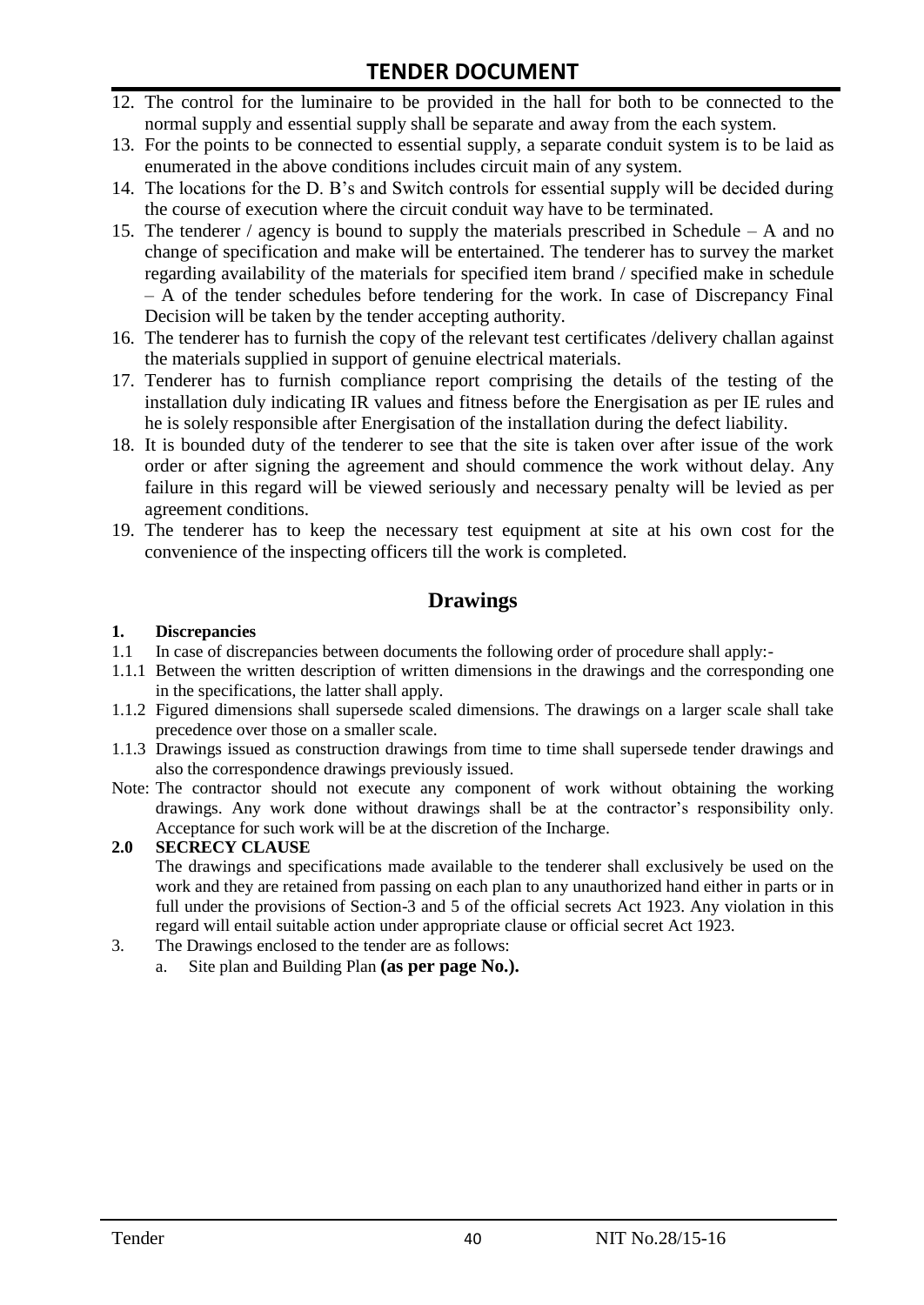#### **BILL OF QUANTITIES**

### **Name of work: Construction of Duck shed in the Main campus for 300 Ducks at ICAR-RCER, Patna**

#### **PREAMBLE**

- 1. The Bill of Quantities shall be read in conjunction with the instructions to Tenderers, General and Special conditions of Contract Technical Specifications and Drawings.
- 2. The quantities given in the Bill of Quantities are estimated and provisional and are given to provide common basis for tendering. The quantities here given are those upon which the lumpsum tender cost of the work is based but they are subject to alterations, omissions, deductions or additions as provided for in the conditions of this contract and do not necessarily show the actual quantities of work to be done. The basis of payment will be actual quantities of work ordered and carried out as measured by the Contractor and verified by the Engineer and valued at the estimate rate plus or Bill of Quantities where applicable, and otherwise at such rates and prices as the Incharge may fix within the terms of Contract.
- 3. The estimate rates in the Bill of Quantities shall, except in so-far as it is otherwise provided under the Contract include cost of all constructional material, labour, machinery, transportation, erection, maintenance, profit, taxes and duties together with all general risks, liabilities and obligations set out or implied in the Contract.
- 4. The plans enclosed with the tender are liable to be altered during execution of work as per necessity of site conditions. The Tender rate quoted by the tenderer shall hold good for execution of work even with altered plans.
- 5. The whole cost of complying with the provisions of the Contract shall be included in the estimated rates for items provided in the Bill of Quantities and where no items are provided in the Bill of Quantities, their cost shall be deemed to be distributed among the estimate rates entered for the related items of work.
- 6. General directions and descriptions of work and materials are not necessarily repeated nor summarised in the Bill of Quantities. References to the relevant sections of the Contract documentation shall be made before entering estimate rate against each item in the Bill of Quantities.
- 7. The method of measurements of completed work for payment shall be in accordance with the relevant B.I.S. Codes.
- 8. All items of work are to be executed as per the drawings / specifications supplied with the contract documents. If there is any contradiction between the drawings and the text of the specifications, the

later shall prevail.

- 9. The Tenderer should inspect and select the quarries of his choice before he quotes the tender rate in the Schedule of Bill of Quantities and satisfy himself about the availability of required quantum of materials.
- 10. Diversion drains should be excavated before completion of the embankments and the useful soils should be used in the nearby embankments.
- 11. The actual mix proportion by weight to be adopted during execution will be got designed in the laboratories to suit the grade of concrete and mortar to be used. It will be the responsibility of the contractor to manufacture concrete and mortar of required strength.
- 12. The quantum of measurement for all items of earthwork involving conveyance manually or by machinery shall be as assessed by level measurement. The measurements for the embankment will be for the consolidated banks only.
- 13. Wherever bailing out of water is involved either for excavation or for foundations or for constructions, the rate quoted shall take into account the dewatering charges necessary. No separate payment will be made for dewatering.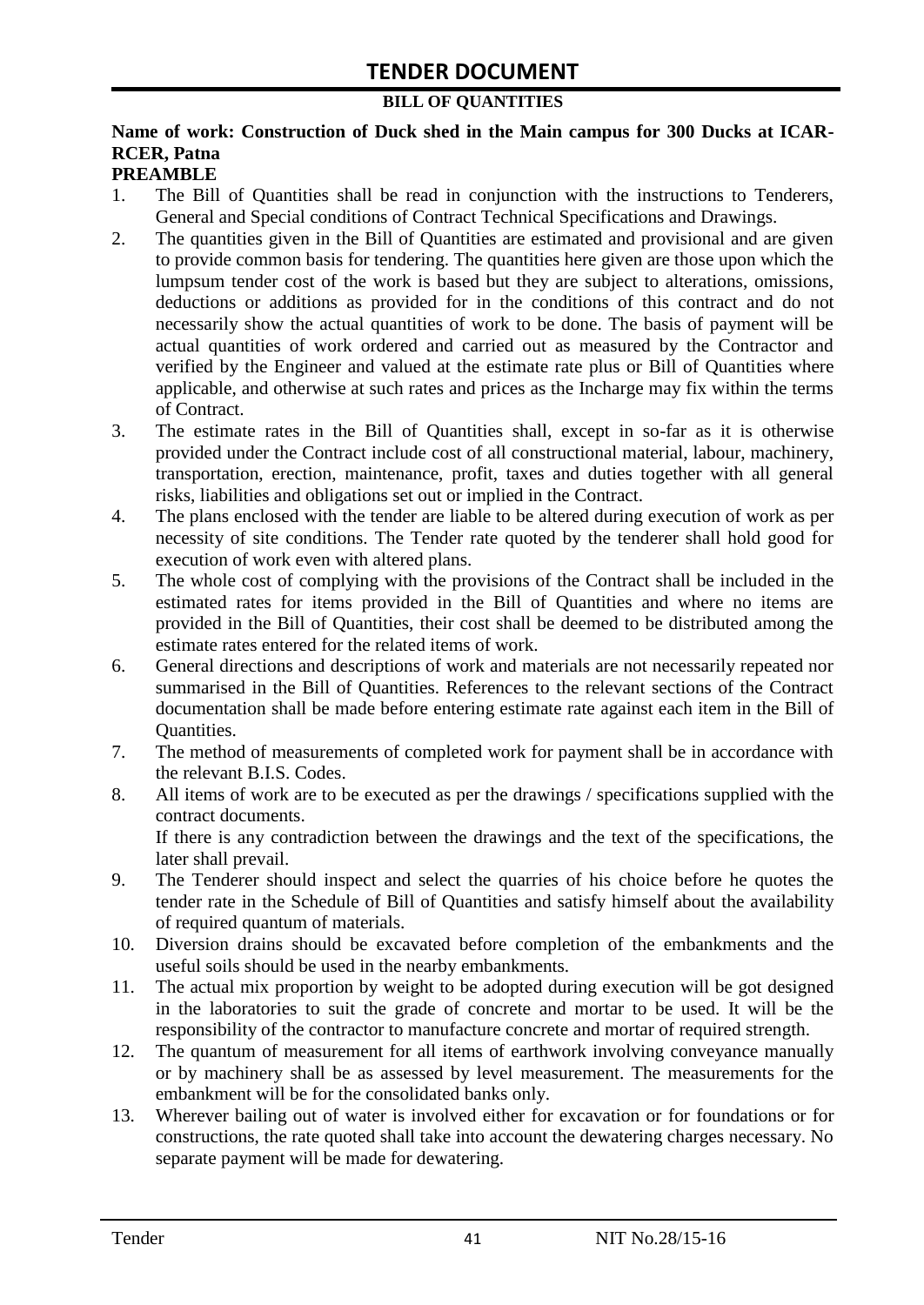- 14. Wherever embankment work is involved, useful soils approved by the Incharge from the cutting reaches and diversion drains shall be taken and used for forming nearby embankments soils used for constructions will be at free of cost.
- 15. The quoted tender rates shall also include the work of any kind necessary for the due and satisfactory construction, completion and maintenance of the works according to the drawings and these specifications and further drawings and orders that may be issued by the Incharge from time to time. The quoted tender rate shall include compliance by the Contractor with all the general conditions of contract, whether specifically mentioned or not in the various clauses of these specifications, all materials, machinery, plant, equipment, tools, fuel, water, strutting, timbering, transport, offices, stores, workshop staff, labour and the provision of proper and sufficient protective works, diversions, temporary fencing and lighting. It shall also include safety of workers, first aid equipments suitable accommodation for the staff and workmen, with adequate sanitary arrangements, the effecting and maintenance of all insurances, the payment of all wages, salaries, fees, royalties / Taxes, duties or other charges arising out of the execution of works and the regular clearance of rubbish, reinstatement and clearing-up of the site as may be required on completion of works safety of the public and protection of the works and adjoining land. The work of Building in quality control / assurance shall be deemed to be covered in the quoted rate.
- 16. The Contractor shall ensure that, the quoted tender r a t e shall cover all stages of work such as setting out, selection of materials, selection of construction methods, selection of equipment and plant, deployment of personnel and supervisory staff, quality control testing etc. The work quality assurance shall be deemed to be covered in the tender rate.
- 17. a) The special attention of the tenderer is drawn to the conditions in the tender notices and the Standard preliminary specifications containing therein. These preliminary specifications shall apply to the agreement to be entered into between the contractor and the ICAR-RCER and shall form an in-separable condition of the contract along with the estimate. All these documents taken together shall be deemed to form one contract and shall be complimentary to another.

b) The tenderer shall examine, closely the BIS also the standard preliminary specifications contained therein and sign the Incharge office copy of the BIS and its addenda volume in token of such study before submitting his overall tender rate which shall be for finished work in-situ. He shall also carefully study the drawings and additional specifications and all the documents, which form part of the agreement to be entered into by the successful tenderer.

- 18. The tenderers attention is directed to requirements for materials conforming to the Bureau of Indian Standards specifications etc., shall be used on the work and the tenderers shall quote his overall tender rate accordingly.
- 19. The tenderer has to do his own testing of materials and satisfy himself that they conform to the specifications of respective I.S.I. Codes before tendering.
- 20. The contractor shall himself procure the required construction materials of approved quality including the earth for formation of embankment and water from quarries / sources of his choice. All such quarries / sources of materials required for the work shall be got approved by the Incharge in writing well before their use of the work.
- 21. The contractor shall himself procure the steel, cement, Bitumen, Blasting materials, sand, metal, soils, etc., and such other materials required for the work well in advance. The contractor has to bear the cost of materials for conveyance. The department will not take any responsibility for fluctuations in market in cost of the materials, transportation and for loss of materials etc.
- 22. Inspection of site and quarries by the tenderer: Every tenderer is expected before quoting his overall tender rate, to inspect the site of proposed work. He should also inspect the quarries and satisfy himself about the quality, and availability of materials. The best class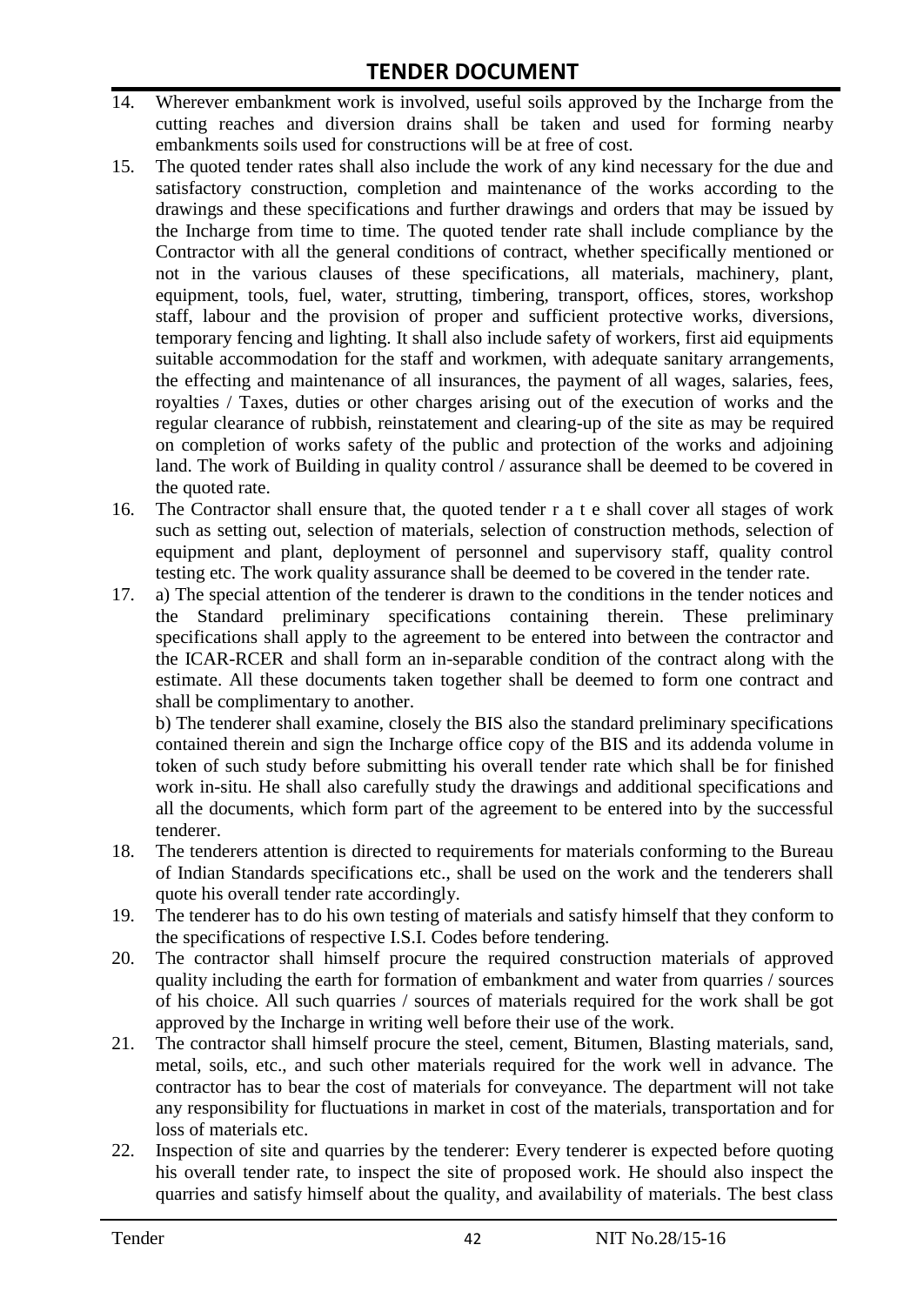of materials to be obtained from quarries, or other sources shall be used on the work. In every case the materials must comply with the relevant standard specifications. Samples of materials as called for in the standard specifications or in this tender notice, or as required by the, in any case, shall be submitted for the "s approval before the supply to site of work is begun.

- 23. The tenderer"s particular attention is drawn to the sections and clauses in the BIS/CPWD specification dealing with
	- a) Test, inspection and rejection of defective materials and work.
	- b) Carriage
	- c) Construction plant
	- d) Water and lighting
	- e) Cleaning up during the progress and for delivery.
	- f) Accidents
	- g) Delays
	- h) Particulars of payments.

The contractor should closely peruse all the specification clauses, which govern the overall tender rate he is tendering.

- 24. The defect liability period of contract in terms of GO Ms No: 8, T(R&B)Dept.dated: 8.1.2003 is twenty four months.
- 25. The estimate rates for items shown in the Schedule "A" include all construction materials. No escalation in rates will be paid unless specified in the tender document. The tenderer has to quote an overall tender rate considering all the aspects of the tender to complete the finished item of work as per the B.I.S. specifications, the special specifications appended, Drawings etc.
- 26. If there is any contradiction between UE / and B.I.S. specifications, listed and detailed technical specifications, the latter shall prevail.
- 27. In case of a job for which specifications are not available with the Schedule or in B.I.S. code and are required to be prescribed, such work shall be carried out in accordance with the written instructions of the Incharge.
- 28. The contractor should use the excavated useful soils and stone for construction purpose. Soils used for construction either for homogeneous section in hearting or in casing zone based on the suitability will be at free of cost and the cost of stone used for construction purpose will be recovered from the contractor's bill.

The contractor should quote his tender rate keeping in view of the above aspects.

- 29. Additions and alternations by the Tenderer in the Schedule of quantities will disqualify the tender.
- 30. In the case of discrepancies between the written description of the item in the Schedule "A" and the detailed description in the specification of the same item, the latter shall be adopted.
- 31. The Unit rates noted below are those governing payment of extras or deductions for omissions according to the conditions or the contract as set-forth in the preliminary specifications of the Indian standard specifications and other conditions of specification of this contract.
- 32. It is to be expressly understood that the measured work is to be taken according to the actual quantities when in place and finished according to the drawings or as may be ordered from time to time by the and the cost calculated by measurement or weight at their respective rates without any additional charge for any necessary or contingent works connected works connected herewith. The rate quoted are for works in situ and complete in every respect.
- 33. For all items of work in excess of the quantities indicated the rates payable for such excess quantities will be tendered rates.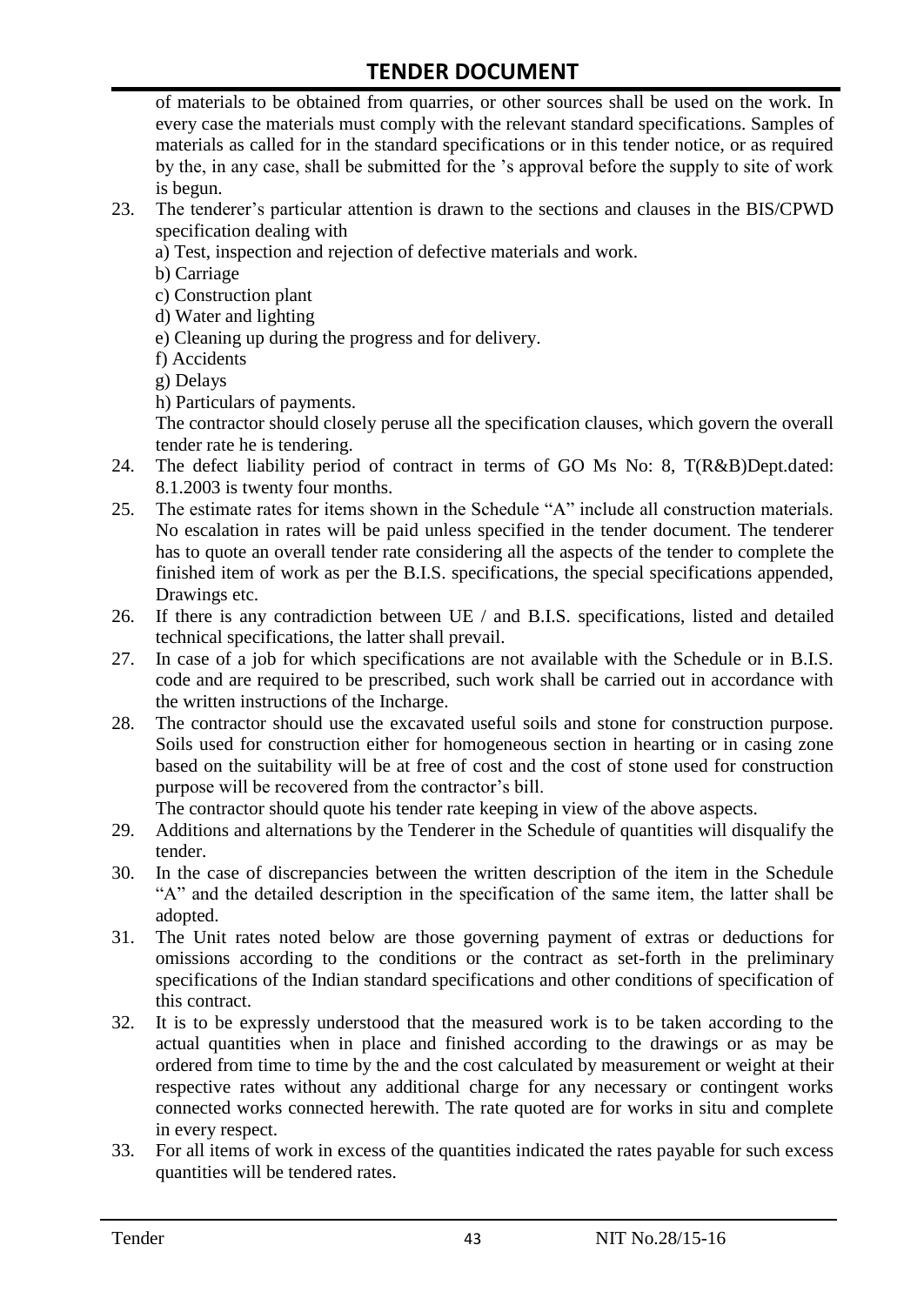- 34. For all items of work, intermediate payment will be made provisionally as per relevant clause. Full-accepted agreement rates will be paid only after all the items of works are completed.
- 35. The contractor is bound to execute all supplemental works that are found essential incidental and inevitable during execution of main work.
- 36. The payment of rates for supplement items of work will be regulated as under.

Supplemental items directly deductible from similar items in the original agreement.

The rates shall be derived by adding to or subtracting from the agreement rate of such similar item the cost of the difference in the quantity of materials labour between the new items and similar items in the agreement worked out with reference to the schedule of rates adopted in the sanctioned estimate with which the tenders are compared.

a) Similar items but the rates of which cannot be directly deducted from the original agreement.

b) Purely new items which do not correspond to any item in the agreement.

The rate of all such items shall be overall tender rate.

#### **37. ENTRUSTMENT OF ADDITIONAL ITEMS.**

- a) Where ever additional items not contingent on the main work and outside the scope of original agreement are to be entrusted to the original contractor dispensing with tenders and if the value of such items exceeds the limits upto which the officer is empowered to entrust works initially to contractor without calling for tenders approval of next higher authority shall be obtained. Entrustment of all such items on nomination shall be rates not exceeding the estimate rates.
- b) Entrustment of supplement items contingent on the main work will be authorised by the officers upto the monetary limits upto which they themselves are competent to accept items in the original agreement so long as the total amounts upto which they are competent to accept in an original agreement rates for such items shall be worked in accordance with the procedure prescribed by CPWD.
- c) Entrustment of either the additional supplemental items shall be further subject to the provisions under CPWD Code viz., the items shall not be ordered by an officer on his own responsibility if the revised estimate or deviation statement providing for the same requires the sanction of higher authority.
- Note:It may be noted that the term estimate rate used above means the rate in the sanctioned estimate with which the tender"s compared or if no such rate is available in the estimate the rate derived will be with reference to the schedule of rates adopted in the sanctioned estimate with which tenders are compared.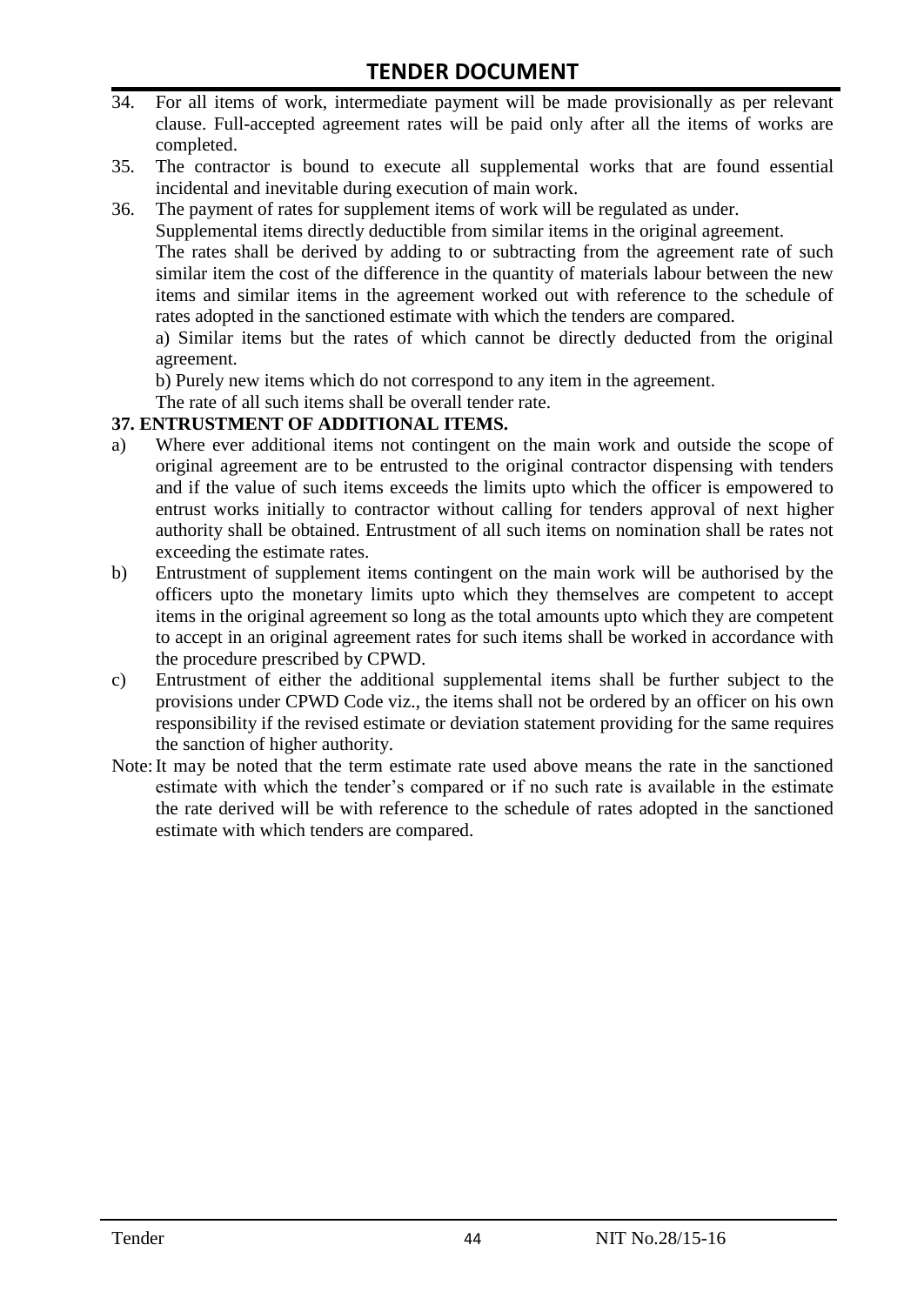# **Schedule - A Price Schedule & Bill of Quantities**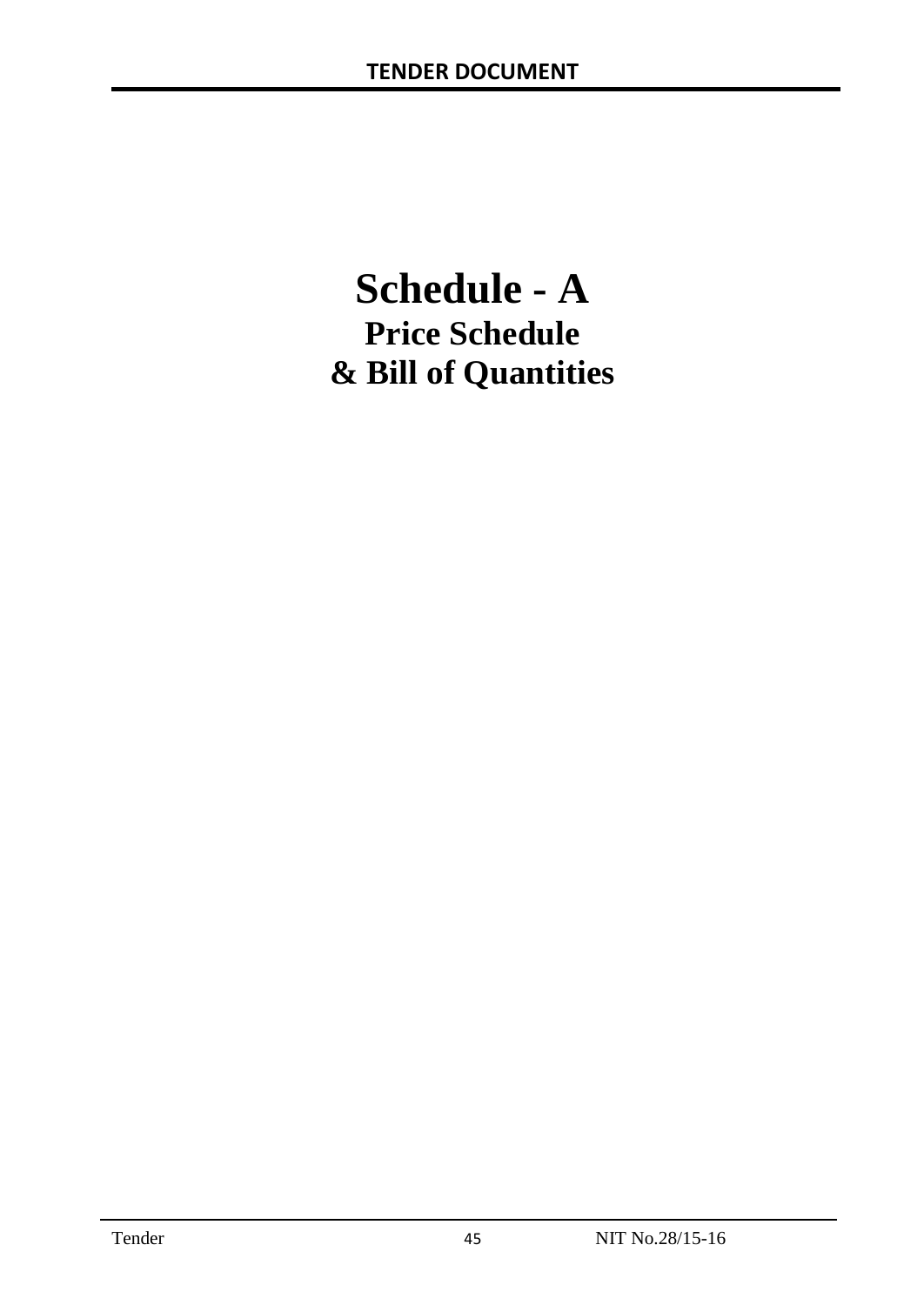#### **PRICE SCHEDULE OF CONTRACT**

Date : …………………

To, Director, ICAR-RCER, ICAR Parisar, Patna-14 Sir,

I/We do hereby tender and if this tender is accepted, undertake to execute the following work viz **(Construction of Duck shed in the Main campus for 300 Ducks at ICAR-RCER, Patna)** as per the specifications, drawings and such other data furnished.

I/We have studied the scope of work, including item wise specifications, with unit rates and agree to execute the work, when the lump sum payment under the terms of the agreement is varied by payment on measurement quantities. I/We certify that I/We have inspected the site of the work before quoting my rate excess or less on ECV, I/We have satisfied about the quality, availability and transport facilities for all the materials.

I/We undertake to execute the work indicated in price schedules of this tender at the rates quoted below:

| Package   Description | Price    | Price      |
|-----------------------|----------|------------|
| of package            | (In Rs.) | (In Words) |
| Civil Works           |          |            |
|                       |          |            |

I/We hereby distinctly and expressly, declare that the rates quoted by us is inclusive of all taxes and duties, prevailing at the time of execution of work. Further, I/We declare that I/We will not claim any price escalation or extra compensation on this account.

I/We agreed to keep the offer in this tender valid for a period of 6 (Six) Months mentioned in Tender Notice and not to modify the whole or any part of it for any reason within above period. If the tender is withdrawn by me / us for any reasons whatsoever, the earnest money deposit (EMD) paid by me / us will be forfeited to the Government.

IF MY / OUR tender is not accepted the sum shall be returned to me/us on application when intimation is sent to me/us of rejection or at the expiration of three months from last date of receipt of this tender, whichever is earlier. If my/our tender is accepted the earnest money shall be retained by the Government as security for the due fulfilment of this contract. If upon written intimation to me/us by the Office, I/We fail to attend the said office on the date herein fixed or if upon intimation being given to me/us or acceptance of my/our tender, and if I/We fail to make the additional security deposit or to enter into the required agreement as defined in the tender notice, then I/We agree the forfeiture of the earnest money. Any notice required to be served on me/us here under shall be sufficiently served on me/us if delivered to me/us hereunder shall be sufficiently served on me/us if delivered to me/us personally or forwarded to me/us by post to (registered or ordinary) or left at my/our address given herein. Such notice shall if sent by post be deemed to have been served on me/us at the time when in due course of post it would be delivered at the address to which it is sent.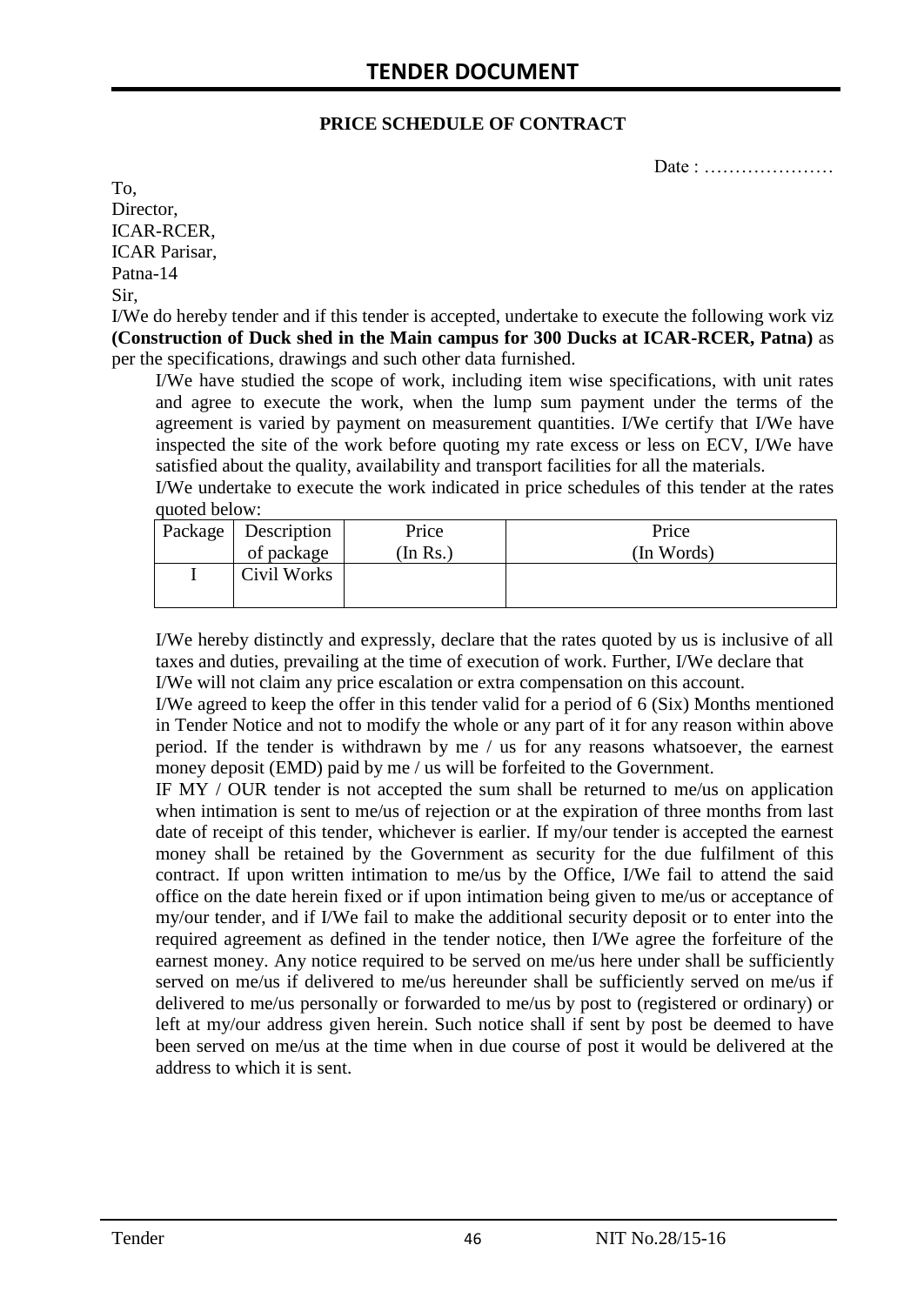I/WE fully understand that the written agreement to be entered into between me/us and Government shall be the foundation of the rights of the both the parties and the contract shall not be deemed to be complete until the agreement has first been signed by me/us and then by the proper officer authorised to enter into contract on behalf of Government. The bid form of the tender is duly signed by the authorized signatory of the Firm/company and sealed in presence of the following witness.

| Address of the Tenderer:                                                                         | (Signature of Tender). |
|--------------------------------------------------------------------------------------------------|------------------------|
|                                                                                                  |                        |
|                                                                                                  |                        |
| $(Fax No: \ldots \ldots \ldots \ldots \ldots \ldots \ldots \ldots \ldots \ldots \ldots \ldots))$ |                        |

#### WITNESS:

| ⌒ |  |
|---|--|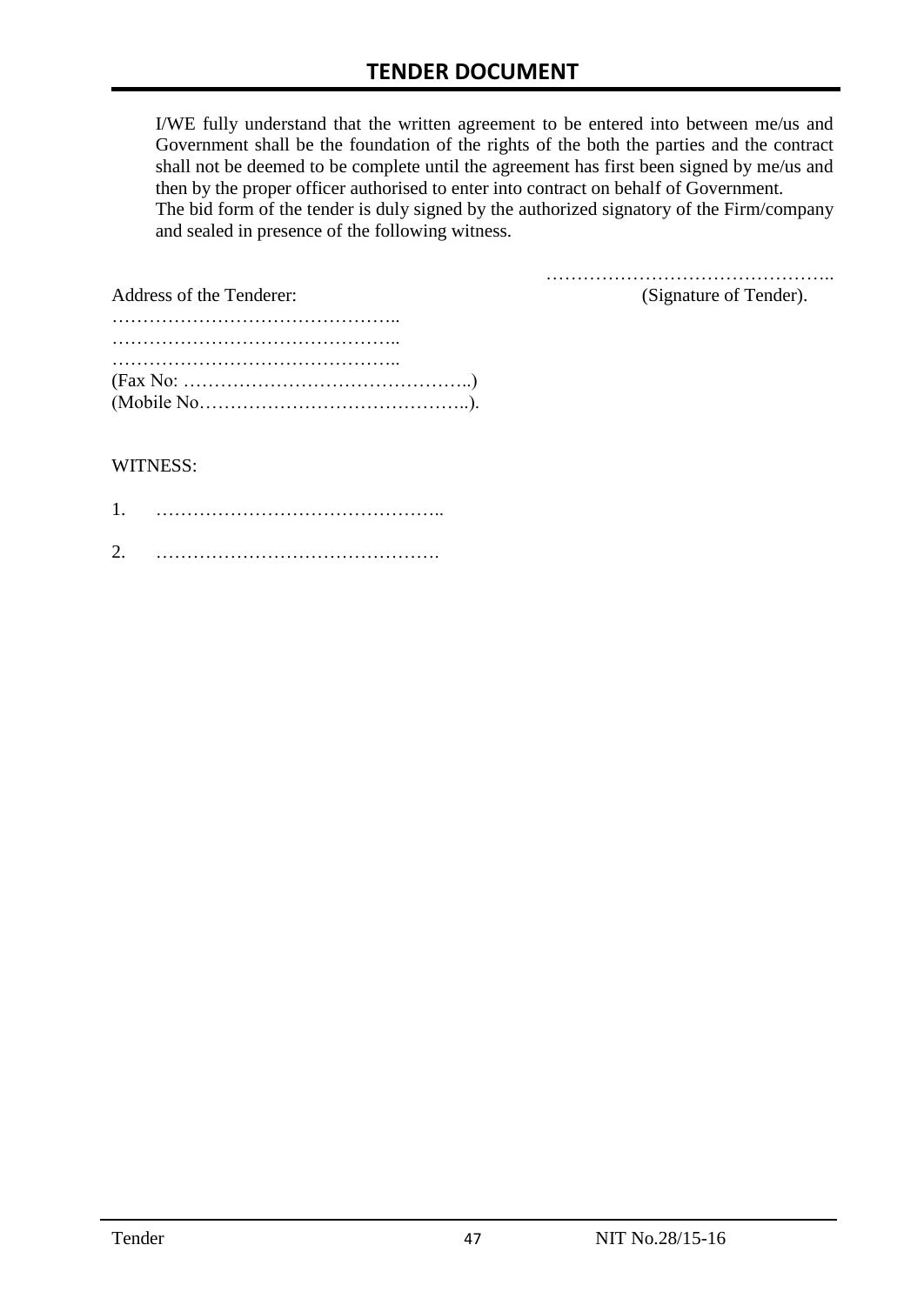#### **PRICE SUMMARY**

**Name of the work: Construction of Duck shed in the Main campus for 300 Ducks at ICAR-RCER, Patna.**

PACK-I : CIVIL & ALLIED WORKS: AMOUNT. (Rs).

1 Civil Works.

GRAND TOTAL FOR PROJECT (INCL.TAXES)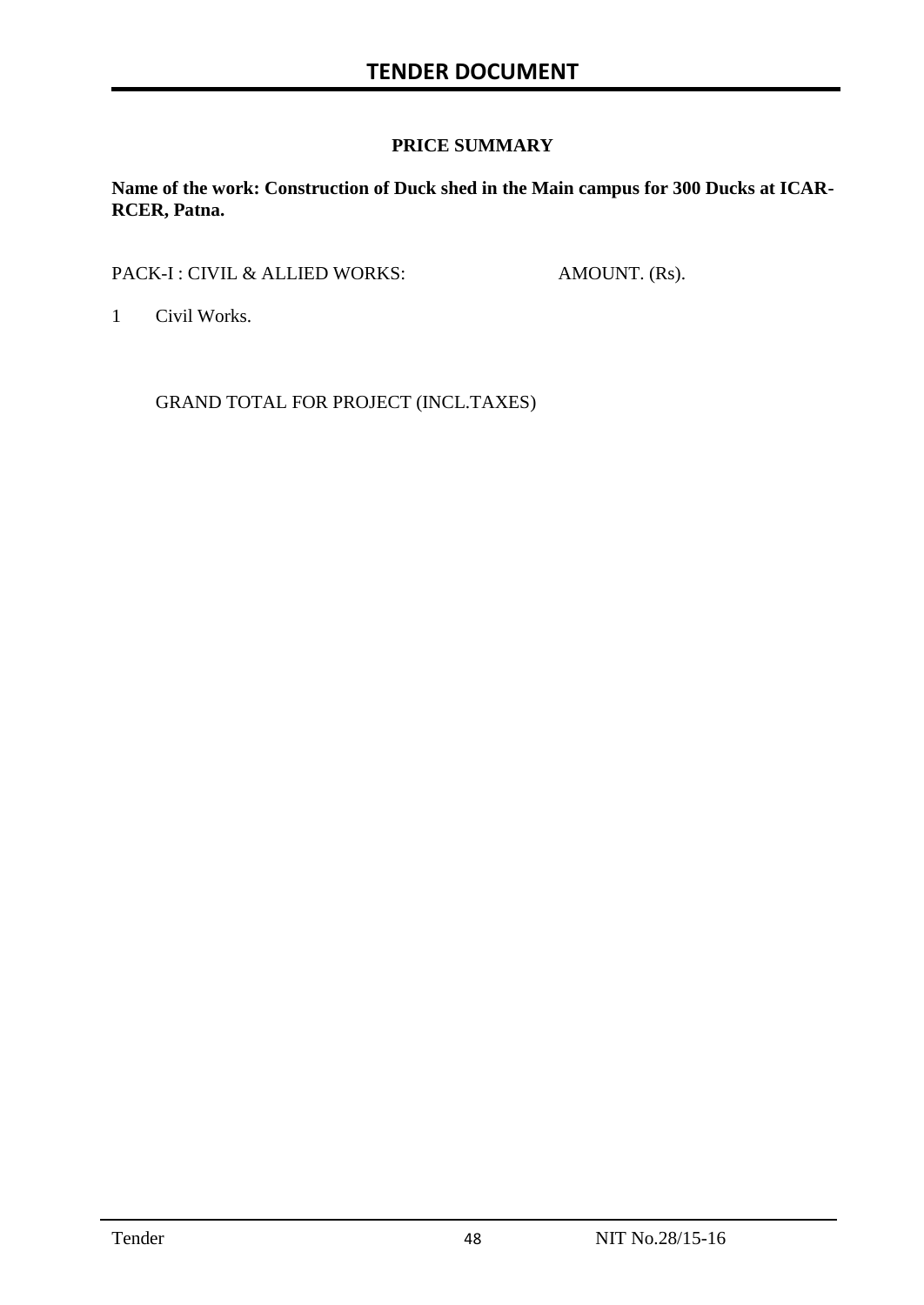# **Price Schedule for: Construction of Duck shed in the Main campus for 300 Ducks at ICAR-RCER, Patna.**

| Name of Work:- Construction of Duck shed in the Main campus for 300 Ducks at ICAR-<br><b>RCER</b> , Patna. |                                                                                              |      |      |      |               |  |
|------------------------------------------------------------------------------------------------------------|----------------------------------------------------------------------------------------------|------|------|------|---------------|--|
|                                                                                                            |                                                                                              |      |      |      |               |  |
| S.I.                                                                                                       |                                                                                              |      |      |      |               |  |
| N <sub>0</sub>                                                                                             | <b>Description of item</b>                                                                   |      |      |      | <b>Amount</b> |  |
| $\mathbf{1}$                                                                                               |                                                                                              | Qty  | Unit | Rate | (in Rs.)      |  |
|                                                                                                            | Cleaning grass $\&$ surface dressing of ground                                               |      |      |      |               |  |
|                                                                                                            | including removing vegetation $&$ in-equalities<br>water, mud, etc and disposal of rubbish & | 125  |      |      |               |  |
|                                                                                                            | removing of wire mesh etc with all complete                                                  |      | sqm  |      |               |  |
|                                                                                                            | jobs. 25x5=125 sqm                                                                           |      |      |      |               |  |
| $\overline{2}$                                                                                             | Providing & laying in position specified grade of                                            |      |      |      |               |  |
|                                                                                                            | cement concrete (excluding the cost of shuttering                                            |      |      |      |               |  |
|                                                                                                            | and reinf.) with properly curing etc with all                                                |      |      |      |               |  |
|                                                                                                            | complete job. Band- [(35+25+2(5x4)]0.125                                                     | 1.06 | cum  |      |               |  |
|                                                                                                            | $x0.076 + 0.125x0.125x1.2x6 = 1.06$ cum                                                      |      |      |      |               |  |
| 3                                                                                                          | Providing Brickwork with 1 <sup>st</sup> class brick with                                    | 0.91 | cum  |      |               |  |
|                                                                                                            | specified motar C: M 1:6 including raking,                                                   |      |      |      |               |  |
|                                                                                                            | scaffolding, curing etc with all complete job.                                               |      |      |      |               |  |
|                                                                                                            | 10" 0.25x0.25x1.82x8=0.91cum                                                                 |      |      |      |               |  |
| $\overline{4}$                                                                                             | Providing centering $\&$ shuttering including                                                |      |      |      |               |  |
|                                                                                                            | strutting, propping etc and its removal with proper                                          | 17   | sqm  |      |               |  |
|                                                                                                            | alignment, leveling etc with all complete jobs.                                              |      |      |      |               |  |
|                                                                                                            | ${100x0.076x2+0.125x1.2x6x2=17}$ sqm                                                         |      |      |      |               |  |
| 5                                                                                                          | Providing reinforcement for R.C.C work including                                             |      |      |      |               |  |
|                                                                                                            | straitening, cutting, bending and binding placing                                            |      |      |      |               |  |
|                                                                                                            | in position with all complete jobs.                                                          | 205  | kg   |      |               |  |
|                                                                                                            | $\Phi$ 8160 kg+ $\Phi$ 6-45kg Total = 205kg                                                  |      |      |      |               |  |
| 6                                                                                                          | Dry brick on edge flooring in required pattern                                               |      |      |      |               |  |
|                                                                                                            | with bricks of class designation 7.5 on a bed of 12                                          | 125  | sqm  |      |               |  |
|                                                                                                            | mm mud mortar, including filling joints with                                                 |      |      |      |               |  |
|                                                                                                            | Jamuna sand, with common burnt clay non                                                      |      |      |      |               |  |
|                                                                                                            | modular bricks. 25x5=125 sqm                                                                 |      |      |      |               |  |
| $\overline{7}$                                                                                             | Half brick masonry with common burnt clay                                                    |      |      |      |               |  |
|                                                                                                            | F.P.S. (non modular) bricks of class designation                                             | 85   | sqm  |      |               |  |
|                                                                                                            | 7.5 in foundations and plinth in Cement mortar                                               |      |      |      |               |  |
|                                                                                                            | 1:4 $[25+5x6]1+25x1.2=85$ sqm                                                                |      |      |      |               |  |
| 8                                                                                                          | Steel work welded in built up sections/framed                                                |      |      |      |               |  |
|                                                                                                            | work, including cutting, hoisting, fixing in                                                 |      |      |      |               |  |
|                                                                                                            | position etc. as required. In gratings, frames,                                              | 484  | kg   |      |               |  |
|                                                                                                            | guard bar, ladder, railings, brackets, gatesand                                              |      |      |      |               |  |
|                                                                                                            | similar works                                                                                |      |      |      |               |  |
|                                                                                                            | 50x50x5mm(1.2x5x2=12m>45.60=46kg                                                             |      |      |      |               |  |
|                                                                                                            | 25'x25x5mm130m=234kg                                                                         |      |      |      |               |  |
|                                                                                                            | $\frac{1}{2}$ " flat5mm 255m>204 kg : total 484kg                                            |      |      |      |               |  |
| 9                                                                                                          | Providing corrugated G.S. sheet roofing including                                            |      |      |      |               |  |
|                                                                                                            | vertical / curved surface fixed with polymer                                                 |      |      |      |               |  |
|                                                                                                            | coated J or L hooks, bolts and nuts 8 mm diameter                                            |      |      |      |               |  |
|                                                                                                            | with bitumen and G.I. limpet washers or with G.I.                                            |      |      |      |               |  |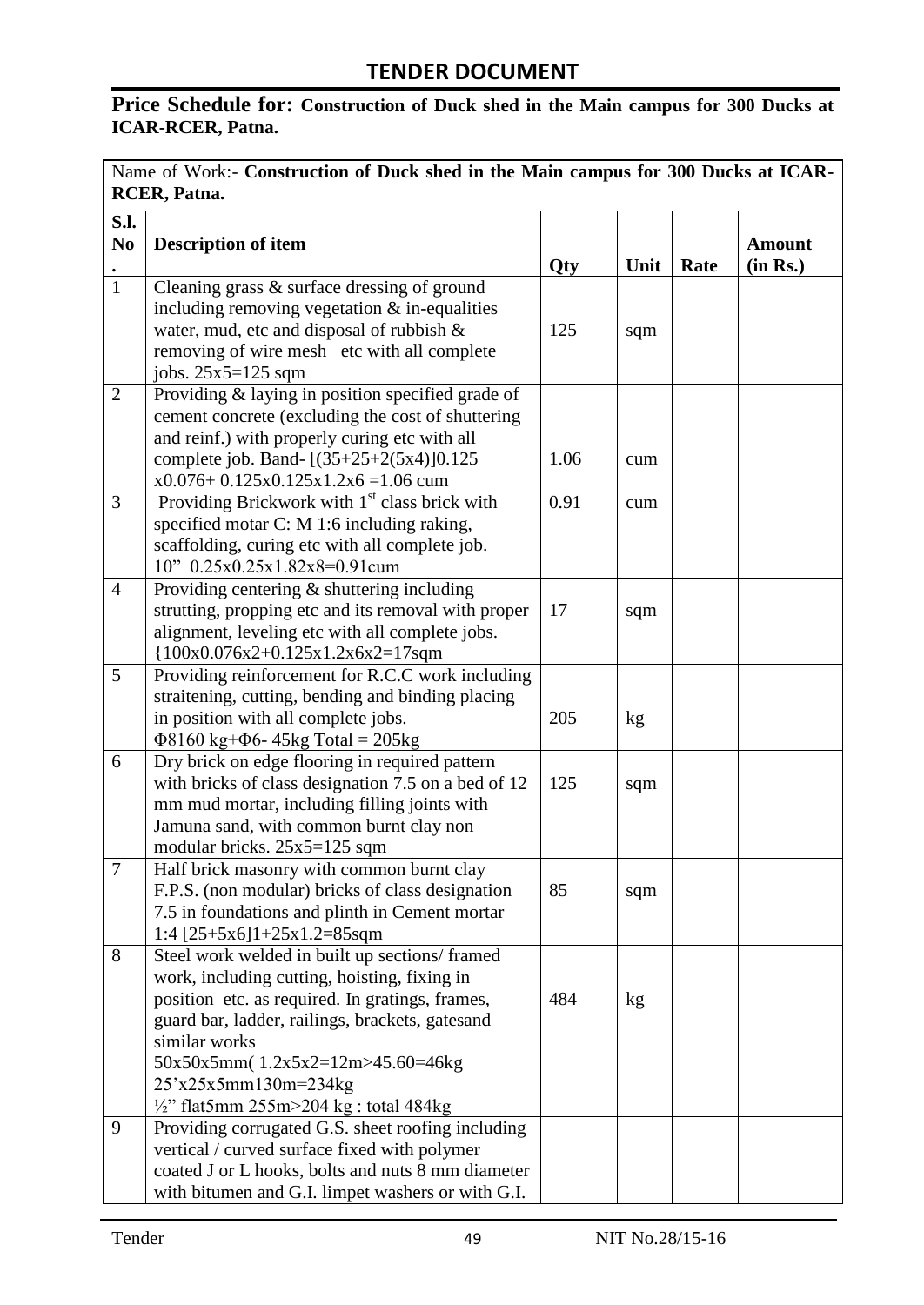|    | limpet washers filled with white lead, including a<br>coat of approved steel primer and two coats of |     |     |  |
|----|------------------------------------------------------------------------------------------------------|-----|-----|--|
|    | approved paint on overlapping of sheets complete                                                     | 146 | sqm |  |
|    | (up to any pitch in horizontal/vertical or curved                                                    |     |     |  |
|    | surfaces), excluding the cost of purlins, rafters and                                                |     |     |  |
|    | trusses and including cutting to size and shape                                                      |     |     |  |
|    | wherever require                                                                                     |     |     |  |
|    | 26x5.6=145.6sqm=146sqm                                                                               |     |     |  |
| 10 | Welded steel wire fabric of required width having                                                    |     |     |  |
|    | rectangular mesh painted with two or more coats                                                      | 775 | kg  |  |
|    | of enamel paint of approved shade over a coat of                                                     |     |     |  |
|    | primer                                                                                               |     |     |  |
|    | $25x1 + [(5x2) + 1/2x1x5]6 = 100$ sqm>775kg                                                          |     |     |  |
| 11 | Steel work in built up tubular (round, square or                                                     |     |     |  |
|    | rectangular hollow tubes etc.) trusses etc.,                                                         |     |     |  |
|    | including cutting, hoisting, fixing in position and                                                  | 653 | kg  |  |
|    | applying a priming coat of approved steel primer,                                                    |     |     |  |
|    | including welding and bolted with special shaped                                                     |     |     |  |
|    | washers etc. complete.                                                                               |     |     |  |
|    | GI pipe 2" 5.6x16=89.6=90m> 378kg                                                                    |     |     |  |
|    | $1"=25x5=125m>275$ kg T=653kg                                                                        |     |     |  |
| 12 | Providing and fixing 1mm thick M.S. sheet door                                                       |     |     |  |
|    | with frame of 40x40x6 mm angle iron and 3 mm                                                         |     |     |  |
|    | M.S. gusset plates at the junctions and corners, all                                                 | 9.0 | sqm |  |
|    | necessary fittings complete, including applying a                                                    |     |     |  |
|    | priming coat of approved steel primer Using flats                                                    |     |     |  |
|    | 30x6mm for diagonal braces and central cross                                                         |     |     |  |
|    | piec $1x1.8x5=9$ sqm                                                                                 |     |     |  |
|    | Total (Rs.)                                                                                          |     |     |  |

**(Signature of Contractor/Firm with seal and date)**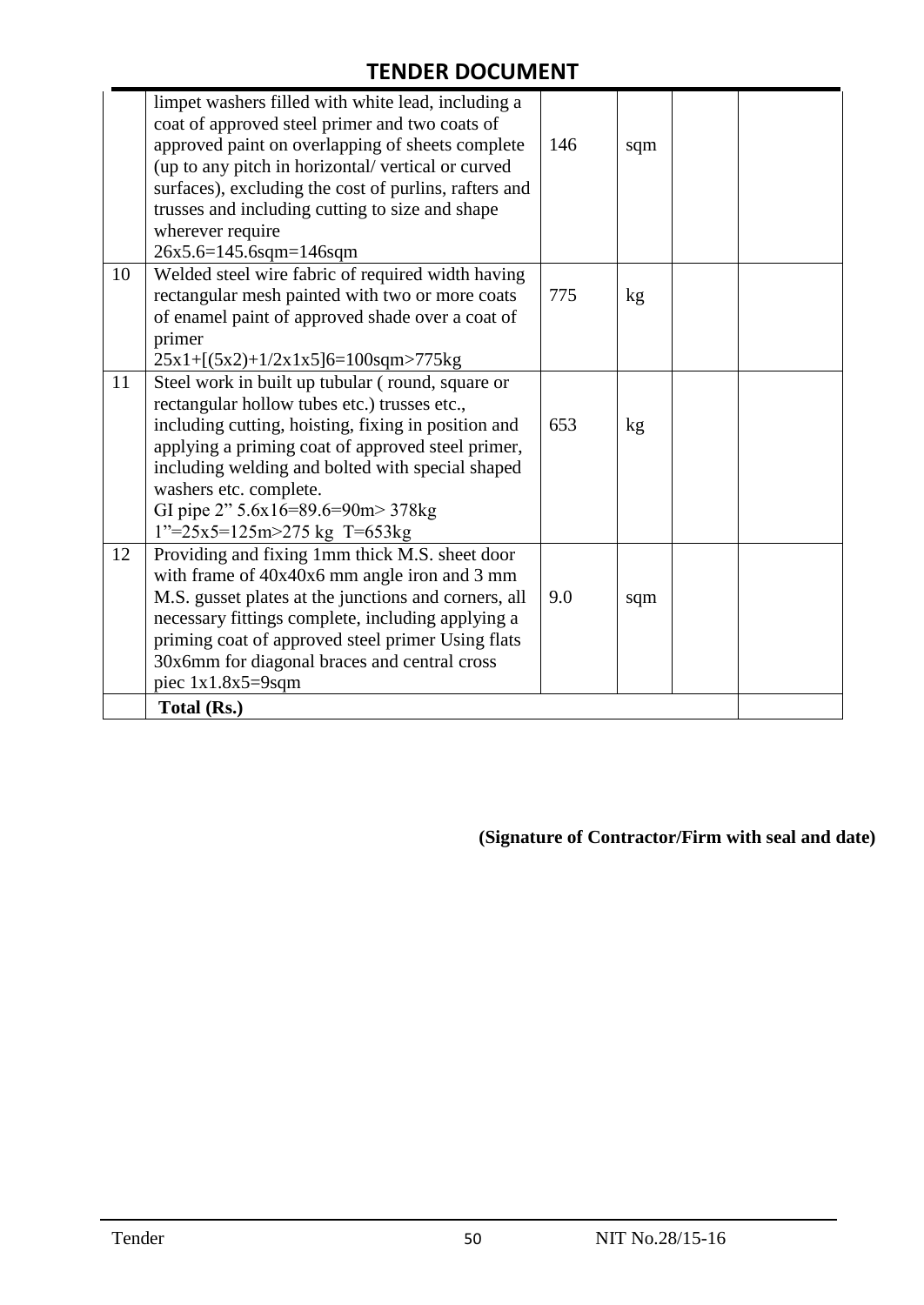#### **CONTRACT FORM**

| This Contract made the | day of                                                                                                   |
|------------------------|----------------------------------------------------------------------------------------------------------|
|                        | (Month), ____________________(Year) between the <b>Hon'ble President</b> of <b>Indian Council of</b>     |
|                        | Agricultural Research acting through the Director, ICAR Research Complex for Eastern                     |
|                        | <b>Region</b> (Indian Council of Agricultural Research), <b>Patna – 800014</b> (Bihar) (name and address |
|                        |                                                                                                          |
|                        | (name and address of contractor) (hereinafter called "the <b>Contractor</b> " of the other party).       |

WHEREAS the Employer is desirous that the Contractor executes the Work of:-

#### **1. Construction of Duck shed in the Main campus for 300 Ducks at ICAR-RCER, Patna.**

(Ref. No………………………………….) (name and identification number of contract) (hereinafter called "the **Works**") at ICAR-RCER, Patna -800014 (Bihar) and the **Employer** has accepted the Bid by the **Contractor** for the execution and completion of such works and the remedying of any defects therein, at a contract price of **Rs……………(Rupees …………………………………… only)**

#### NOW, THEREFORE, IT IS HEREBY AGREED BETWEEN THE PARTIES AS FOLLOWS:

- 1. In this Contract, words and expressions shall assume the same meanings as are respectively assigned to them in the conditions of Contract hereinafter referred to and they shall be deemed to form and be read and construed as part of this Agreement.
- 2. In consideration of the payments to be made by the Employer to the Contractor as hereinafter mentioned, the Contractor hereby covenants with the Employer to execute and complete the works and remedy the defects therein in conformity in all aspects with the provisions of the contract.
- 3. The Employer hereby covenants to pay the Contractor in consideration of the execution and completion of the works and in remedying the defects wherein the Contract Price or such other sum as may become payable under the provisions of the Contract at the times and in the manner prescribed by the Contract.
- 4. The following documents shall be deemed to form and be read and construed as part of this Contract, viz.:
	- i) Letter of Acceptance
	- ii) Notice to proceed with the works
	- iii) Contractor's Bid
	- iv) Bidding data
	- v) General conditions of contract (including special conditions of contract)
	- vi) Specifications
	- vii) Drawings
	- viii) Bill of quantities
	- ix) Any other documents listed in the contract data as forming part of the contract